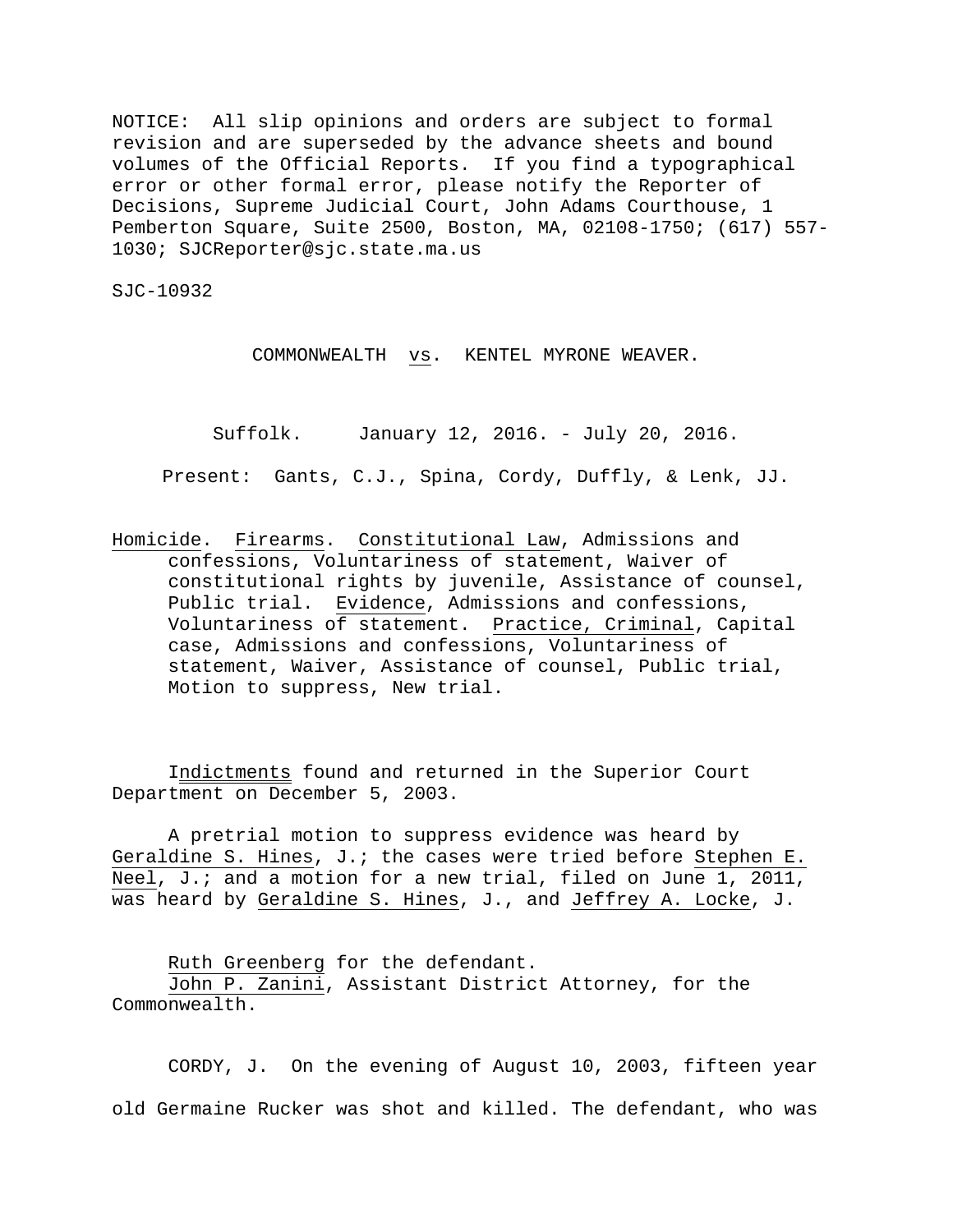sixteen at the time of the shooting, subsequently admitted to committing the murder after prolonged questioning by the police and by his mother.

Prior to trial, the defendant filed a motion to suppress his statements to the police. That motion was denied following an evidentiary hearing. In 2006, a jury convicted the defendant of murder in the first degree on the theory of deliberate premeditation. He was also convicted of the unlicensed possession of a firearm. In 2011, the defendant filed a motion for a new trial under Mass. R. Crim. P. 30, as appearing in 435 Mass. 1501 (2001), claiming that he was denied the effective assistance of counsel in two respects: first, that counsel failed to adequately investigate the defendant's claim that his statements to police were coerced because counsel did not consult with a mental health expert or present expert testimony about the voluntariness of those statements; second, that counsel failed to object to the closure of the court room during jury empanelment in violation of the defendant's right to a public trial under the Sixth Amendment to the United States Constitution. The motion was bifurcated, and different judges considered, and ultimately rejected, the claims. The denial of the motion was consolidated with the defendant's direct appeal.

In his appeal, the defendant asks us to expand our rule requiring the corroboration of extrajudicial statements as it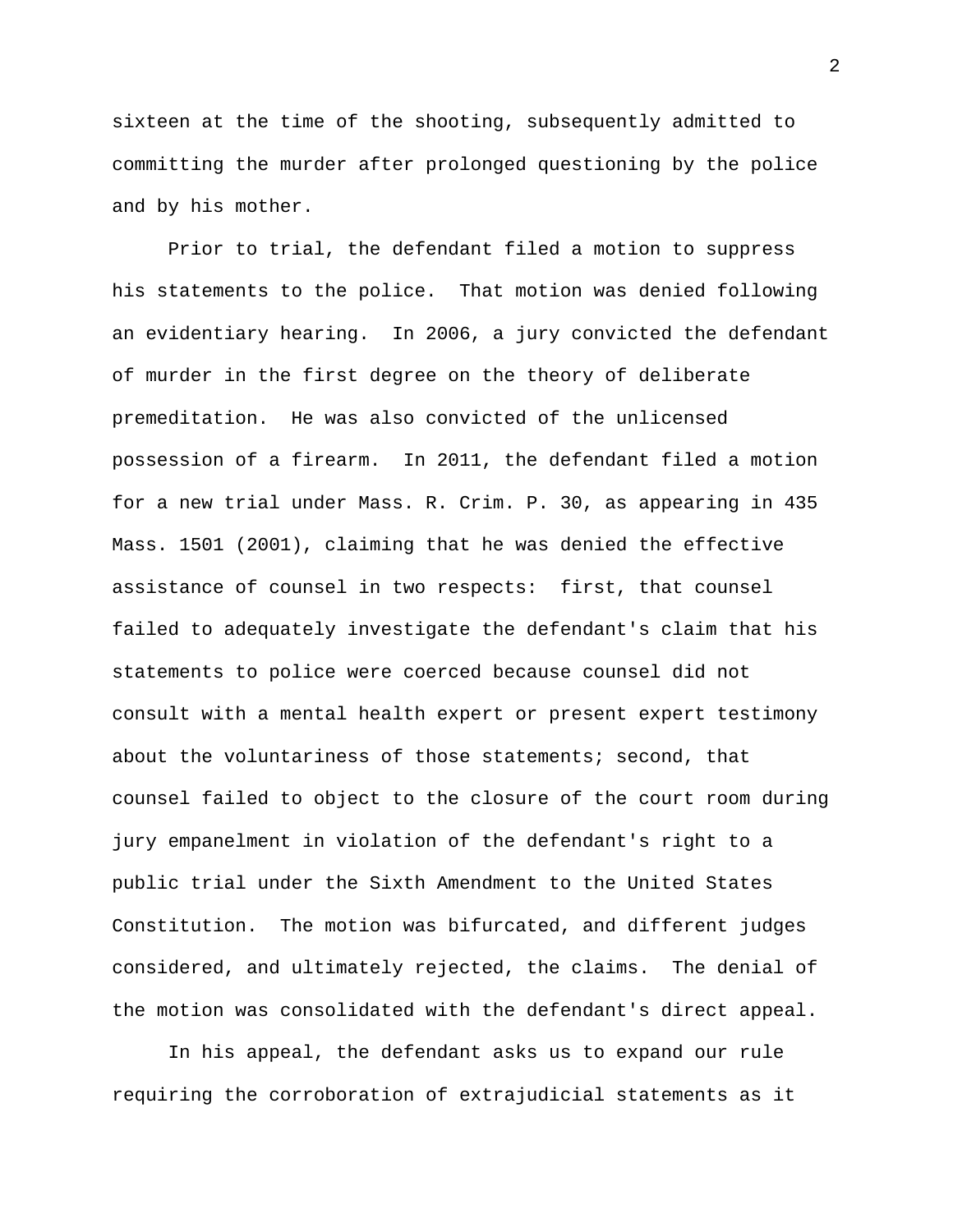applies to juvenile confessions pursuant to our extraordinary power under G. L. c. 278, § 33E. He also claims error in (1) the denial of his motion to suppress; (2) the denial of his motion for a new trial; and (3) the denial of his motion for a directed verdict on the firearms charge. We affirm the defendant's convictions and decline to grant relief under G. L. c. 278, § 33E.

1. Facts. We recite the facts in the light most favorable to the Commonwealth, reserving certain details for our analysis of the legal issues raised on appeal.

On August 10, 2003, the victim went to Wendover Street to sell some small jewelry charms to a woman and her children. After the transaction, the woman reentered her home, and the daughter remained outside. The woman heard two gunshots. She stepped back out of the doorway and saw the victim lying in the street on top of his bicycle. The bag in which he had carried the jewelry was gone. The woman went back inside and telephoned 911.

The daughter testified that, just before the shooting, she noticed a group of males of varying ages gathered at the top of Dudley and Wendover Streets. The group rushed toward the victim, who threw his bag on the ground. They began to fight. An older member of the group, who appeared to be about thirty years of age and was wearing a straw hat, threw the first punch.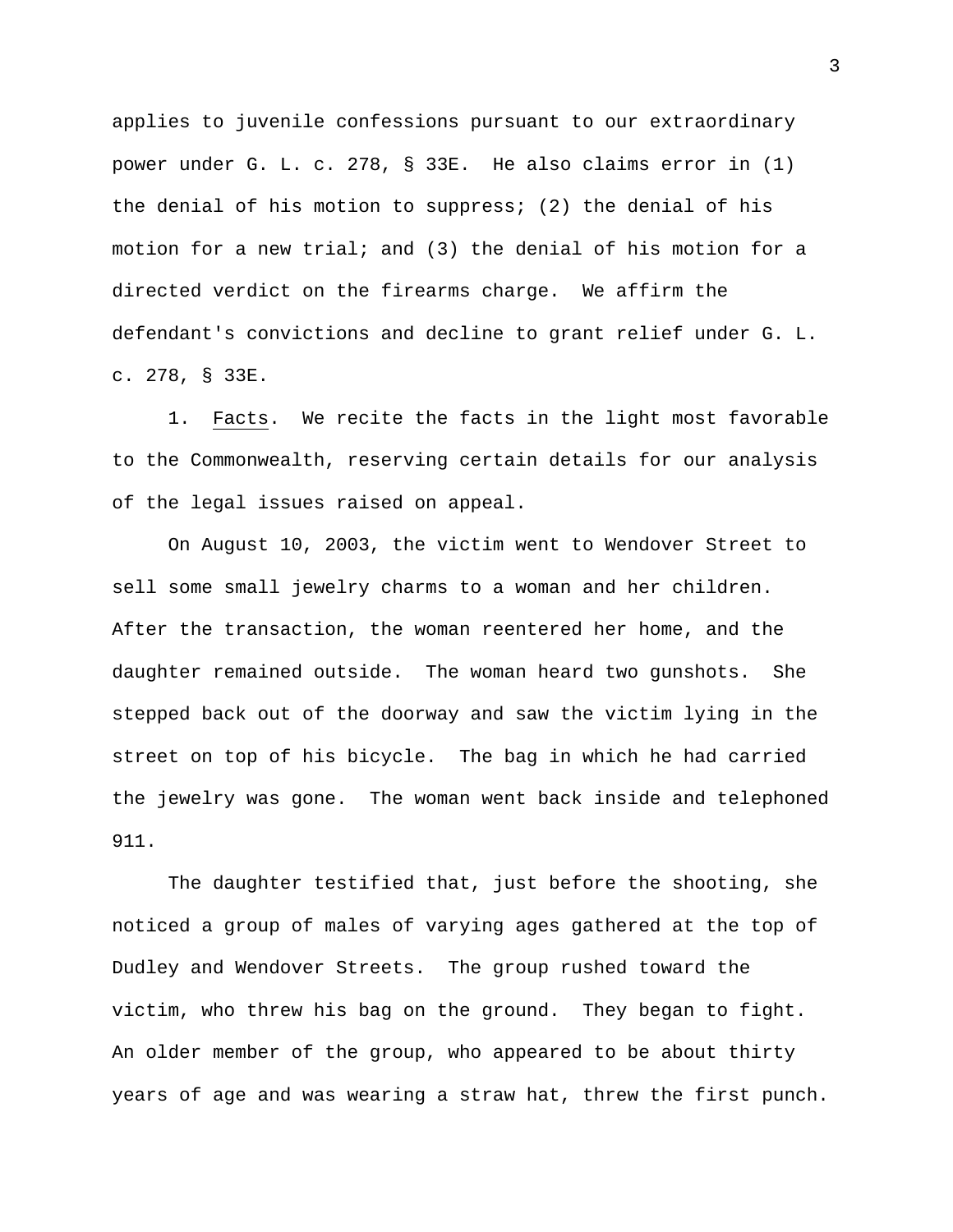A younger member of the group, who appeared to be about fifteen years of age and was wearing jean shorts and a white "doo-rag", picked up the victim's bag and ran toward Dudley Street. The daughter ran up the steps toward her front door and heard two gunshots fired in quick succession.

A third witness, who lived on nearby Humphreys Street, was sitting outside on his second-floor porch when he heard gunshots from the direction of Wendover Street. He then saw a young black man run down Humphreys Street away from Dudley Street. The young man wore dark jeans and was trying to pull off a dark shirt, under which he wore a white t-shirt. The young man stumbled and hopped and pulled a pistol from his pants leg. The pistol had a flat handle and a round silver barrel. As he did so, the baseball cap he was wearing fell off of his head. The cap was collected by the police later that evening.

 The cap was a Detroit Tigers baseball cap, with a stitched white "D" on the front and what appeared to be hand-drawn or painted white "D" letters on the sides. The police had seen the defendant wearing a cap matching the same description when they spoke to him approximately two weeks before the victim was murdered. Deoxyribonucleic acid (DNA) matching the defendant's DNA profile was found on the hatband. An analyst testified that the possible contributors to the DNA profile found on the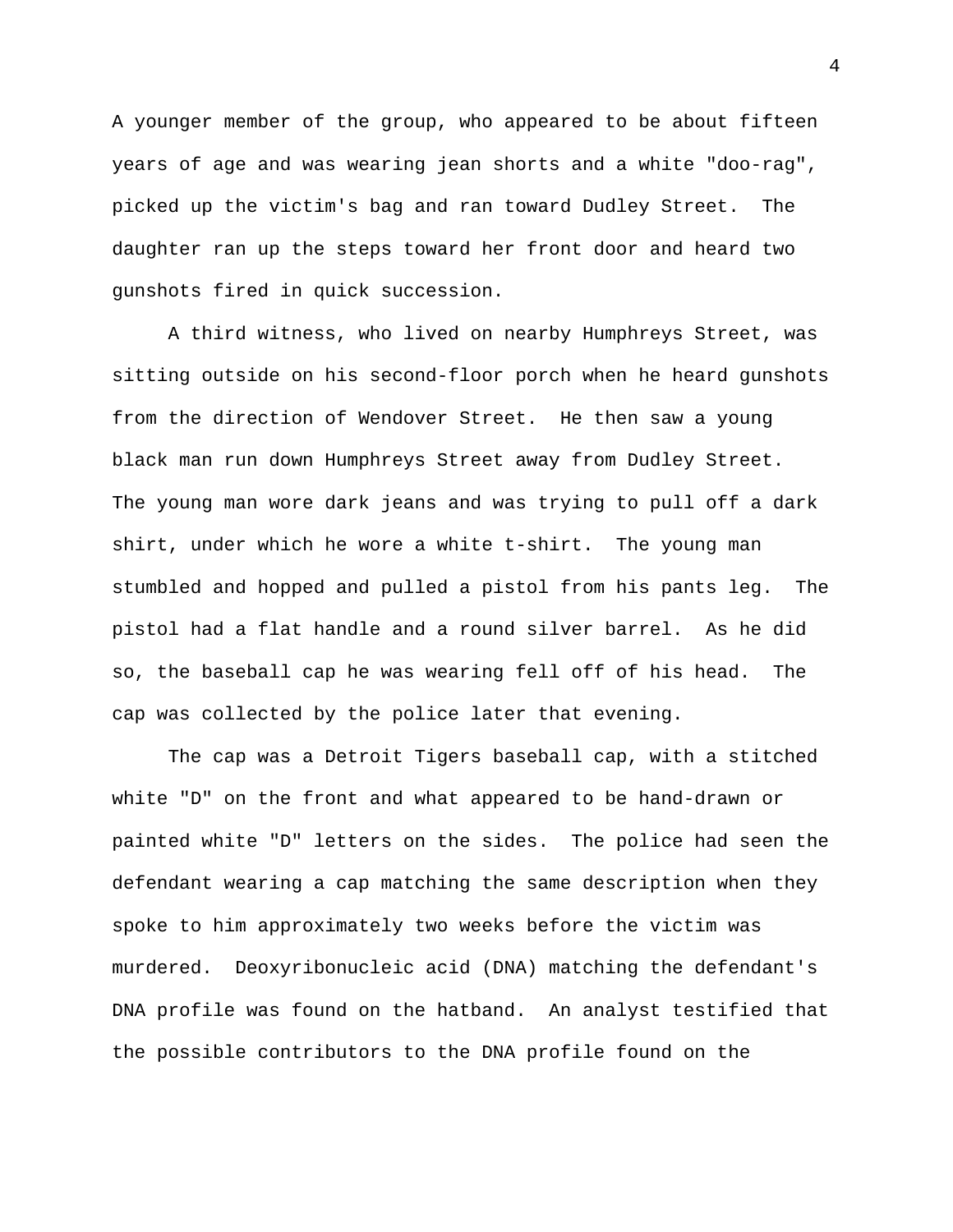hatband were one in 40 billion Caucasians, one in 1.6 billion African-Americans, and one in 65 billion Southeastern Hispanics.

A ballistics expert testified that shell fragments recovered from the victim were consistent with having been fired from a revolver and not a semiautomatic weapon. A revolver has a round barrel, consistent with the description of the handgun in the possession of the fleeing suspect, and does not eject shell casings. No shell casings were recovered from Wendover Street.

When emergency medical services arrived at the scene, the victim showed no signs of life.He had a bleeding head wound with brain matter visible and a second wound to his lower right back. The medical examiner who performed the autopsy on the victim determined that the cause of death was the two gunshot wounds.

At trial, there was a great deal of testimony regarding the investigation leading up to the incriminating statements that the defendant made to police, especially his admission, made after discussing the particulars with his mother, that he "shot the [victim]." The defense strategy was to claim that the defendant's statements were involuntary, and the result of coercion by a combination of lengthy questioning first by police and then by his mother, Iris Weaver (Weaver). We leave the details concerning the questioning of the defendant and the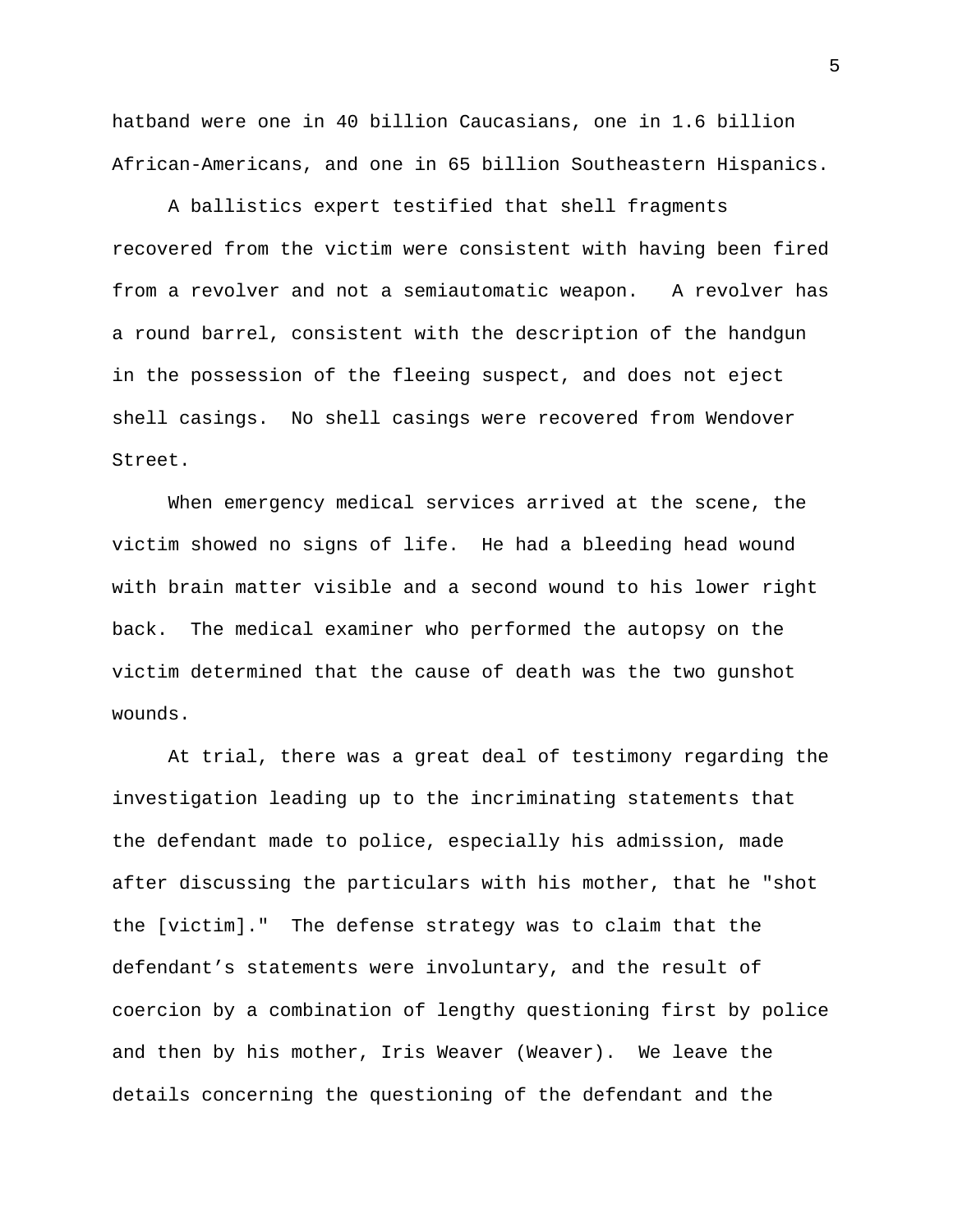resultant incriminating statements to the discussion of the defendant's motion for a new trial, infra, as the trial testimony of the involved police officers and the defendant's mother, viewed in the light most favorable to the Commonwealth, are substantively identical to the testimony given at the evidentiary hearing on the motion.

At the conclusion of the trial, a humane practice instruction was given to the jury. The judge instructed the jury that the Commonwealth bore the burden of proving beyond a reasonable doubt that the defendant made his statement to the police "voluntarily, freely, and rationally." The judge further stated:

"In order for a statement of a defendant to be voluntary, it must not, in any way, be coerced by physical intimidation or psychological pressure. Under the law of the Commonwealth of Massachusetts, a statement may be coerced not only by law enforcement officials but also by a private citizen. That is, coercion -- You may find that the defendant was coerced. Let me put it this way, coercion may occur not only by law enforcement officials, but in order to be coercion, it may also be caused by a private citizen. A statement made by a defendant is not voluntary if it is psychologically coerced. Therefore, if you find that the statement made by the defendant was coerced by his mother or any other person, you may not consider that statement in reaching a verdict."

During deliberations, the jury asked for a legal definition of "psychological coercion." After receiving the question, the court adjourned for the day. Neither the judge nor counsel located any case law defining the term before court reconvened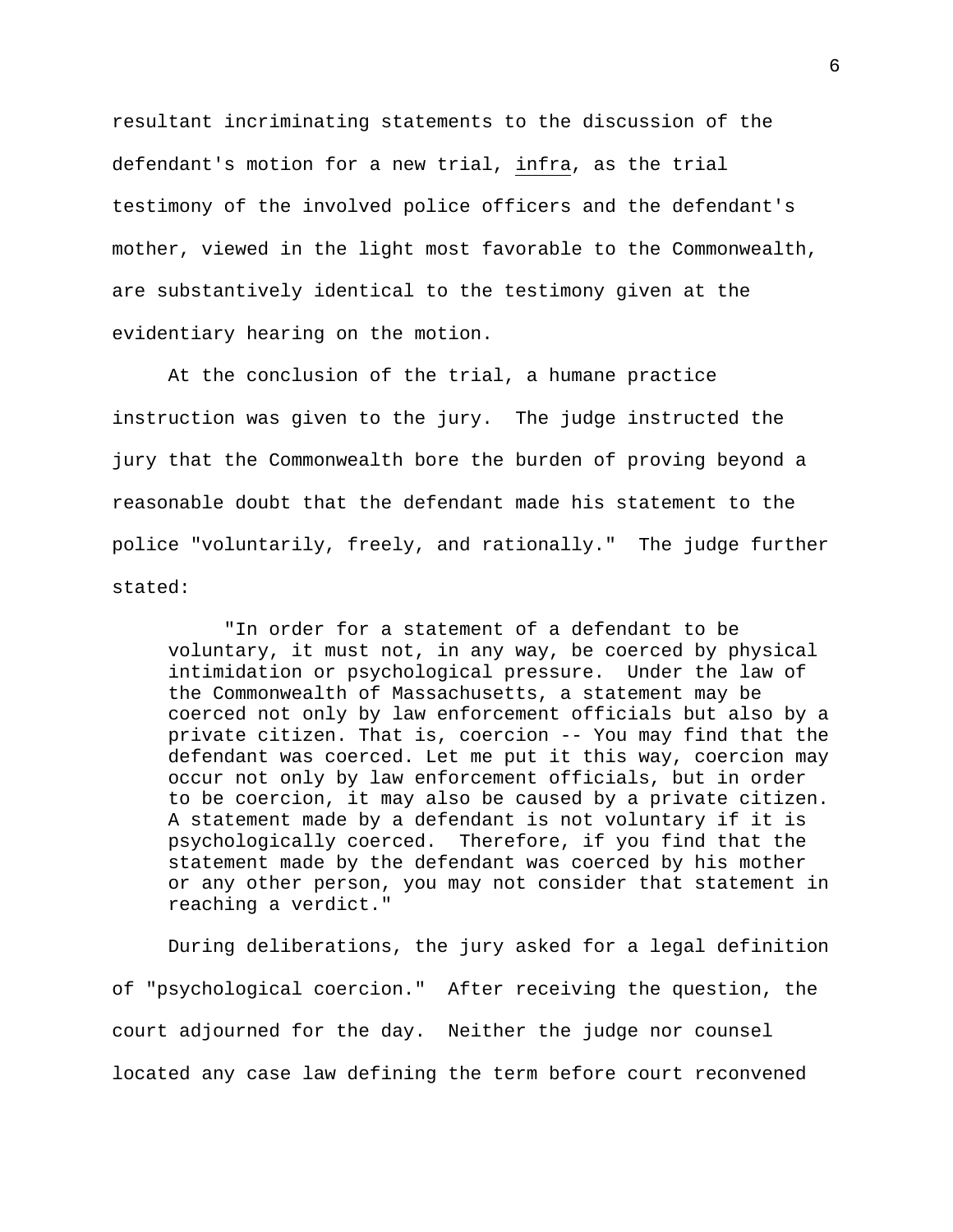the next morning. The judge then repeated his original instructions to the jury, adding that the jurors should "give the term psychological coercion its plain and ordinary meaning as you understand it. But I will tell you that psychological coercion refers to inappropriate or inordinate psychological pressure." The jury subsequently convicted the defendant.

2. Discussion. a. Corroboration rule. In Commonwealth v. Forde, 392 Mass. 453, 458 (1984), we announced the corroboration rule, which "requires corroboration that the underlying crime was in fact committed, thus preventing convictions against persons who have confessed to fictitious crimes." Commonwealth v. DiGiambattista, 442 Mass. 423, 430 (2004), citing Forde, supra at 458. In DiGiambattista, we declined to expand the rule to require corroboration that a defendant was the actual perpetrator of the crime, or to require a showing that a confession is reliable under the circumstances in which it was given. DiGiambattista, supra at 431-432. Acknowledging the phenomenon of false confessions, we concluded that the problem is best addressed through the "strict analysis of the circumstances of [an] interrogation as they affect the voluntariness of a defendant's statement." Id. at 432.

On appeal, the defendant asks us to reconsider expanding the corroboration rule as it applies to juvenile confessions in light of research that juveniles are more likely than adults to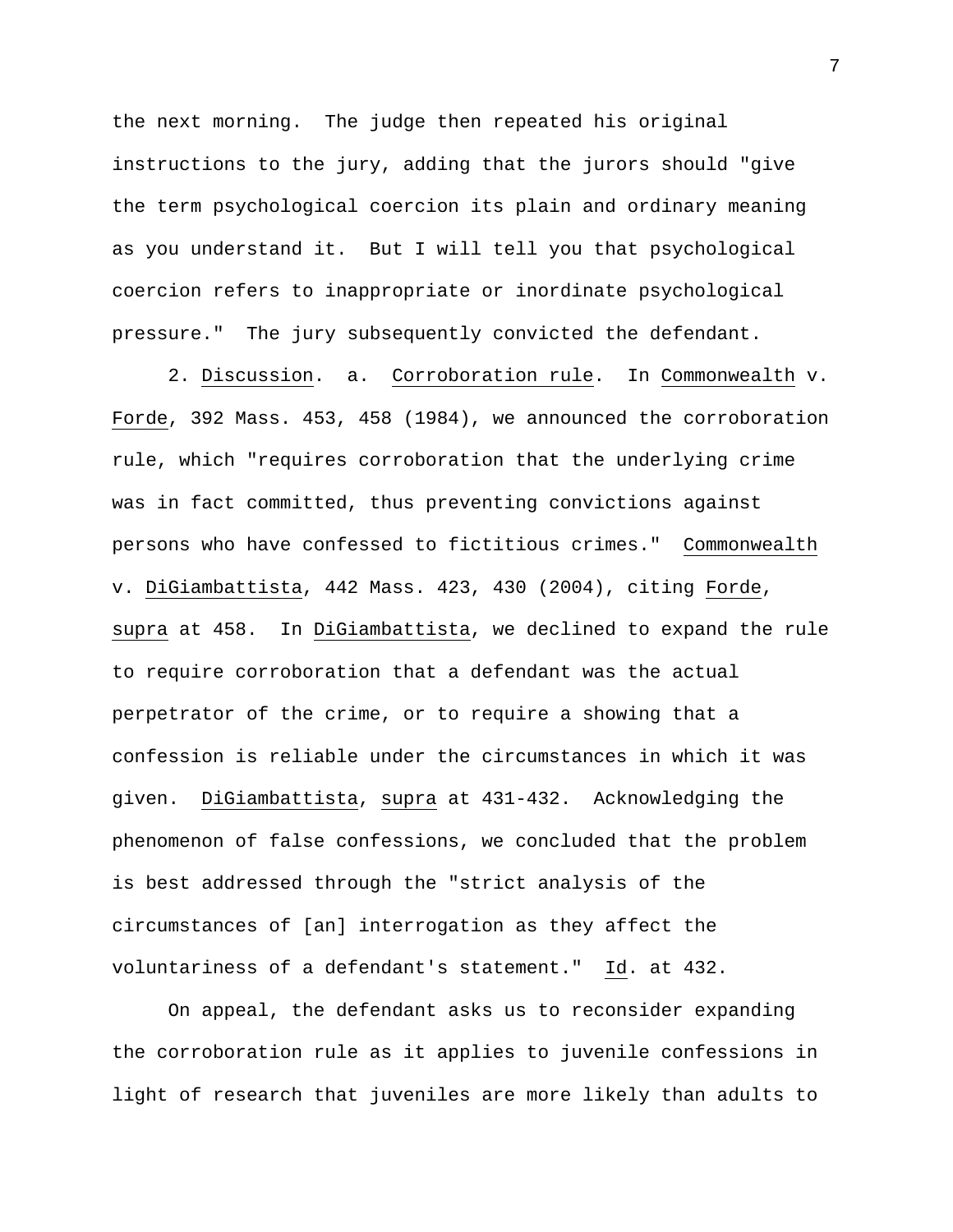confess to crimes they did not commit -- research to which no citation is provided. He argues that his case illustrates the need for an expanded rule requiring additional evidence that the accused perpetrated the crime because although there is no question that a crime occurred -- satisfying Forde -- there is no evidence, aside from the defendant's confession, linking him to it.

We decline to expand the rule on this record. The defendant fails to articulate why our practice of rigorously examining the voluntariness of a defendant's confession is an inadequate prophylactic measure against the use of false confessions in securing a conviction. Indeed, even if we were to expand the rule, it would not aid the defendant's case. In addition to the defendant's admission, the Commonwealth presented evidence at trial linking the defendant to the murder, including testimony that (1) a young man was seen fleeing from the scene of the shooting; (2) the young man had a firearm fitting the description of a revolver in his possession as he fled; (3) the young man was wearing a distinctive baseball cap, which fell to the ground; (4) the cap belonged to the defendant; and (5) the victim and the defendant were known to each other.

The defendant also asks for unspecified relief under G. L. c. 278, § 33E, on the basis that the jury could not properly assess the voluntariness of his admission in this case. We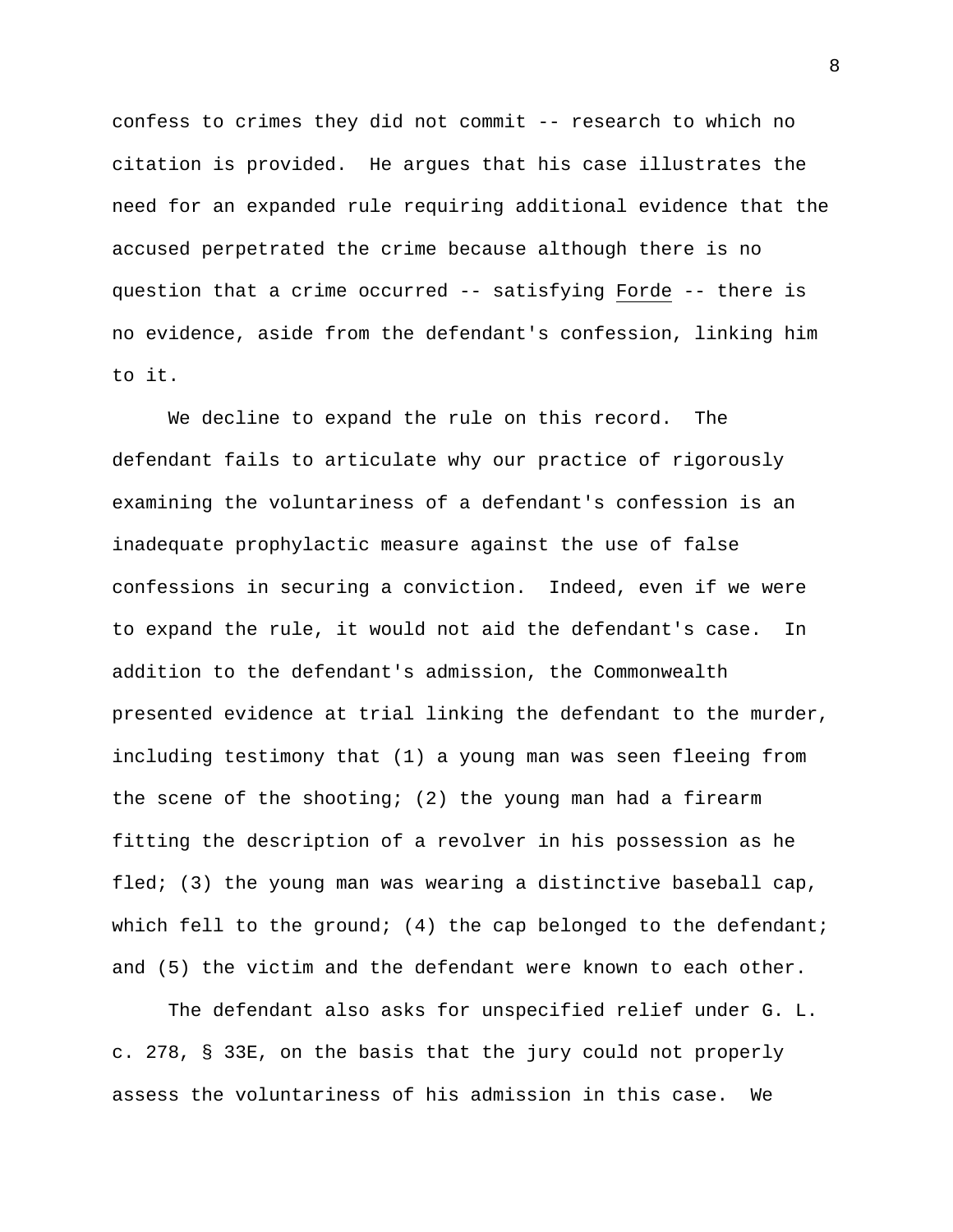disagree, as the jury heard extensive evidence about the circumstances surrounding the defendant's statements, and were properly instructed on the humane practice rule. We therefore decline to grant relief under § 33E.

b. Motion to suppress the defendant's statements. The defendant next asserts error in the denial of his pretrial motion to suppress his statements to the police based on his claim that they were involuntary and coerced. The Commonwealth argues that the defendant waived this argument by failing to brief the issue in accordance with Mass. R. A. P. 16 (a) (4), as amended, 367 Mass. 92[1](#page-8-0) (1975). $^1$  In his brief, the defendant does not dispute the factual findings of the judge who heard the motion (pretrial motion judge) as to the credibility of witnesses, but the defendant states that he "does dispute the conclusions of law." The defendant then states that he incorporates by reference the authorities cited in the defendant's application to a single justice in the county court for leave to prosecute an interlocutory appeal "in the interests of judicial economy and brevity." The defendant additionally cites to authorities apparently not cited in the prior filings,

l

<span id="page-8-0"></span> $1$  Rule 16 (a) (4) of the Massachusetts Rules of Appellate Procedure, as amended, 367 Mass. 921 (1975), requires that the appellant's argument "contain the contentions of the appellant with respect to the issues presented, and the reasons therefor, with citations to the authorities, statutes and parts of the record relied on. . . . The appellate court need not pass upon questions or issues not argued in the brief."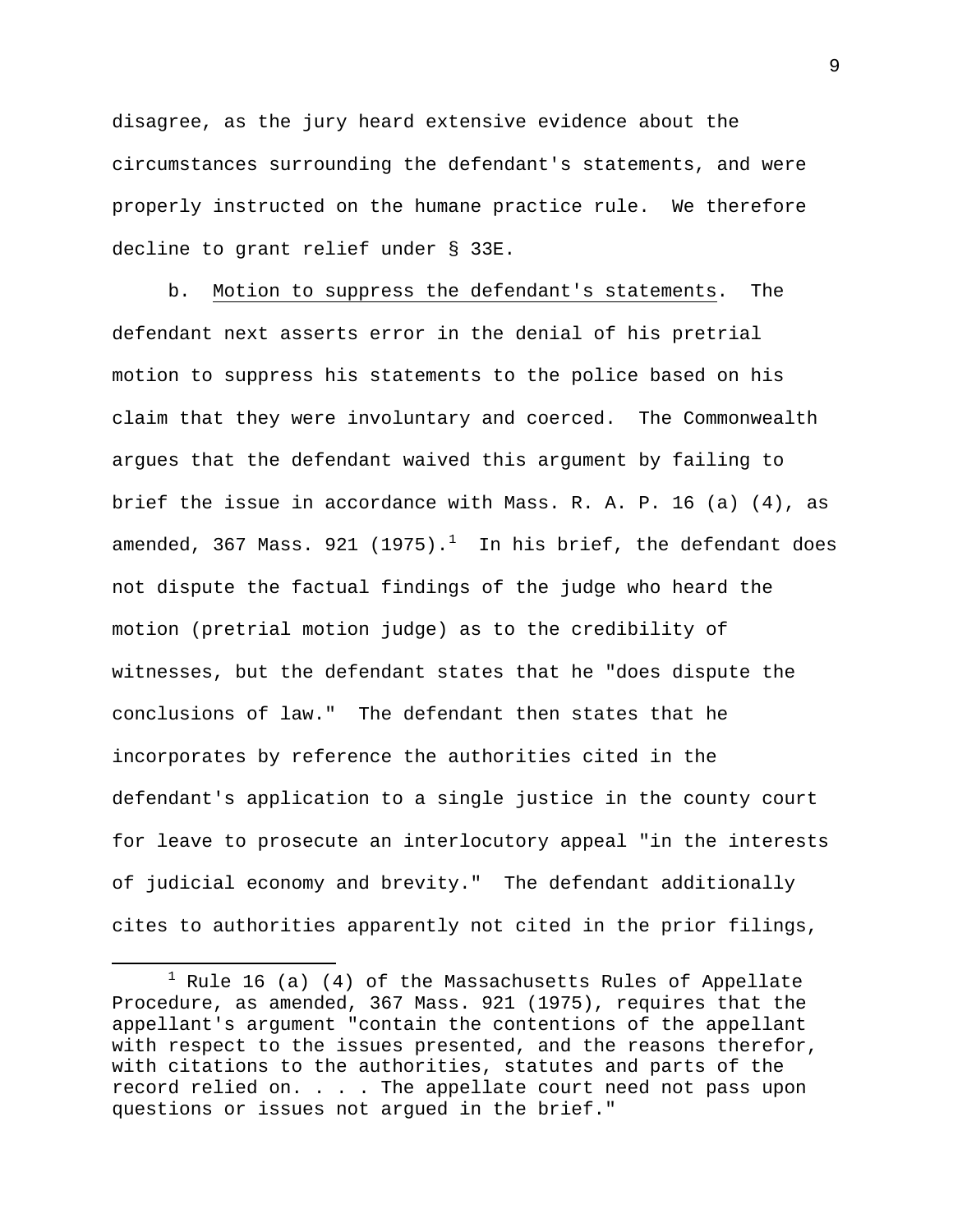but does not provide complete citations or any argument as to why those authorities undermine the rulings of the pretrial motion judge.

We agree with the Commonwealth that the defendant's treatment of this issue in his brief does not rise to the level of appellate argument required by rule 16 (a) (4) and is therefore technically waived.<sup>[2](#page-9-0)</sup> However, review under G. L. c. 278, § 33E, requires us "to consider all issues apparent from the record, whether preserved or not." Commonwealth v. Randolph, 438 Mass. 290, 294 (2002). Thus, we review the denial of the motion to suppress, and if there was error, we determine whether the error created a substantial likelihood of a miscarriage of justice in the verdict. Id.

"In reviewing a ruling on a motion to suppress, we accept the judge's subsidiary findings of fact absent clear error 'but conduct an independent review of his ultimate findings and conclusions of law.'" Commonwealth v. Scott, 440 Mass. 642, 646 (2004), quoting Commonwealth v. Jimenez*,* 438 Mass. 213, 218 (2002).

Following an evidentiary hearing, the pretrial motion judge found the following facts that we conclude are supported by the

 $\overline{\phantom{a}}$ 

<span id="page-9-0"></span> $2$  In his reply brief and at oral argument, the defendant argued it was not his intention to waive this claim, but rather incorporated the authority contained in the trial pleadings in the interest of "judicial economy." This contention is unavailing.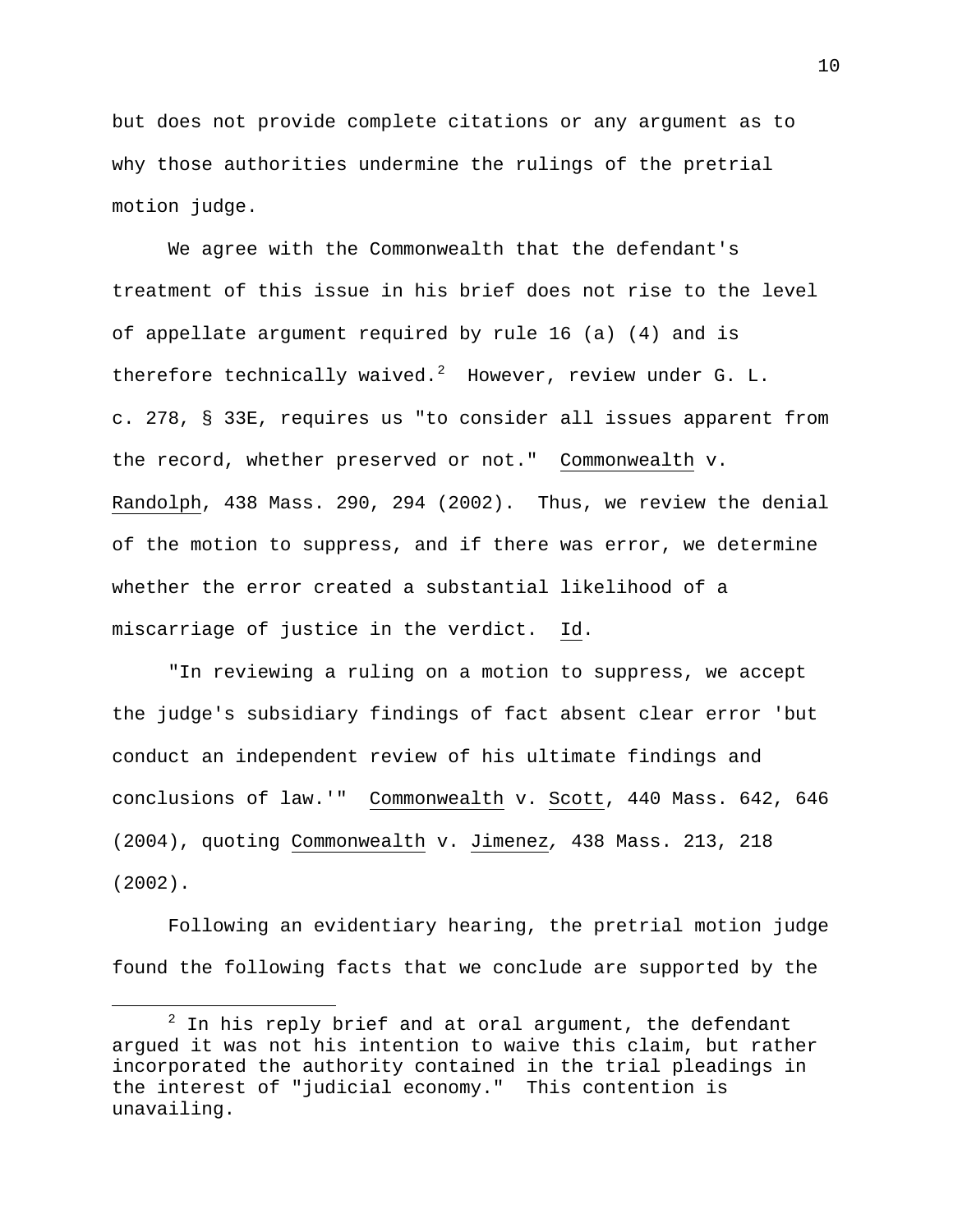evidence. In investigating the victim's murder, the detectives initially brought the defendant's older brother, Cassim, to the police station for questioning because they had received information that he had been seen wearing a blue Detroit Tigers baseball cap, similar to the one found near the scene of the shooting. Apparently satisfied that Cassim was not involved in the shooting, he was subsequently dropped off at home by a police officer after the interview. Weaver was upset that Cassim had been taken to the police station.

After speaking with Cassim, the focus of the investigation shifted to the defendant. O'Leary went to the Weaver residence, apologized for bringing Cassim to the police station, and told Weaver that he wanted to speak to the defendant about the victim's murder. Weaver knew the victim and was aware of the shooting. Weaver told the police that the defendant was away at camp and that he would be returning on Sunday, August 24. Weaver and O'Leary agreed that they would meet, with the defendant present, on Monday, August 25.

In the time between speaking with Weaver and the anticipated interview with the defendant, O'Leary learned that the Boston police had arrested the defendant on a drug offense on July 26, 2003. The booking sheet generated after that arrest indicated that the defendant was wearing a Detroit Tigers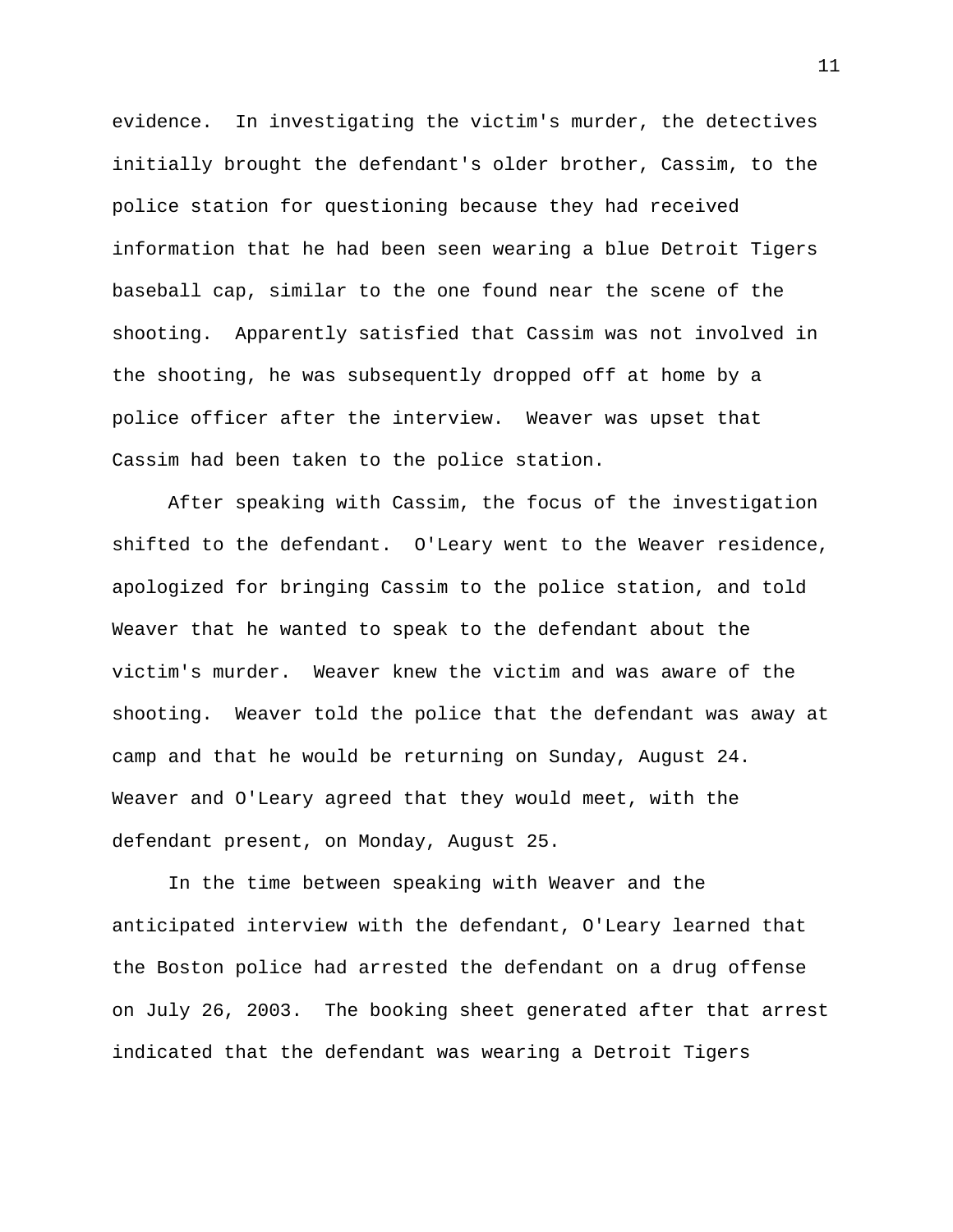baseball cap. This baseball cap closely resembled the baseball cap found near the scene of the victim's shooting.

At approximately  $8:30 \underline{P.M.}$  on August 25, O'Leary returned to the Weaver home with another detective to meet with the defendant. Although Weaver was cordial and respectful, the presence of the detectives in her home caused her to feel very uncomfortable. Weaver had not had any previous contact with the police and she was still upset and concerned about the detectives conducting the interview with Cassim. She invited the detectives to sit at the dining room table where she and the defendant joined them. At some point during the conversation, Weaver left the table to continue cooking dinner in the adjoining kitchen. The apartment had an open floor plan and the view from the dining room table to the kitchen was unobstructed.

Before the detectives began questioning the defendant, O'Leary produced a waiver form that contained a printed version of the Miranda warnings especially for juveniles. Upon seeing the form, Weaver asked if it was necessary to give her son the Miranda warnings. O'Leary told her that it was "routine" and then explained that because his purpose was to question the defendant about the victim's shooting, the defendant should be advised of his Miranda rights before any questioning took place. O'Leary first asked the defendant to complete the part of the form containing his personal information. The defendant did so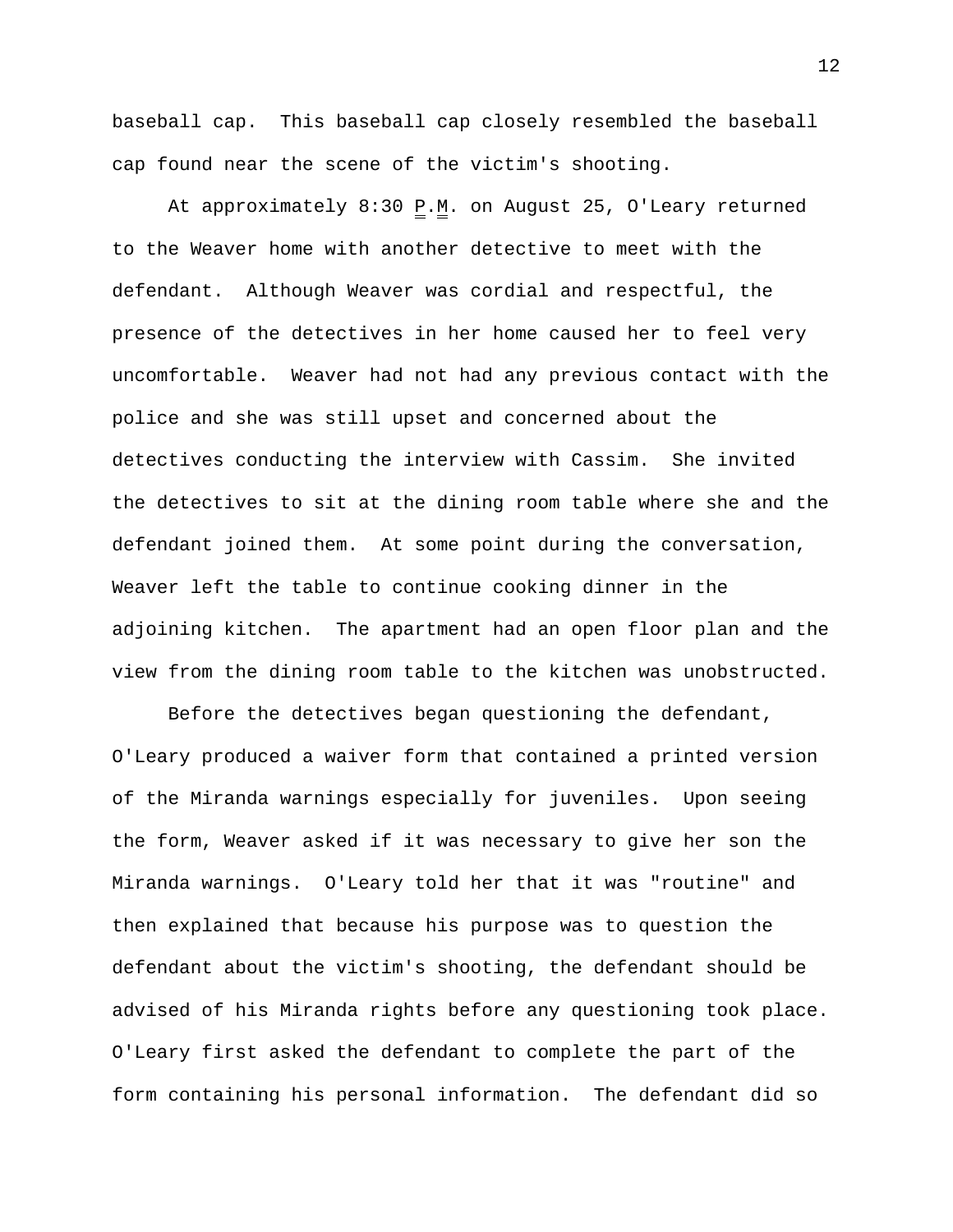at his mother's direction. O'Leary read each of the rights from the form and then asked Weaver and the defendant if they understood them. He also asked them to initial the form after each warning to indicate that the rights had been explained to them. The pretrial motion judge concluded that Weaver, though not highly educated, is an intelligent woman and understood those rights.

Weaver noticed that the defendant was becoming "aggravated and frustrated" as the rights were being explained. She told him to relax and breathe while encouraging him to sign the form. She and the defendant verbally acknowledged that they understood the rights being explained and initialed the form as requested. Weaver never explained her understanding of these rights to the defendant.

After Weaver and the defendant signed the form, O'Leary told Weaver that she could speak with her son privately. They went to the area near the stairs, away from where they had been sitting. After a few minutes, they returned to the dining room. O'Leary stated that if they understood the rights and if they agreed to speak with them, the defendant should sign the part of the form that acknowledged that he had taken advantage of the opportunity to speak with his mother outside the presence of the police officers. The defendant and his mother signed the form.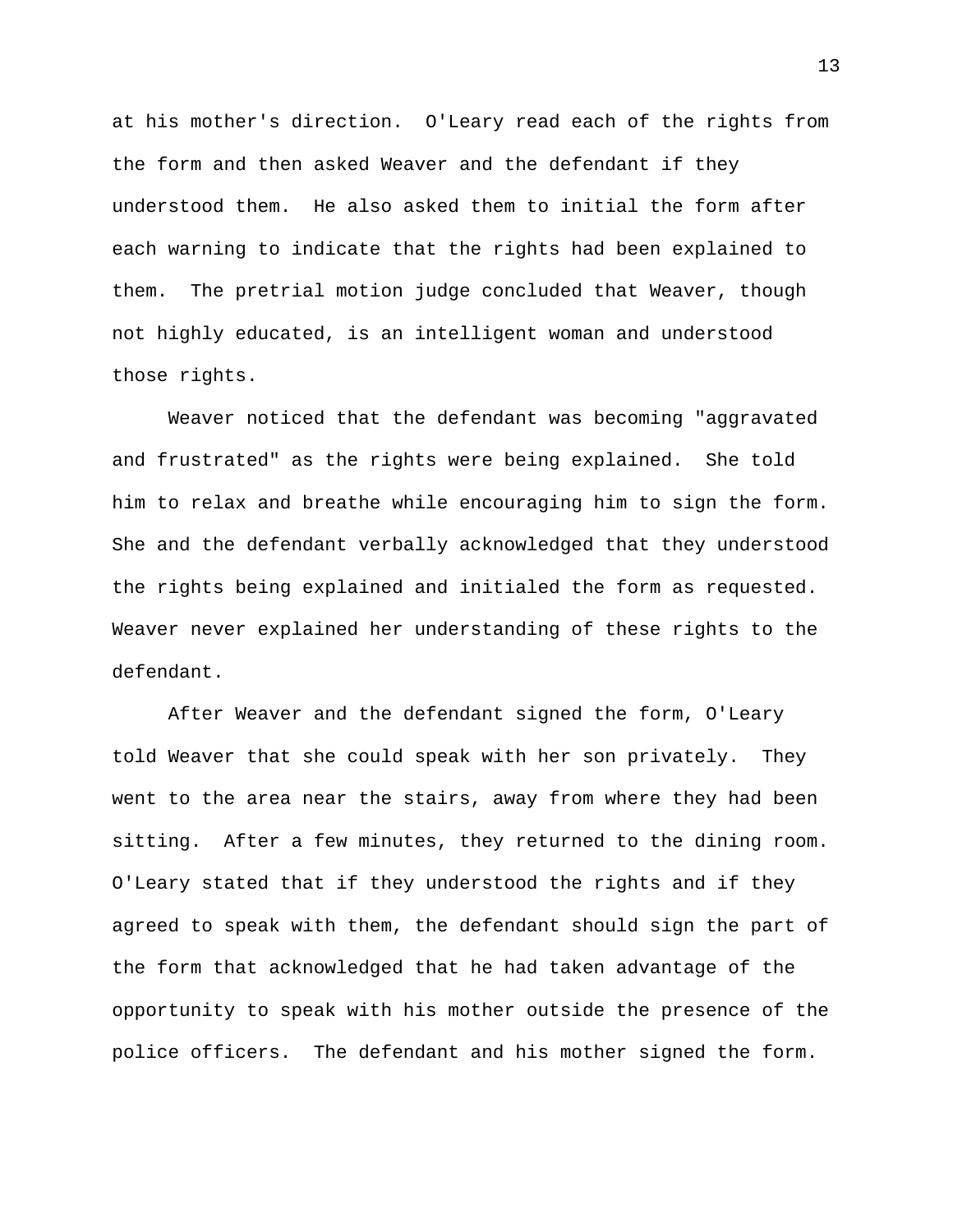The detectives then questioned the defendant about the victim's shooting for about three hours. Weaver occasionally left the table to continue cooking dinner but remained within earshot of the interview at all times. The defendant denied that he was in the area of Wendover Street on the night of the shooting, that he was associated with any of the individuals named by the police, or that he knew about a fight involving the victim and other youths who had accused the victim of stealing a bicycle.

The detectives asked more difficult questions that left no doubt that they suspected the defendant of having been involved in the shooting. The defendant was unaware that the detectives had information that the defendant had fallen from his bicycle the night of the shooting. O'Leary asked the defendant how (not if) the defendant had hurt his leg; the defendant said that he had injured it playing basketball. Signaling his disbelief, O'Leary asked the defendant if it was possible that he had injured himself by falling off his bicycle the night of the shooting. The defendant denied this, and said whoever said that was lying. When pressed about when the basketball injury occurred, the defendant was unable to specify the date. Weaver volunteered that they had gone to church on August 10 and that the defendant was not limping at that time. After consulting a calendar and reviewing the events of the weeks passed, the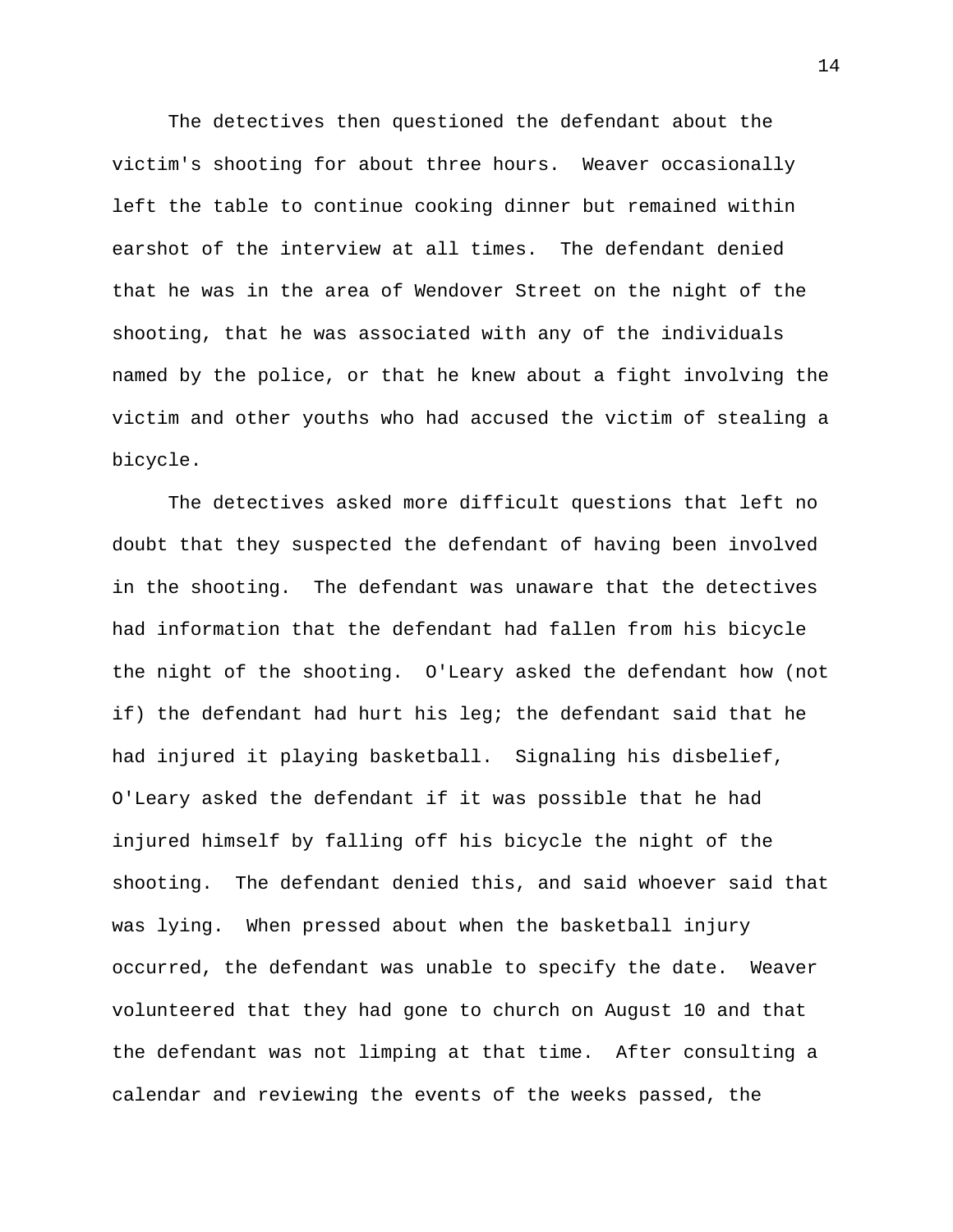defendant said that his injury occurred two days after the shooting.

The detectives then questioned the defendant about his Detroit Tigers baseball cap. The defendant admitted to wearing such a cap when he was arrested on July 26. He also agreed that the cap was distinctive on account of the airbrushed letter "D" on either side of the logo. The defendant said that he had taken the cap to an establishment in downtown Boston to have the distinctive markings placed on it. When asked where the cap was, the defendant stated that it was lost or stolen the same day that he hurt his leg playing basketball. When pressed on the date, the defendant stood by his statement that it was lost on August 12.

O'Leary then told the defendant that a witness had observed a black male matching the defendant's description running from the scene of the shooting and losing a baseball cap that had been recovered by the police. He said that if the defendant was not wearing the cap it must have been Cassim. The defendant denied that Cassim was at the scene. O'Leary expressed his confidence that the defendant was present on Wendover Street on August 10 and was involved in the shooting. The interrogation was terminated shortly thereafter. O'Leary told the defendant that he "needed to know the truth" and that the investigation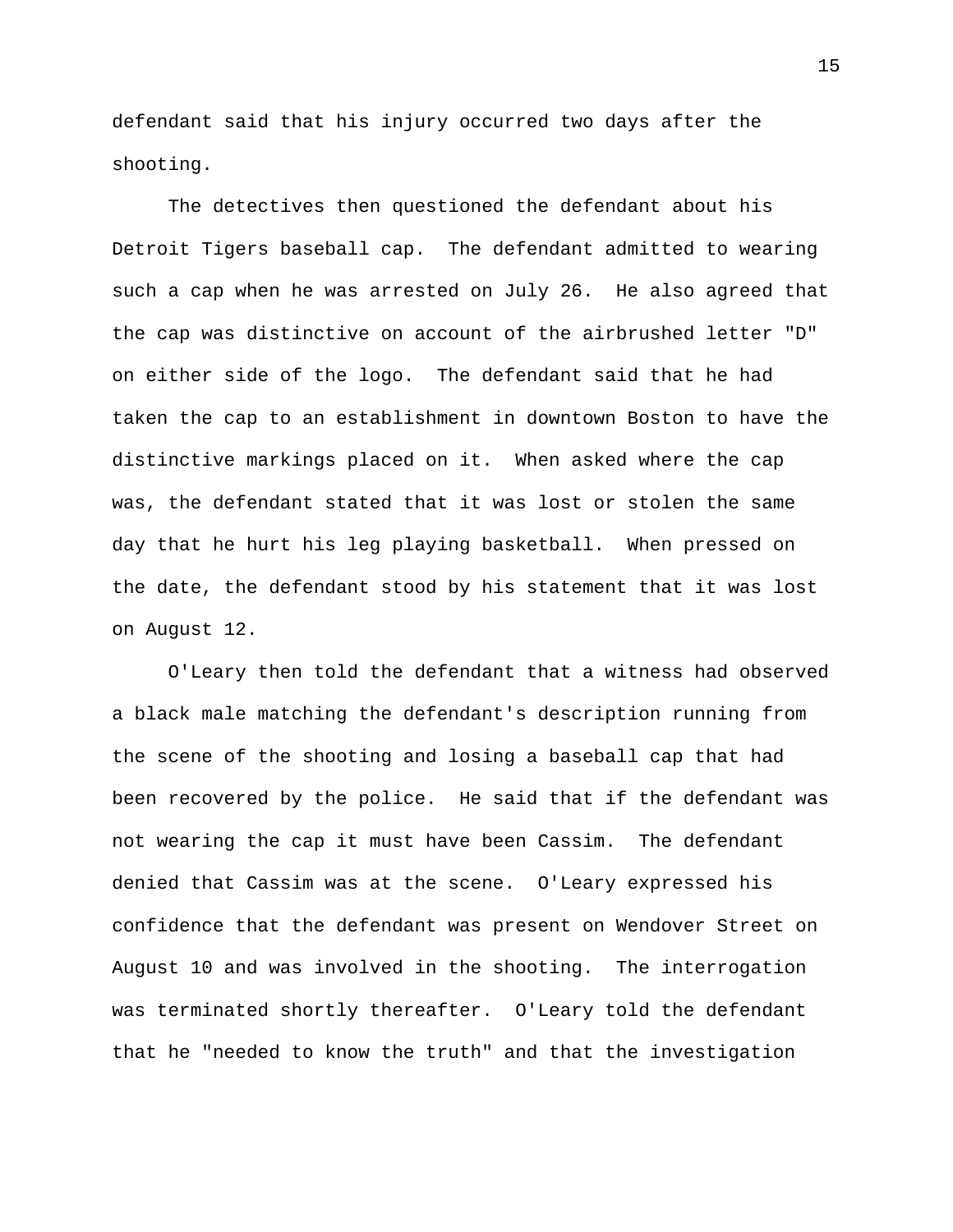would continue. O'Leary told Weaver that he did not believe the defendant's story.

Although he made no promises of leniency, O'Leary urged Weaver to "sit down and talk with [the defendant]," "have a heart to heart talk," and "try to figure out" his role in the events of the shooting. O'Leary did not suggest questions to Weaver, but he suspected that the defendant was involved and was hoping for whatever information Weaver could provide to assist in the investigation.

The pretrial motion judge found that neither Weaver nor the defendant asked the detectives to leave their home, nor did they ever request an attorney or seek in any way to terminate the interview. The defendant's demeanor during the questioning was sober and coherent, except for when he seemed to be agitated that the same questions were being asked repeatedly. The defendant did not appear to be under the influence of drugs or alcohol, incapacitated, or incompetent. Although the detective suspected that the defendant was involved in the shooting, he did not have an arrest warrant and Weaver was free to terminate the questioning at any time.

After the detectives left, Weaver began questioning her son. She was upset that the detectives had come to her home and was concerned with some of the defendant's answers to their questions. She was particularly concerned that the defendant's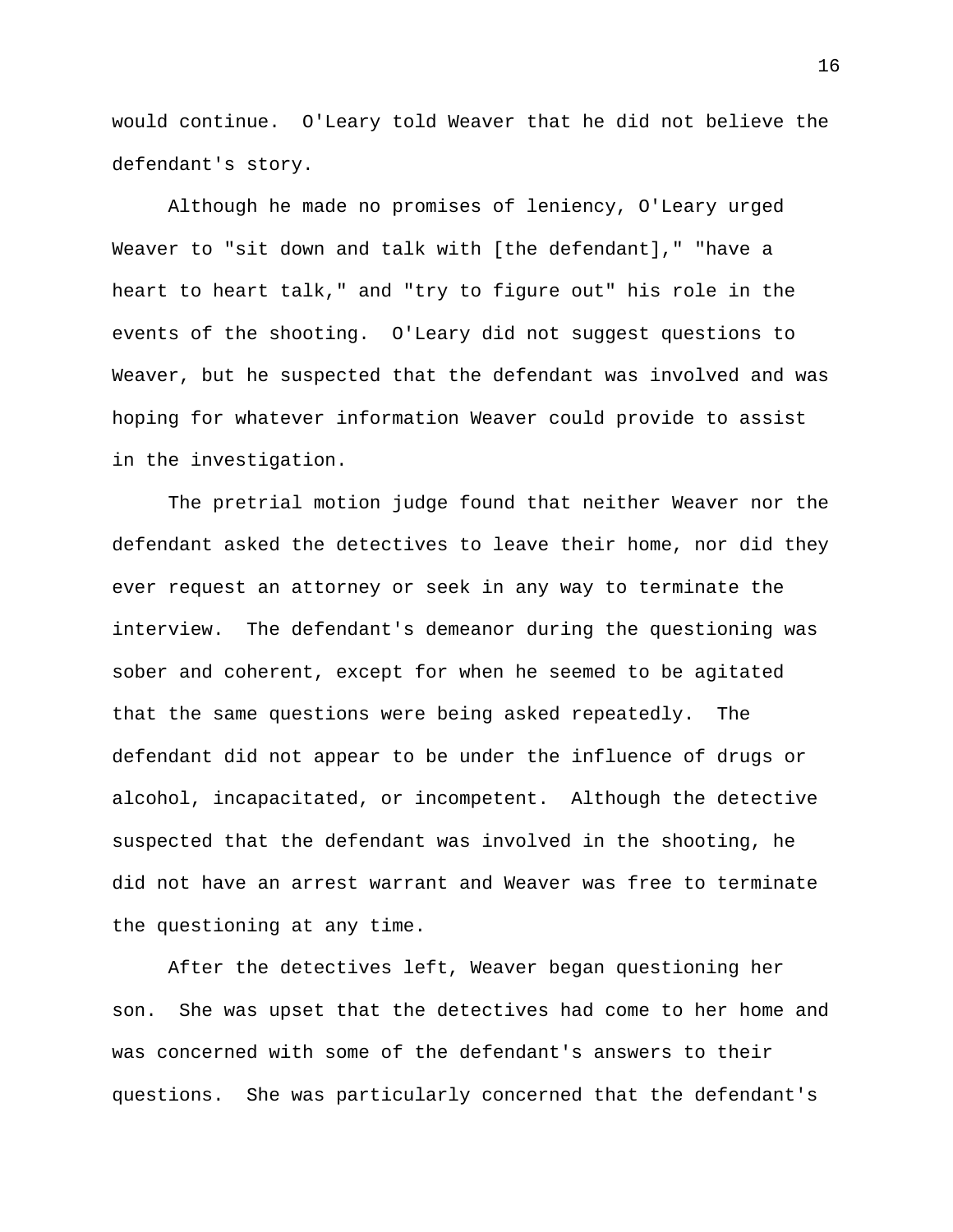baseball cap may have been found at the scene of the shooting and she wanted answers from him. The pretrial motion judge found that she was as much concerned with her own need to clarify her son's involvement in a very serious crime as she was with the detective's request that she speak with the defendant. In her own words, she "wanted to have some peace with this thing." She asked the defendant the same questions that she had heard the detectives asking and did not believe the defendant's answers. After about an hour, she stopped questioning the defendant, and then sat in a chair for most of the night thinking about what had just happened.

O'Leary telephoned Weaver the next morning while she was at work to ask if she had had the "heart to heart" talk with the defendant. Weaver told him that she had not, but would when she got home from work. She did not tell O'Leary about her conversation with the defendant from the night before.

Because she was distracted by the events of the previous evening, Weaver decided to leave work early and arrived home around 10  $\underline{A}.\underline{M}$ . She decided to talk with the defendant again because she "didn't have peace with this thing in my mind." After about an hour she stopped questioning him because the questions and answers gave her a headache. About one-half hour later, she called the defendant back to resume her questioning. She brought God into the conversation, and told the defendant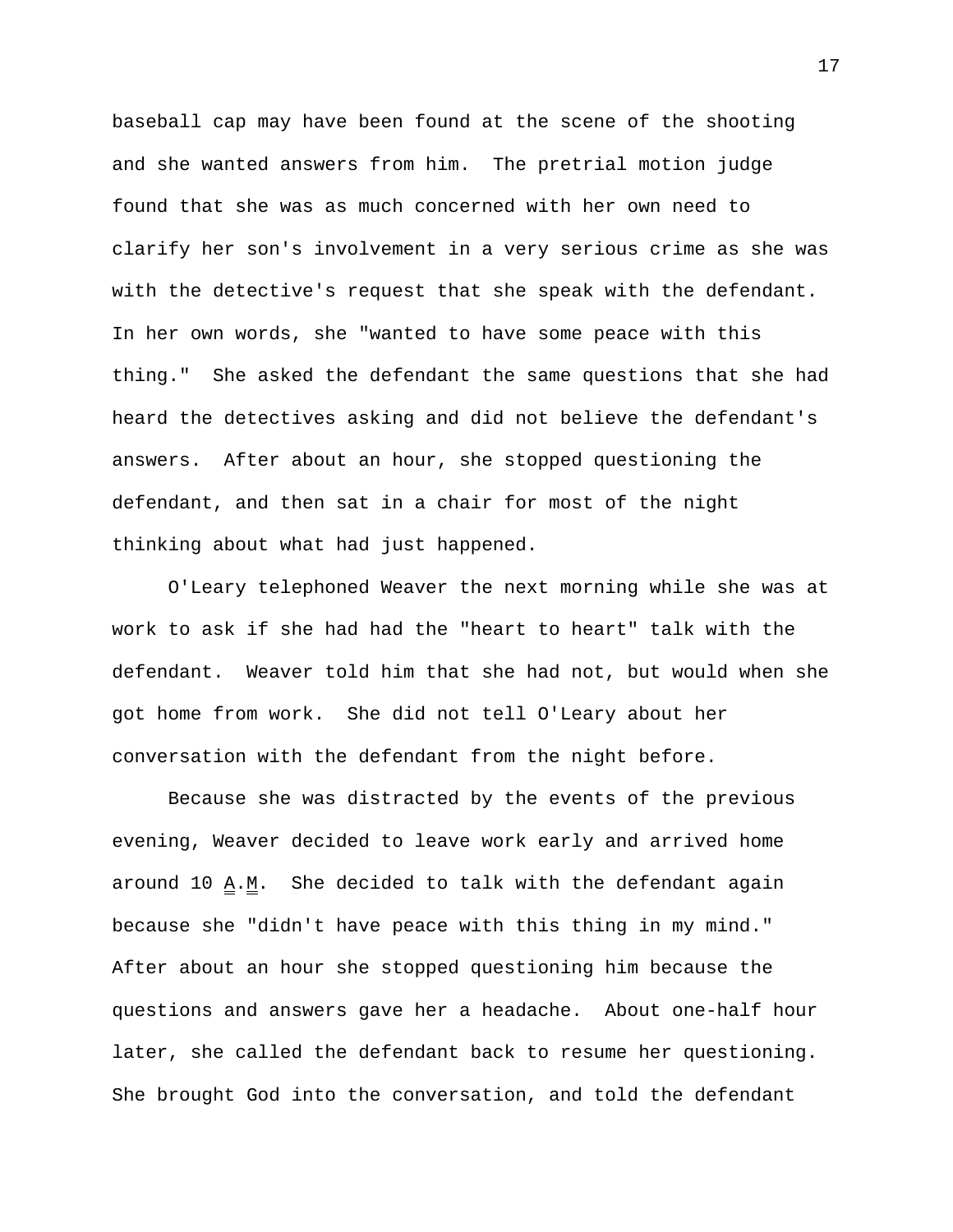that a boy had died and that such a thing could not be a secret between children, that God knew about it, and that the defendant would have no life at all if he did not tell what he knew about the killing. She continued to question him on and off until the late afternoon. In an effort to get the defendant to tell the truth, she resorted to pounding her fist on the kitchen table and gritting her teeth. The pretrial motion judge found that in seeking the truth about the defendant's involvement in the shooting, Weaver was motivated by a desire to do the right thing in accordance with her personal spiritual beliefs and was not acting as an agent of the police.

Weaver then prayed again and told the defendant she would ask him two questions. She asked if he was in the area when the shooting occurred; the defendant said, "Yes." She then asked if he did it or if he knew who did it. The defendant put his head down but said nothing; Weaver took this gesture to mean "Yes." Weaver, who the pretrial motion judge found to be a woman of sincere and deeply held religious convictions, began to cry and to pray out loud. The defendant's sister came into the house and joined her mother in prayer. Having realized the defendant may have been involved in a murder, Weaver insisted that the defendant had to confess for the good of his soul.

The pretrial motion judge found that the concern and love that Weaver felt for her son expressed itself at this point in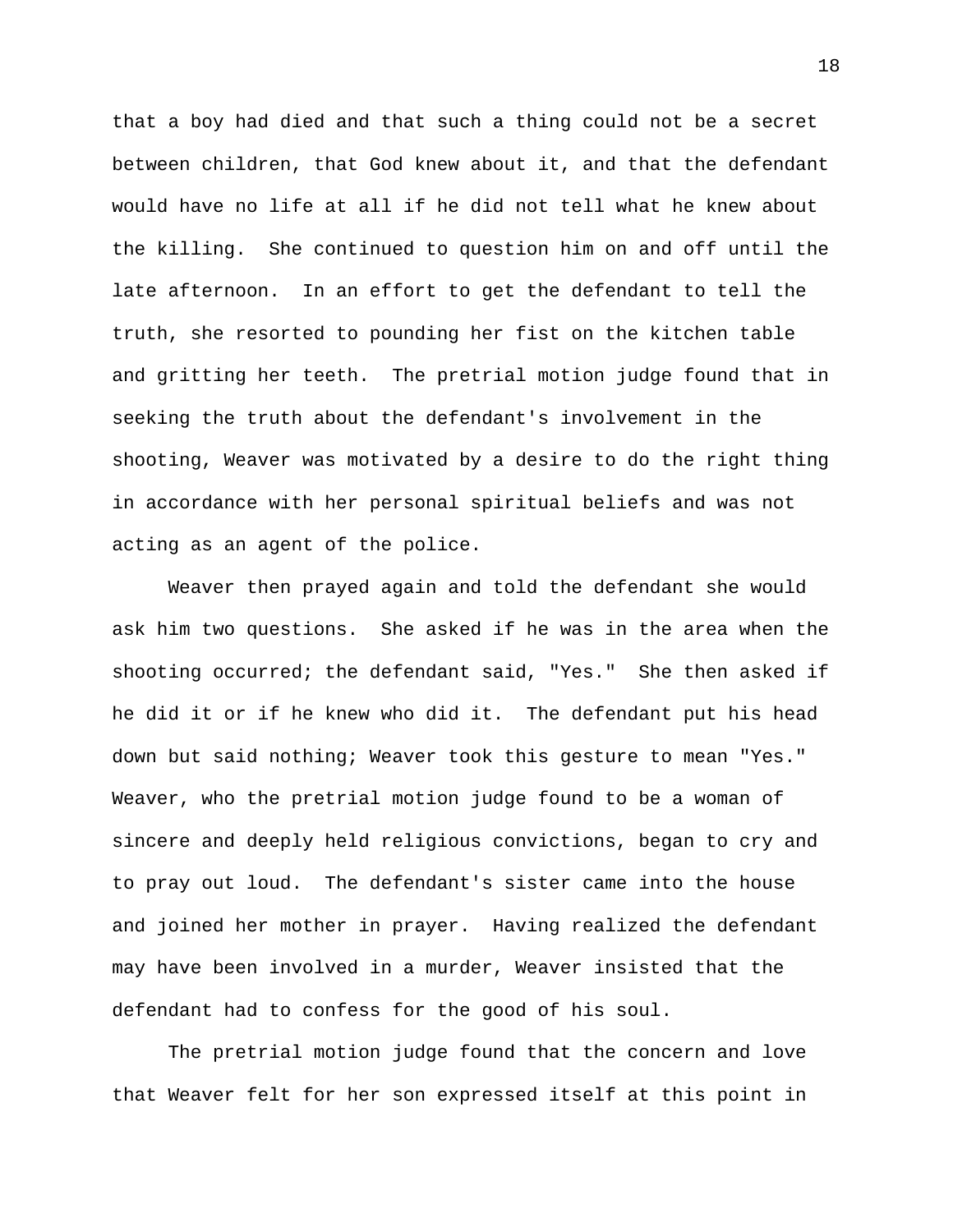her singular focus on his spiritual rather than his legal wellbeing. She did not give the defendant any advice or counsel that would have made him aware of the need to avail himself of the constitutional protections to which he was entitled. She did not tell the defendant to remain silent but rather advised him to tell the truth to the police. She did not seek legal assistance for her son.

At approximately 4  $\underline{P.M.}$ , Weaver tried to contact O'Leary. He called her back at around 8  $\underline{P.M.}$  and she told him that she was bringing the defendant to speak with him. O'Leary replied that he assumed the defendant was involved and Weaver said, "Yes."

In the midst of the talk about God and surrender as the way to salvation, the defendant told his mother that he did not want to go to the police station. In the end, however, he succumbed to his mother's entreaties that he confess for the good of his soul and turn himself in to the police. Weaver formulated a plan that they would go to the police station, that he would say, "I shot Germaine Rucker," and the detectives would then take him into custody. He was to say nothing more until a lawyer was appointed to represent him. Sometime after midnight on August 27, the Weaver family concluded their prayer session and left their home to go to the police station which was a short distance away. On the way, they prayed out loud. When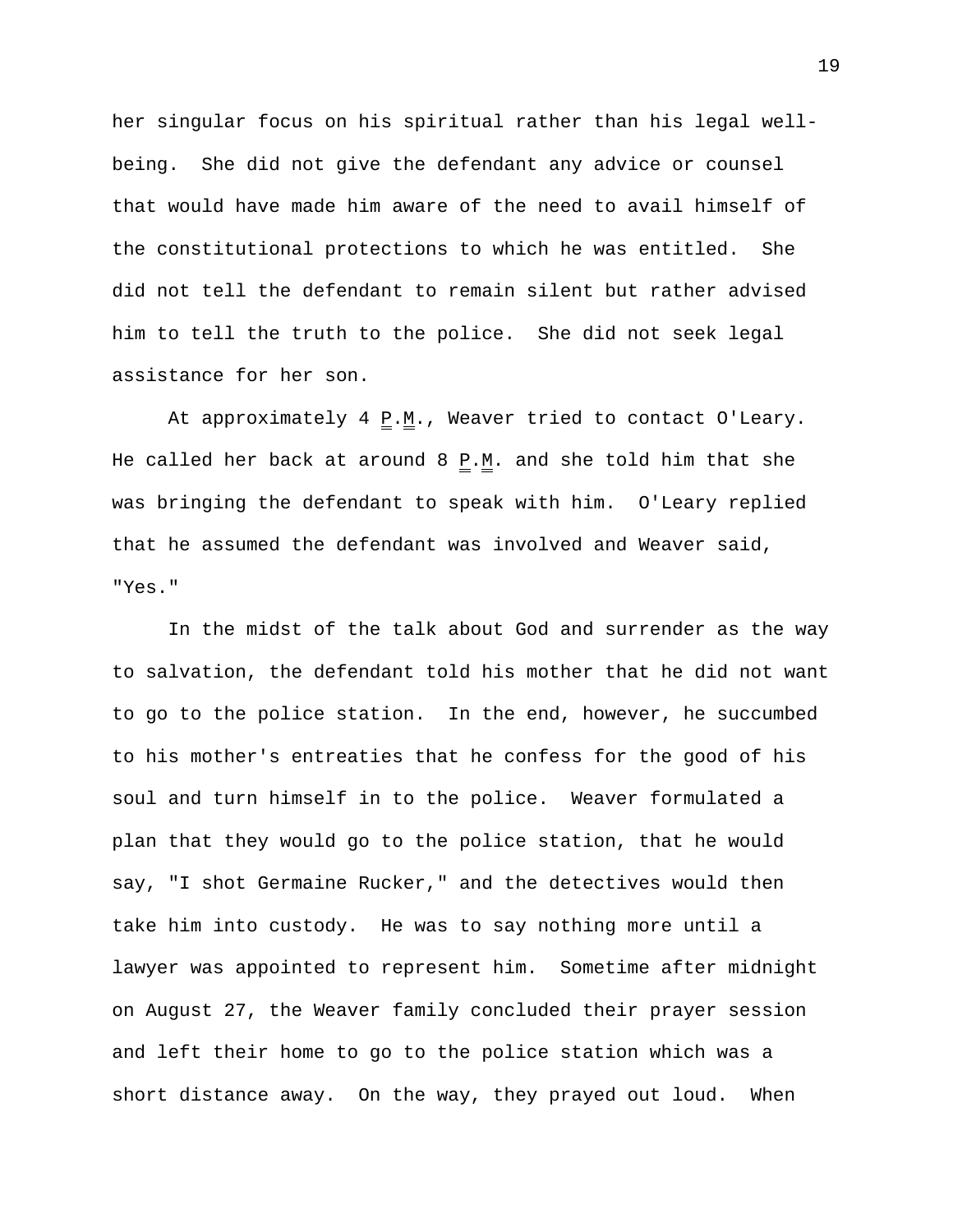they arrived at the station, at approximately  $12:30 \underline{A.M.}$ , they stood together in a circle, praying for the defendant. The defendant was crying. They waited for O'Leary and the other detective to arrive. No police officer had requested that the defendant be brought to the police station.

When the detectives arrived, Weaver told O'Leary that the defendant had something to say to them, that she expected them to take him into custody after his statement and that she wanted him to have an attorney before they questioned him any further. Realizing that the defendant was about to make an inculpatory statement, O'Leary indicated that he would not take any statement until the defendant was represented by counsel. However, he did not tell the defendant to remain silent until they could arrange for an attorney. At the same time, O'Leary produced a juvenile Miranda form from his briefcase and began reciting the warnings to the defendant. As he did so and before he could finish reading the rights, the defendant said, "I shot Germaine Rucker." O'Leary then arrested the defendant and read him his rights. Until the defendant made the statements, he was free to leave the station.

i. August 25 statements. The defendant first argues that the statements made in his home on August 25, 2003, should have been suppressed because he did not validly waive his Miranda rights before speaking with the police and because his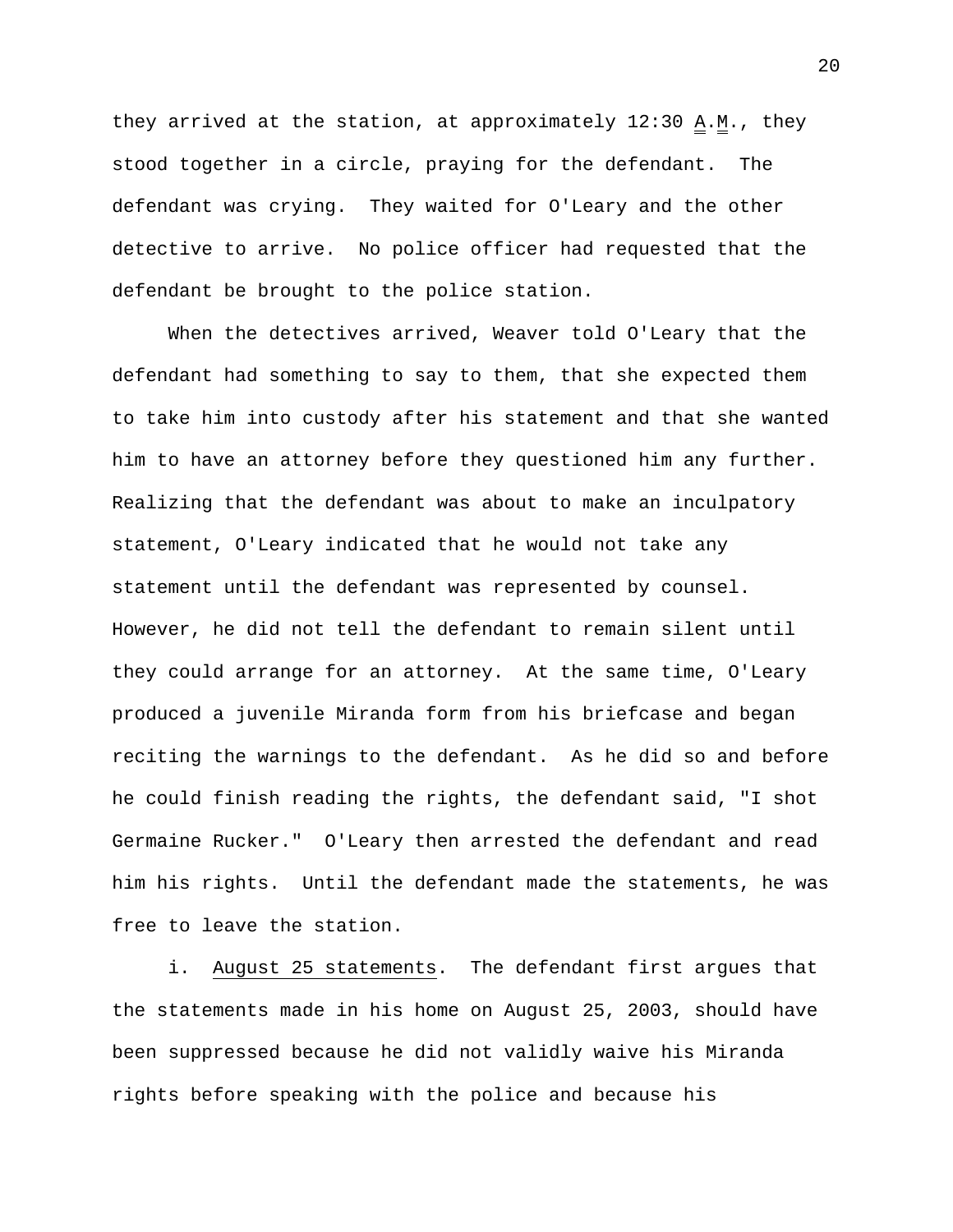statements were not voluntary. Rejecting these contentions, the pretrial motion judge concluded that the Miranda warnings were not required and that the defendant's statements were voluntarily made. We agree.

A. Custodial interrogation. Miranda warnings are required only when a defendant is subjected to a custodial interrogation, and "a defendant's failure to receive or understand Miranda warnings, or police failure to honor Miranda rights, does not result in suppression of a voluntary statement made in a noncustodial setting" (citation omitted). Commonwealth v. Libby, 472 Mass. 37, 40 (2015). Whether an interrogation is custodial depends on the "objective circumstances of the interrogation, and not on the subjective views of either the interrogating officers or the person being questioned." Commonwealth v. Sneed, 440 Mass. 216, 220 (2003). This inquiry focuses on whether a reasonable person in the defendant's position would believe that his freedom of movement was restricted to the degree associated with formal arrest. Commonwealth v. Morse, 427 Mass. 117, 123 (1998). In determining whether a defendant was in custody, the court considers "(1) the place of the interrogation; (2) whether the police conveyed any belief or opinion that the person being questioned was a suspect; (3) whether the questioning is aggressive or informal; and (4) whether the suspect was free to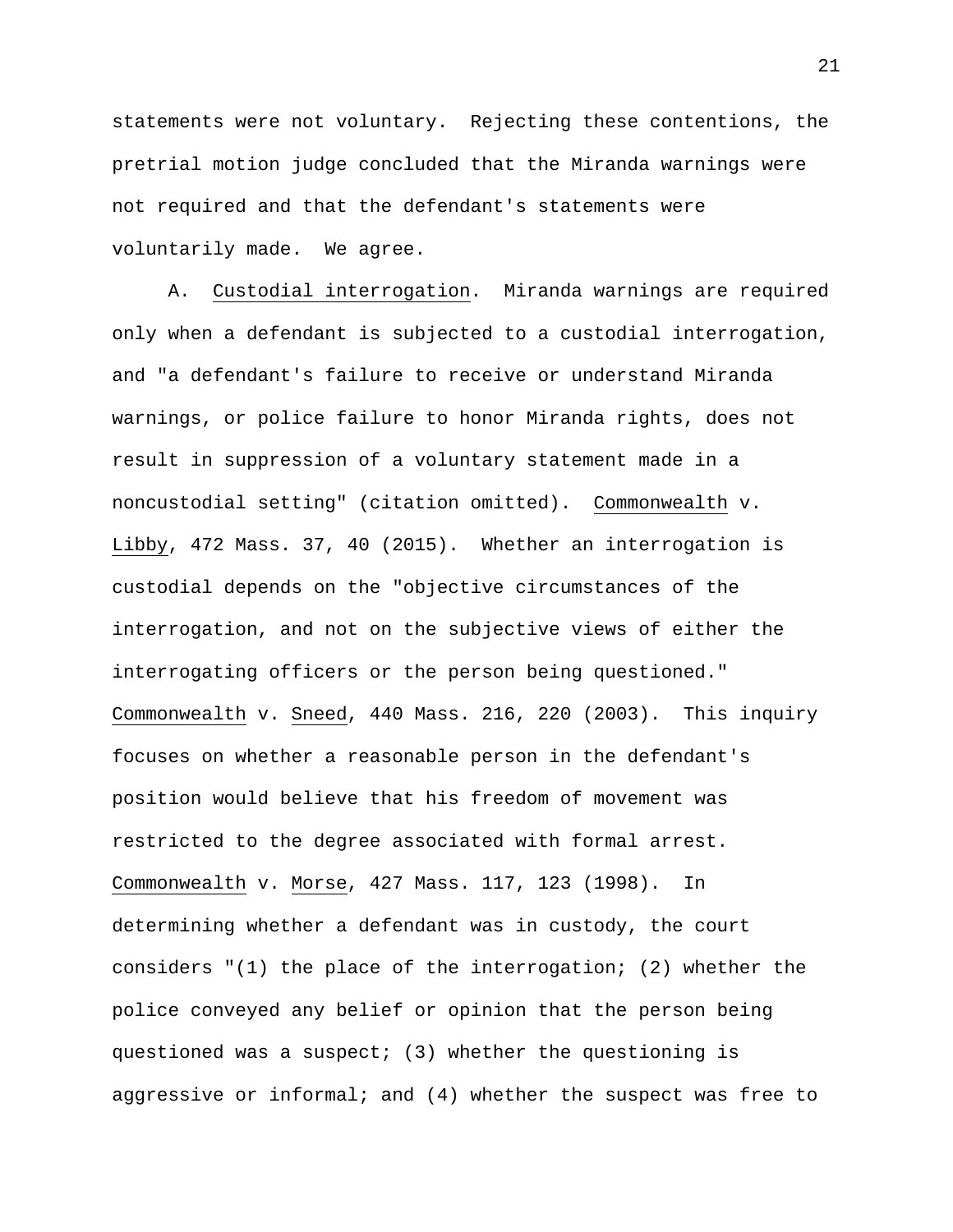end the interview by leaving the place of interrogation, or whether the interview ended with the defendant's arrest." Commonwealth v. Murphy, 442 Mass. 485, 493 (2004).

We agree with the pretrial motion judge's findings that the environment in which the defendant was questioned was not inherently coercive because it occurred in the defendant's home, on a date and time of his convenience, and in his mother's presence. See Commonwealth v. Conkey, 430 Mass. 139, 144 (1999), S.C., 443 Mass. 60 (2004) (interrogation not custodial where defendant allowed police into home to question him). Although the detectives informed the defendant that they believed he was involved in the crime being investigated, they did not coerce or threaten the defendant during the interview, and the defendant and his mother were free to terminate the interview at any time.

We appreciate that Weaver, and not the defendant, invited the detectives into their home and permitted them to conduct the interview. Nonetheless, we agree with the pretrial motion judge that a reasonable person in the defendant's position would not have viewed his questioning as coercive or believed that his freedom of movement was curtailed to the degree of arrest. Accordingly, the Miranda warnings were not required in connection with the August 25 interrogation.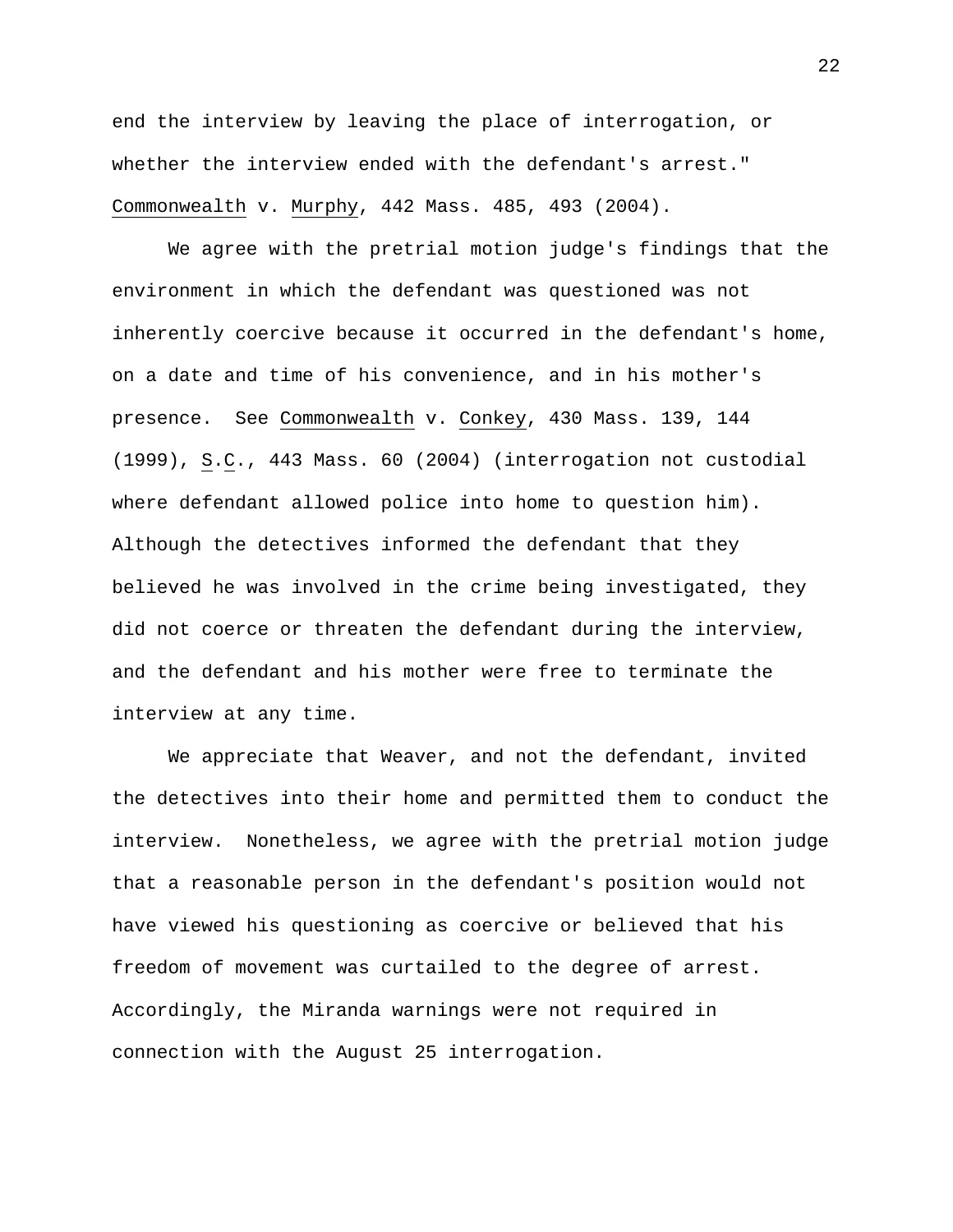B. Interested adult. We also agree with the pretrial motion judge's conclusion that, even if Miranda warnings were required, there is no merit to the defendant's argument that his waiver was invalid because he was not afforded the special protections due to juveniles. "Investigating officials permissibly may interview a juvenile suspected of a crime, and a statement that is the product of that interview, if knowing and voluntary, may be admitted at trial against the juvenile." Commonwealth v. Philip S., 414 Mass. 804, 808 (1993). However, the Commonwealth bears a heavy burden of demonstrating that a defendant knowingly and intelligently waived his privilege against self-incrimination. Commonwealth v. Berry, 410 Mass. 31, 34 (1991), S.C., 420 Mass. 95 (1995) Where a defendant is a juvenile, the court proceeds with "special caution when reviewing purported waivers of constitutional rights" (quotation omitted). Id. Where a juvenile is at least fourteen years of age, the Commonwealth must demonstrate that prior to waiving his rights, he was given the opportunity to consult with an interested adult who was informed of, and understood, those rights. Id. at 35.

In his motion to suppress, the defendant argued that his mother was not an "interested adult" because she did not understand the Miranda warnings and because she felt compelled to sign the waiver to have the defendant sign the waiver. The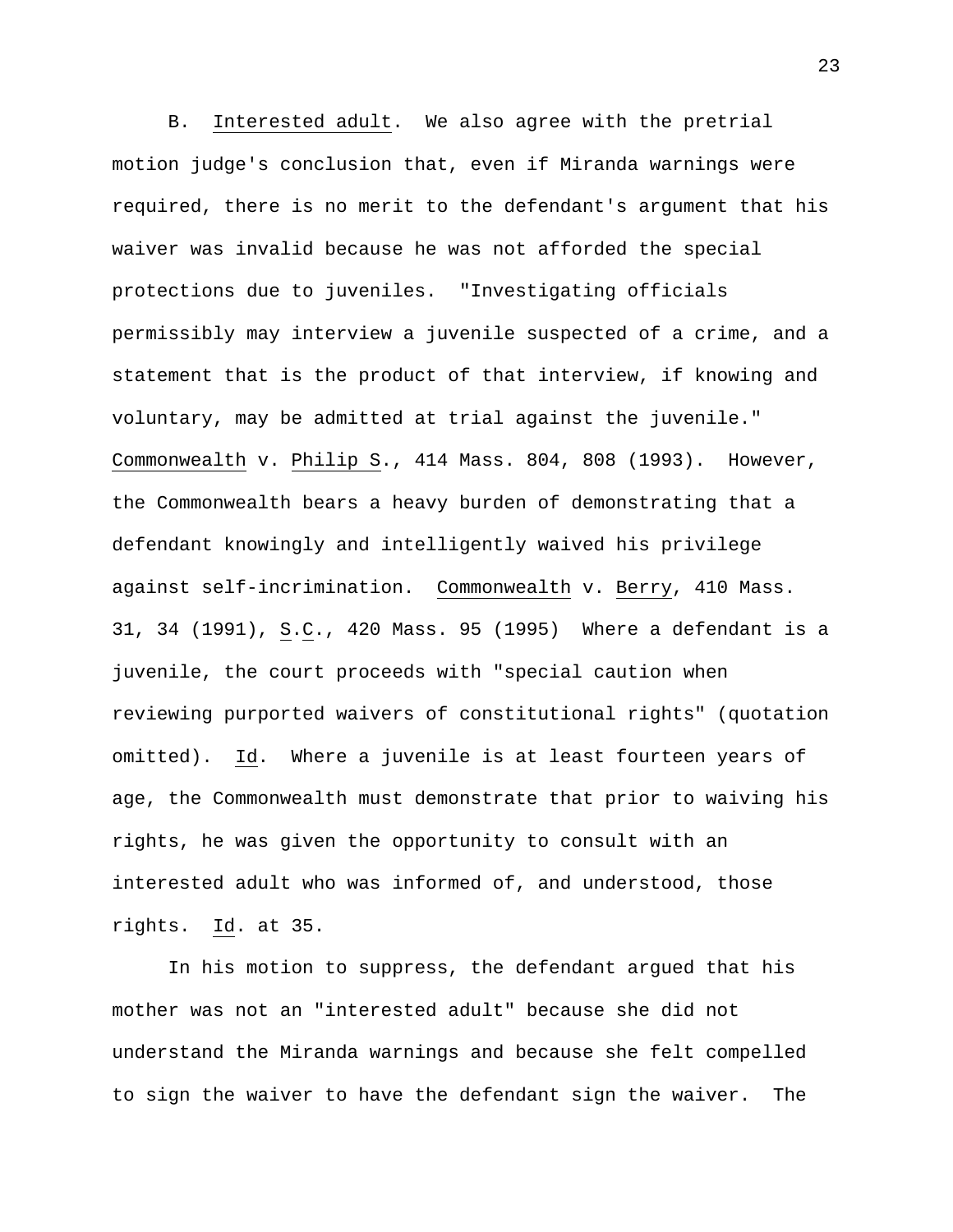defendant also denied having the opportunity to consult with her.

In determining whether an adult is an interested adult, "the facts must be viewed from the perspective of the officials conducting the interview." [Philip S., 414 Mass.](https://1.next.westlaw.com/Link/Document/FullText?findType=Y&serNum=1991089509&pubNum=578&originatingDoc=I20995cf0d3ea11d983e7e9deff98dc6f&refType=RP&originationContext=document&transitionType=DocumentItem&contextData=(sc.Search)) at 809. The court examines whether, at the time of the investigation, "it should have been reasonably apparent to the officials questioning a juvenile that the adult who was present on his or her behalf lacked capacity to appreciate the juvenile's situation and to give advice, or was actually antagonistic toward the juvenile." Id. If such facts are present, the court is warranted in finding that the juvenile was not assisted by an interested adult and was not afforded the opportunity for consultation. Id.

Here, the pretrial motion judge explicitly found that Weaver understood the Miranda warnings, and we see no grounds to disturb this finding. To the extent that the testimony of Weaver and that of the detectives differed on this point, we note that credibility determinations "are the province of the motion judge." Commonwealth v. Johnson, 461 Mass. 44, 48 (2011). Moreover, viewing the circumstances from the perspective of the officers, it appeared that Weaver was an intelligent, responsible adult who cared for her son and was concerned for his welfare. Additionally, the record reflects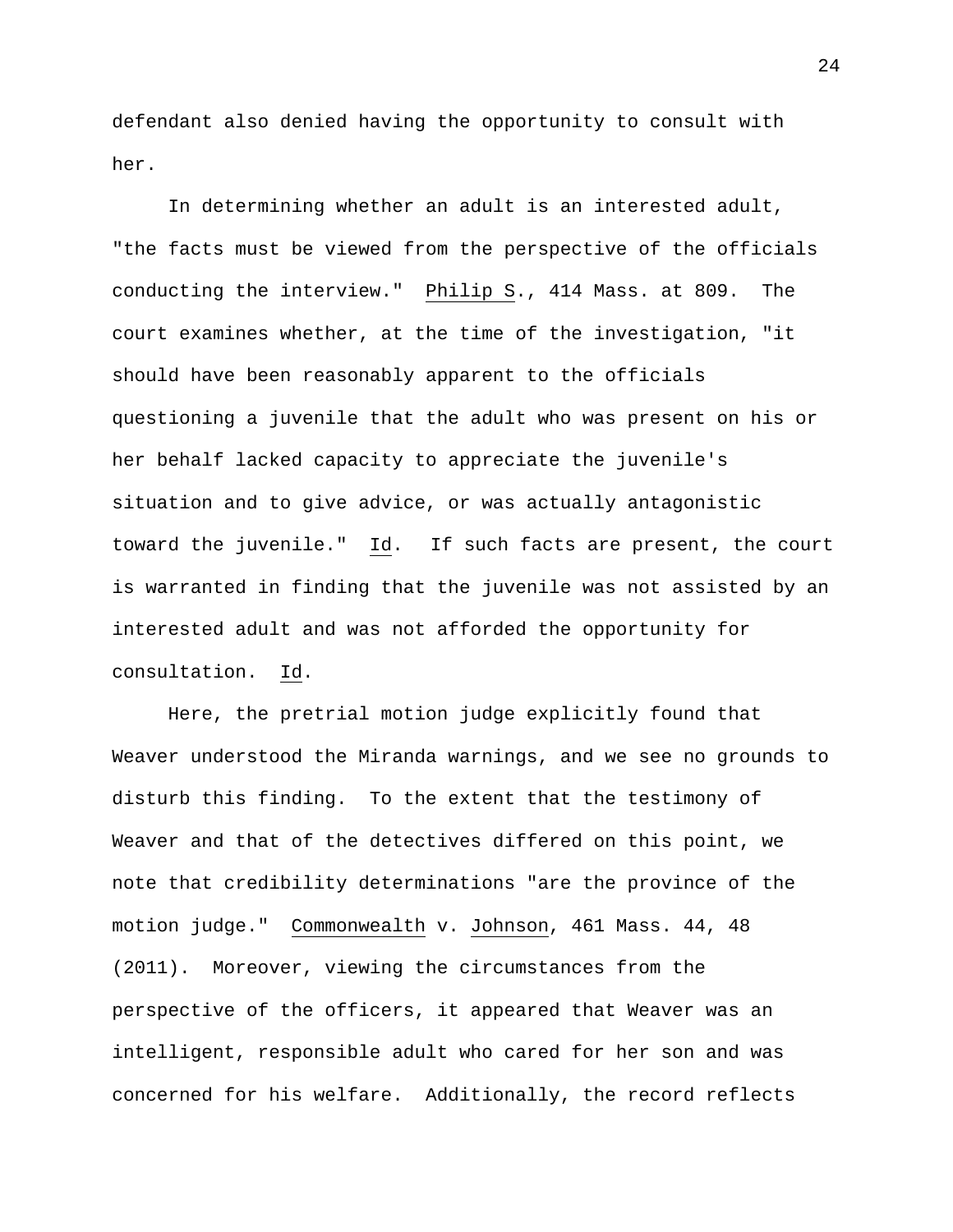that Weaver understood why the police were questioning her son, and she remained present or within listening distance throughout the interview. Nor was there any apparent animosity between the defendant and Weaver.

The judge also found that Weaver and the defendant had had a private consultation prior to signing the form and waiving their rights. Even if Weaver and the defendant did not speak during this time, we note that "[i]t is not necessary for such a juvenile actually to consult with the interested adult, for it is the opportunity to consult that is critical." Berry, 410 Mass. at 35.

Additionally, the motion judge correctly found that Weaver was an interested adult despite encouraging the defendant to speak with the detectives and to tell the truth. "We reject the notion that a parent who fails to tell a child not to speak to interviewing officials, who advises the child to tell the truth, or who fails to seek legal assistance immediately is a disinterested parent." Philip S., 414 Mass. at 810. See Commonwealth v. Quint Q., 84 Mass. App. Ct. 507, 517 (2013) (mother who advised son to be truthful with police was interested adult despite giving advice that would not have comported with that of lawyer). In other words, an interested adult is not a proxy for a lawyer. Accordingly, we conclude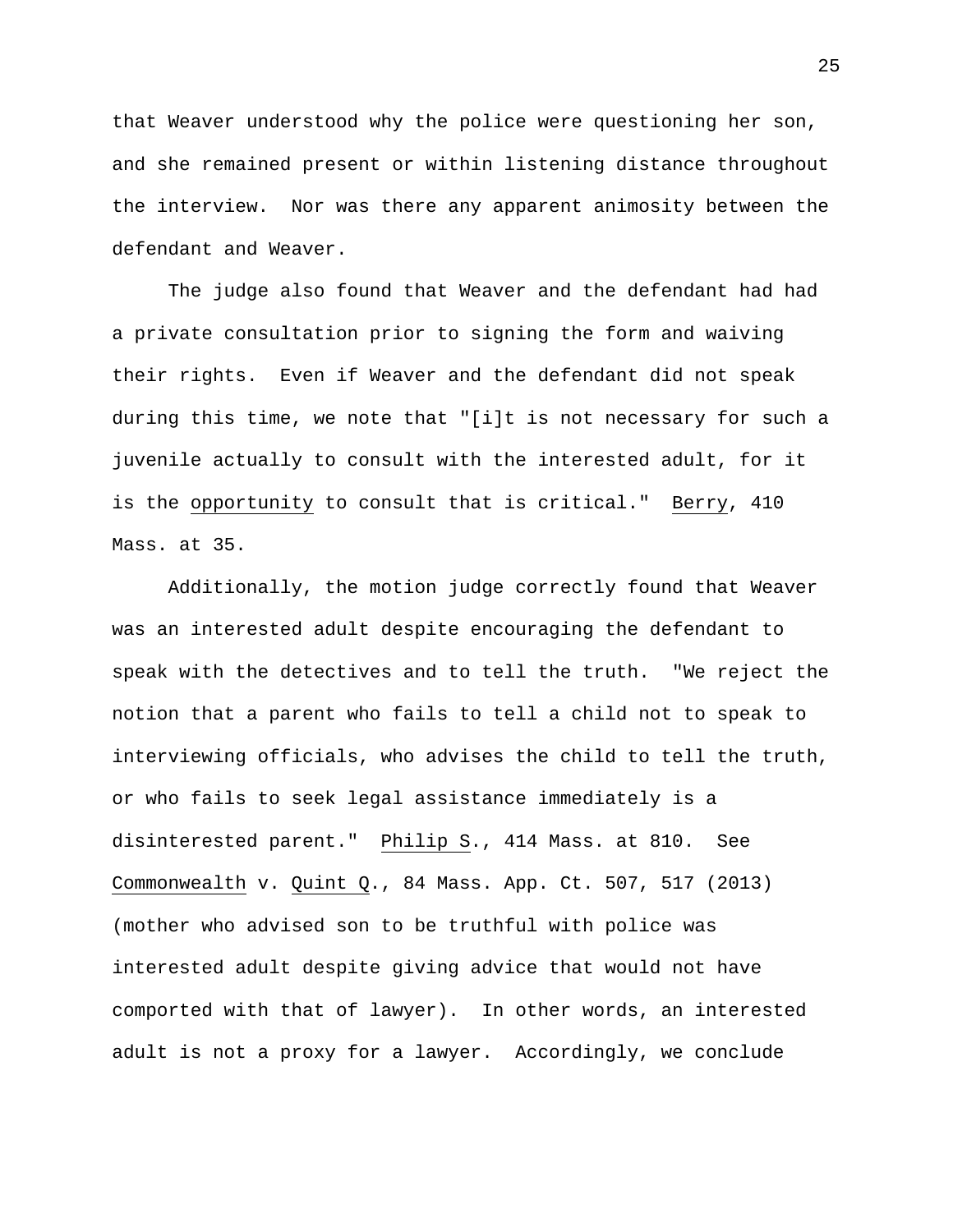that the defendant was afforded the protections of the interested adult rule.

C. Valid waiver. Even assuming the Miranda warnings were required, we conclude the defendant's waiver of his Miranda rights was valid. In determining whether a waiver is knowing and voluntary, the court examines the totality of the circumstances surrounding the waiver. See Commonwealth v. Mazariego, 474 Mass. 42, 52-53 (2016). Factors relevant to this inquiry include "promises or other inducements, conduct of the defendant, the defendant's age, education, intelligence and emotional stability, experience with and in the criminal justice system, physical and mental condition, the initiator of the discussion of a deal or leniency . . . and the details of the interrogation, including the recitation of Miranda warnings" (citation omitted). Commonwealth v. Walker, 466 Mass. 268, 274 (2013).

The facts support the pretrial motion judge's conclusion that the defendant's waiver was knowing and voluntary. The defendant and his mother were provided with Miranda warnings, which both understood. The interrogation took place in the defendant's home and in the presence of his mother. The record did not show that the defendant's will was overborne by his mother's directions to sign the form. Although the interview lasted some time, the questioning was generally nonaggressive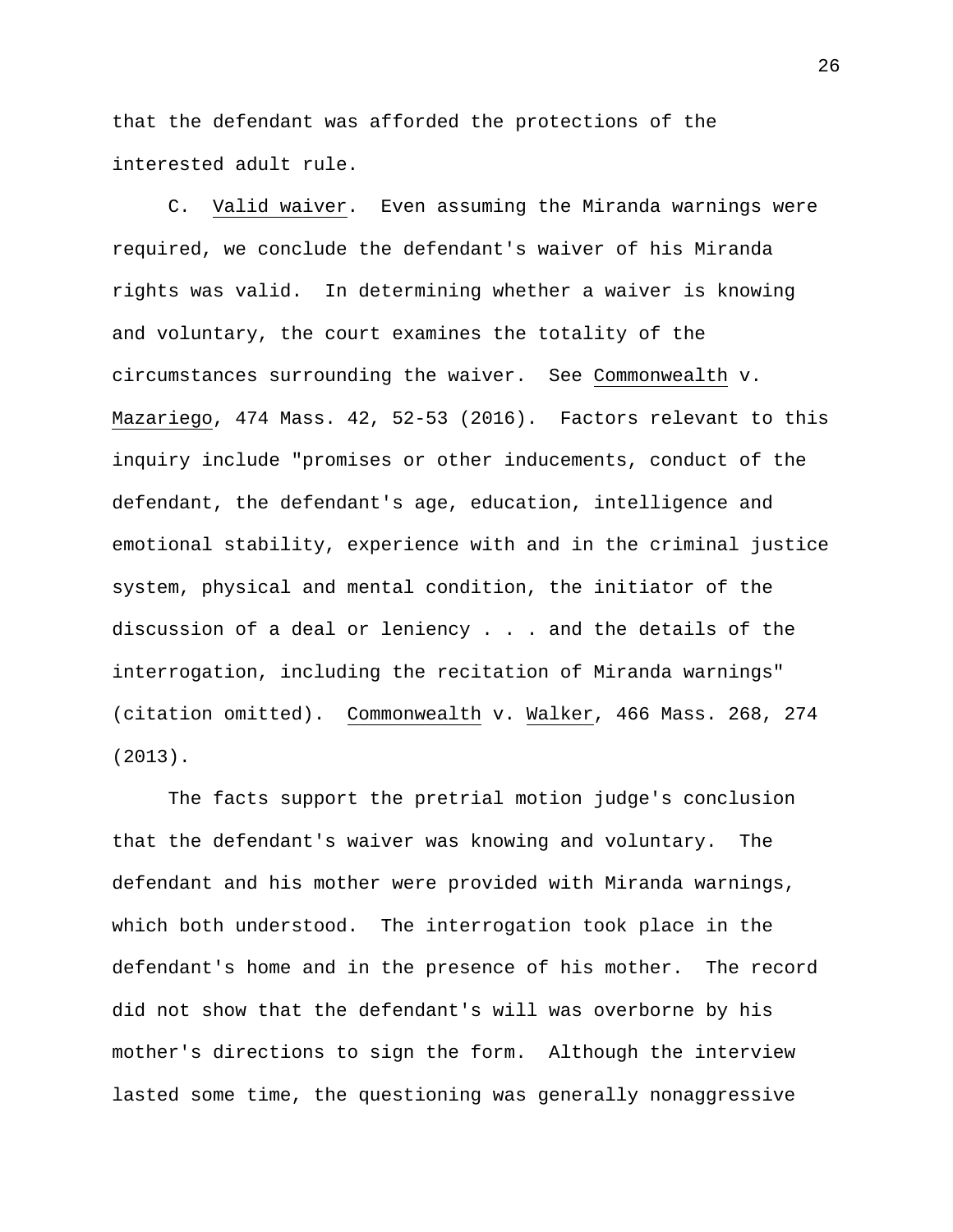and the police did not make any threats or promises to the defendant. The defendant was young, but was of average intelligence and had had at least one prior experience with the police. His responses to questions were coherent, and there was no evidence that he was under the influence of alcohol or other substances. Nor did the defendant present any evidence that his mental state was otherwise compromised. The defendant also made several statements aimed at exculpating himself, including stating that he was not at the scene of the shooting and providing an explanation for the injury to his leg. See Commonwealth v. Vazquez, 387 Mass. 96, 100 (1982) (exculpatory statements tend to show defendant's statements are voluntary).

D. Voluntariness. Due process requires a separate inquiry into the voluntariness of a defendant's inculpatory statements. Commonwealth v. Siny Van Tran, 460 Mass. 535, 559 (2011). "A voluntary statement is one that is the product of a rational intellect and a free will, and not induced by physical or psychological coercion" (citation and quotations omitted). Commonwealth v. Monroe, 472 Mass. 461, 468 (2015). The court examines the totality of the circumstances to determine whether the defendant's statements were the product of free will and rational intellect and "not the product of inquisitorial activity which had overborne his will" (citation omitted). Siny Van Tran, supra at 559. Relevant factors include "the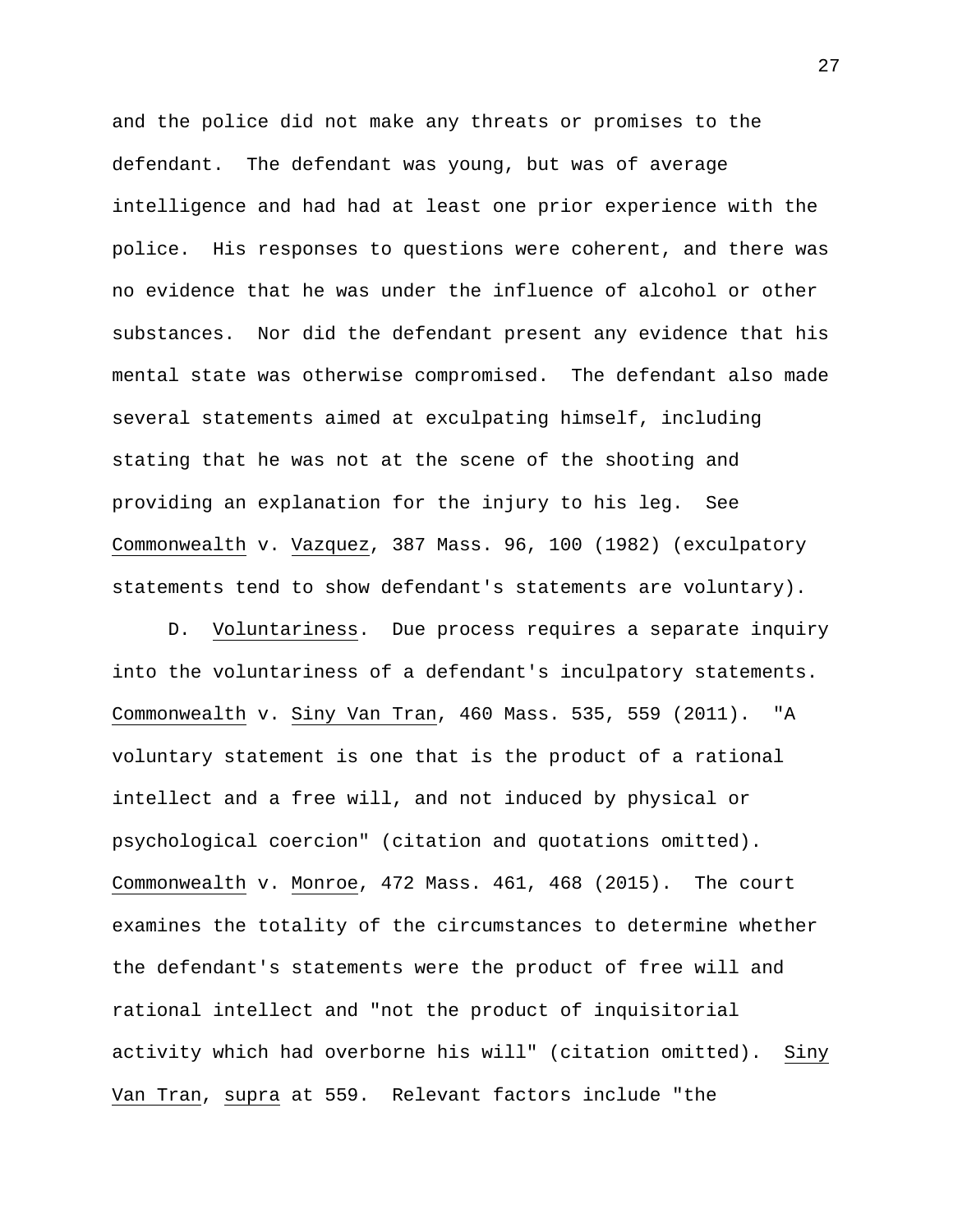defendant's age, education, intelligence, physical and mental stability, and experience with the criminal justice system." Id. Applying these factors to the circumstances, we conclude that the defendant's waiver was knowing and voluntary for largely the same reasons set forth above. Additionally, although the defendant expressed frustration with the questioning, the record does not show that he was agitated or emotionally overwrought. Cf. Monroe, 472 Mass. at 470-471 (statements coerced where defendant demonstrated disturbed emotional state, was threatened by police and was crying, and was subjected to hostile interview). Given these circumstances, the pretrial motion judge did not err in concluding that the defendant's statements on August 25, 2003, were voluntary, and not the product of physical or psychological coercion.

ii. August 27 statement. The defendant also argues that the motion judge erred in denying his motion to suppress his statement at the police station, "I shot Germaine Rucker," because it was obtained in violation of his Miranda rights and was involuntary. As the pretrial motion judge correctly concluded, the Miranda warnings were not required because the defendant's statement was not the product of interrogation or its functional equivalent by the police. See Commonwealth v. Gonzalez, 465 Mass. 672, 675 (2013) ("term 'functional equivalent' includes 'any words or actions on the part of the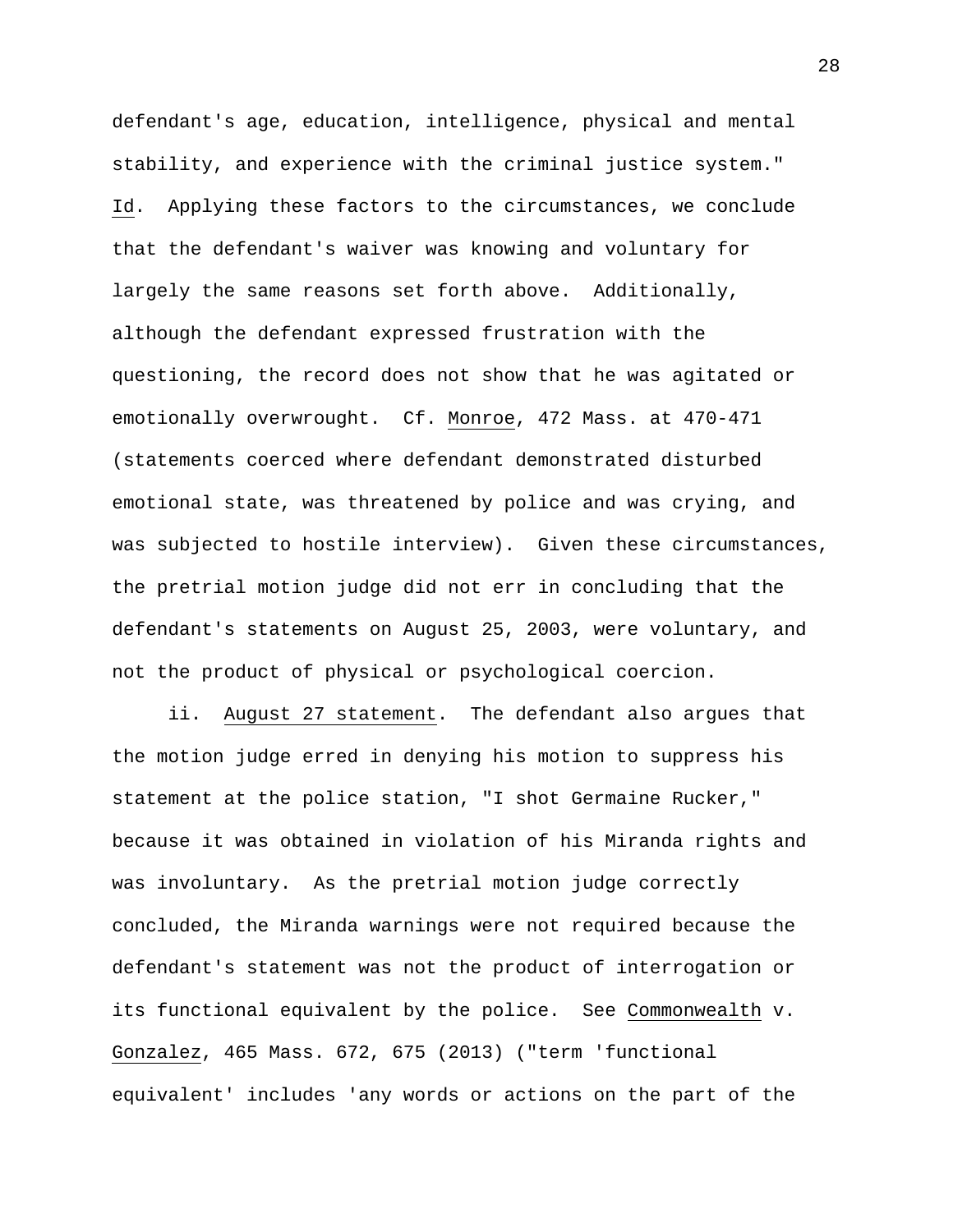police [other than those normally attendant to arrest and custody] that the police should know are reasonably likely to elicit an incriminating response from the suspect'" [citation omitted]). Here, the detective was reciting the Miranda warnings when the defendant made his statement. Although the detectives anticipated that the defendant would make a statement and were therefore providing the Miranda warnings, the statement was not made because of words or actions by the detectives meant to elicit it.

A. Agent of the police. The defendant also argues that his statement should have been suppressed because his mother acted as an agent of the police when she brought him to the police station to make the statement. A private party is considered a State agent when government officials prompt the party to act or participate with the party in an action which they themselves could not have legally engaged. Commonwealth v. Jung, 420 Mass. 675, 686 (1995). An individual is not a State agent if no promises are made in exchange for the individual's help and if nothing was offered or asked of that individual. Commonwealth v. Reynolds, 429 Mass. 388, 393 (1999), quoting Commonwealth v. Harmon, 410 Mass. 425, 428 (1991). Here, the detectives urged Weaver to have a heart to heart conversation with her son to determine whether he participated in the shooting, and although he followed up on this request with a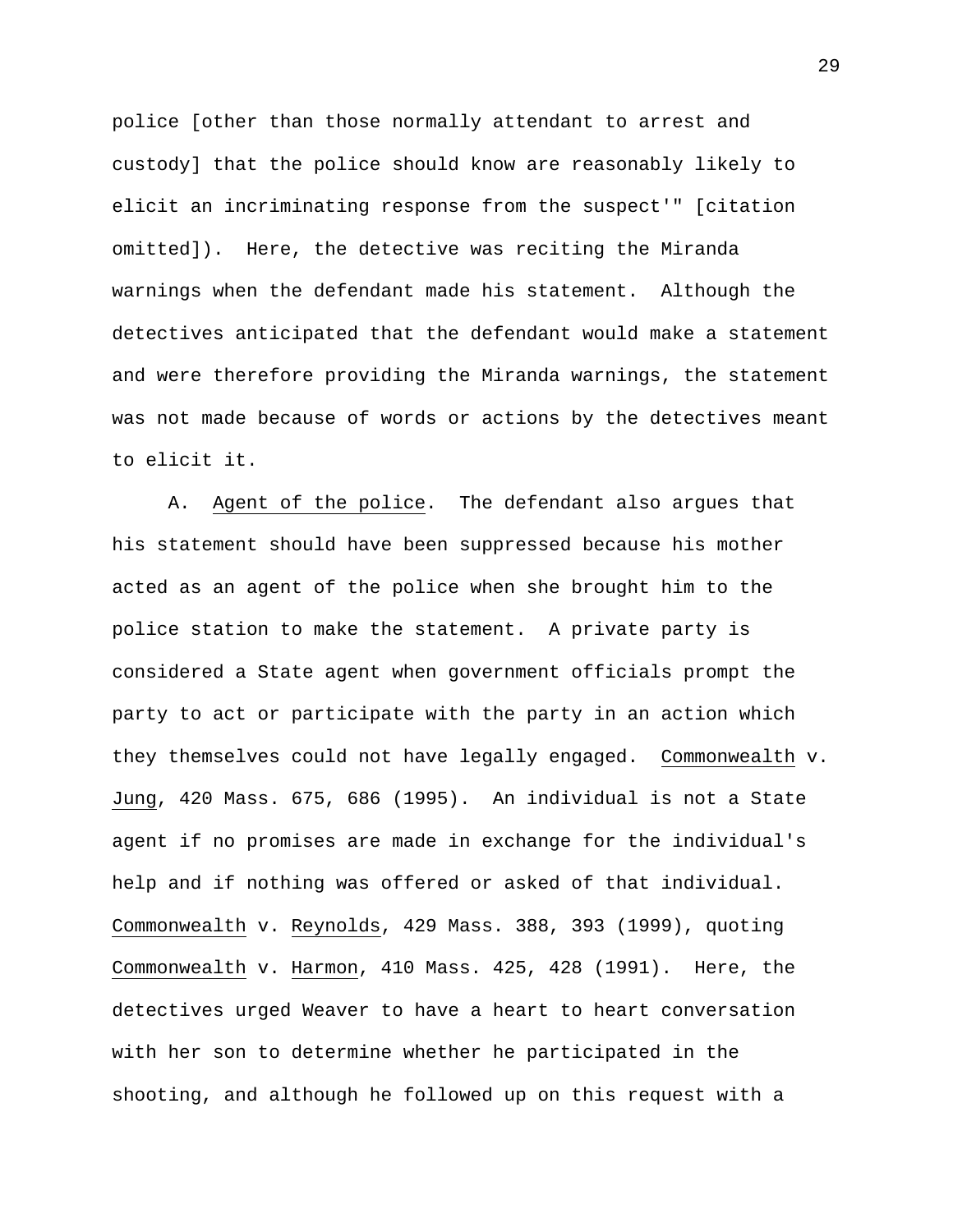telephone call to Weaver, he did not otherwise make any threats or promises to obtain her assistance. Additionally, the detectives do not appear to have been trying to gain information through Weaver that they could not otherwise legally obtain themselves, especially where the defendant voluntarily submitted to questioning about the shooting. Moreover, the pretrial motion judge's finding that Weaver aggressively questioned the defendant out of her desire to do what was right in accordance with her personal spiritual beliefs undercuts the defendant's argument. See Commonwealth v. Foxworth, 473 Mass. 149, 158 (2015); Reynolds, 429 Mass. at 393 (individual who has not entered into agreement with government or who reports incriminating evidence to police out of conscience not acting as government agent [quotation and citation omitted]). We therefore reject the defendant's contention that Weaver was acting as an agent of the police in encouraging the defendant's confession.

B. Voluntariness. We lastly consider the defendant's argument that his statement at the police station was involuntary and the product of coercion by his mother. "[U]nder the law of this Commonwealth, a judge must determine the voluntariness of statements extracted by private coercion, unalloyed with any official government involvement" (quotation and citation omitted). Commonwealth v. Paszko, 391 Mass. 164,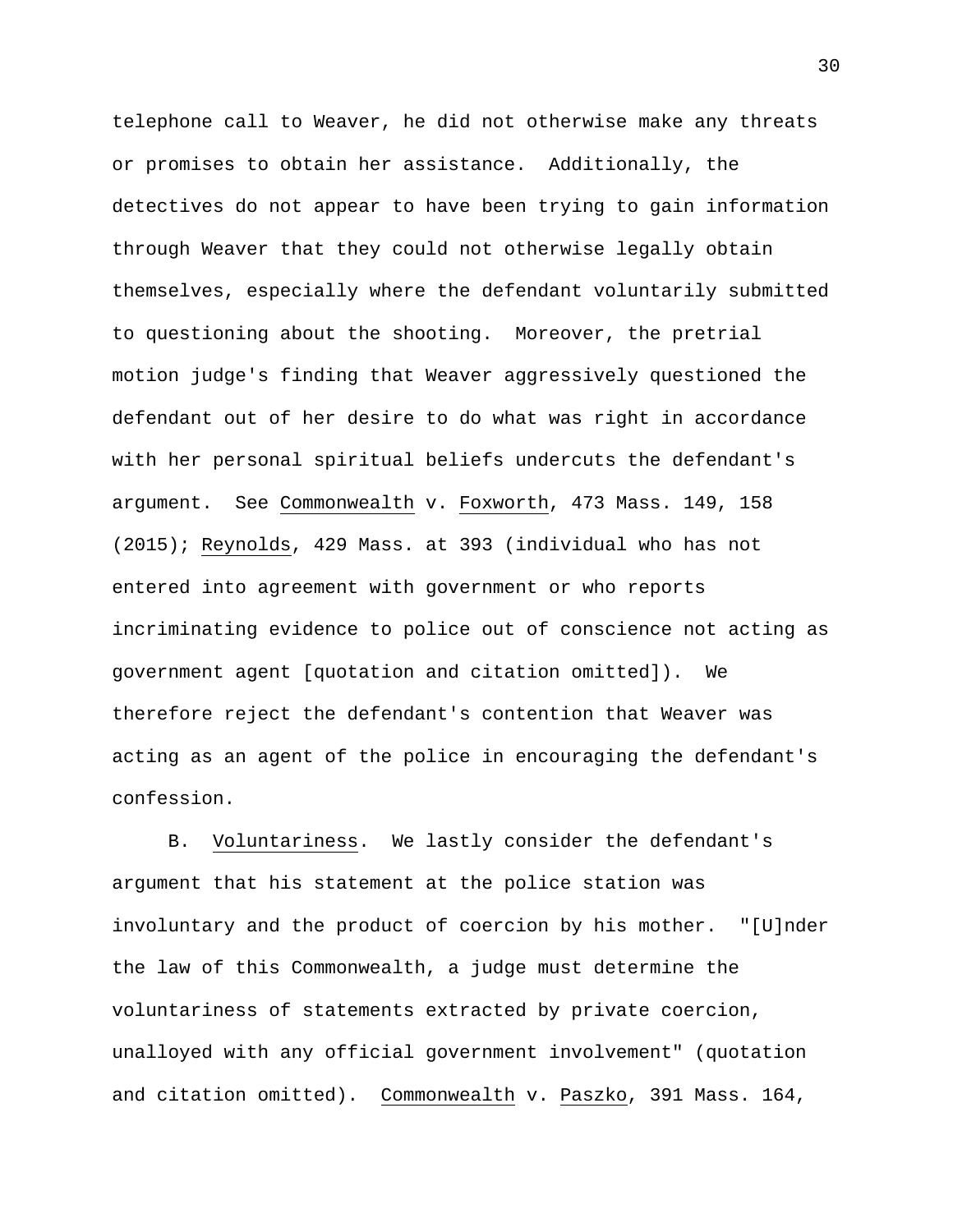176-177 (1984). "[A] statement obtained through coercion and introduced at trial is every bit as offensive to civilized standards of adjudication when the coercion flows from private hands as when official depredations elicit a confession" (citation omitted). Commonwealth v. Allen, 395 Mass. 448, 455 (1985). Accordingly, our inquiry is governed by the same analysis delineated above regarding the voluntariness of the defendant's August 25 statements.

The defendant argues that his mother coerced his August 27 confession by relentlessly questioning him for two days about his involvement in the shooting, by demanding that he tell the truth, and by making him feel guilty by praying and invoking God and the need to "be at peace," and by forcing him to travel to the police station to confess. It is well-settled that a defendant may offer evidence that a relative's involvement in questioning about a crime is coercive. See Commonwealth v. McCra, 427 Mass. 564, 569 (1998); Commonwealth v. Adams, 416 Mass. 55, 60-61 (1993). The pretrial motion judge concluded that although Weaver's exhortations played a major role in the defendant's decision to confess, the circumstances of the confession did not evidence that the defendant's will was overborne to the extent that he lost his ability to make an independent decision. Cf. Commonwealth v. Burgess, 434 Mass. 307, 314 (2001) (police may "broadly" suggest that it would be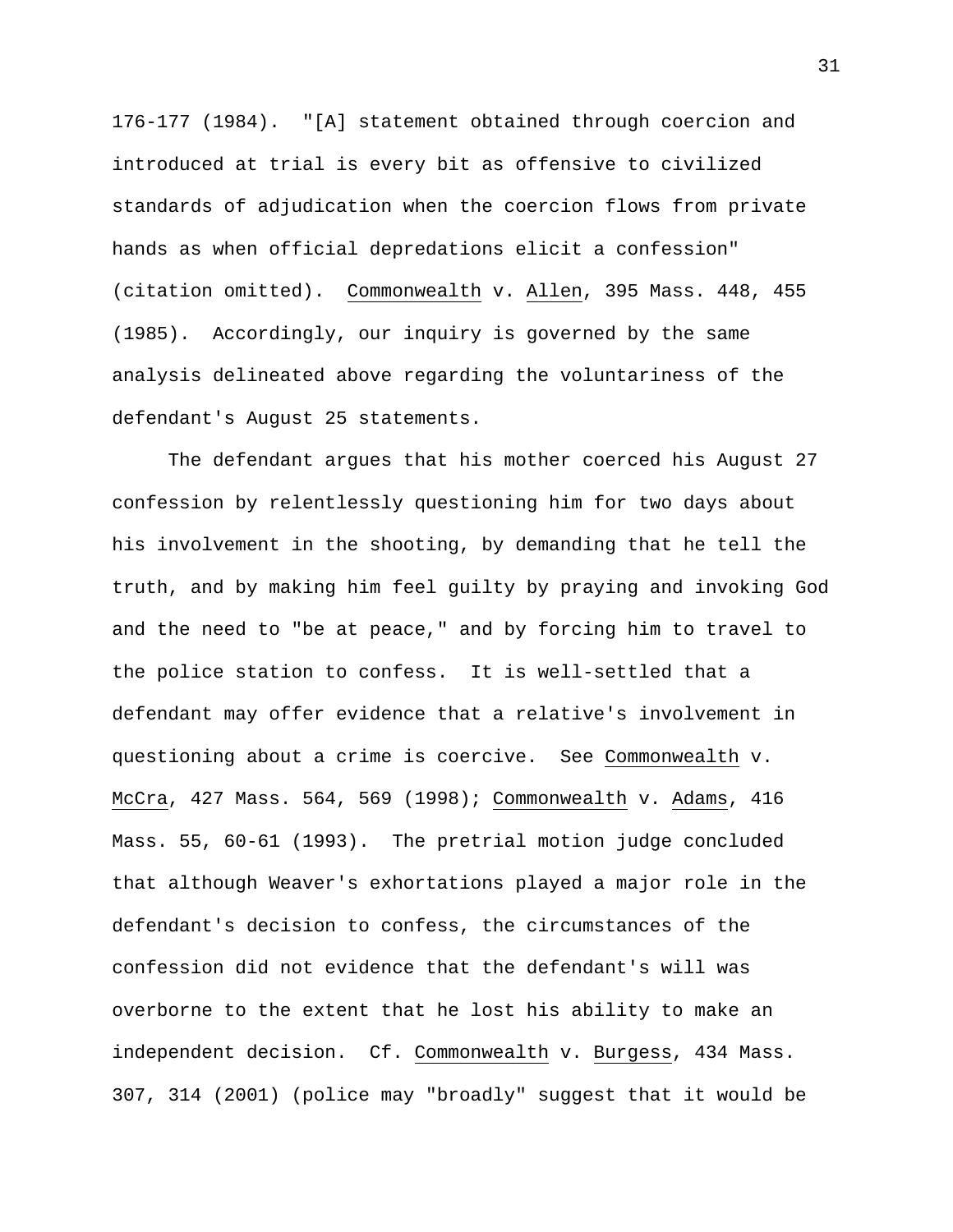best for suspect to tell truth); Commonwealth v. Cunningham, 405 Mass. 646, 658 (1989) (defendant's statement, prompted by urging of police and priest that it would be best to tell truth, not psychologically coerced where defendant made voluntary decision to make statement, in part to unburden troubled conscience); Philip S., 414 Mass. at 813 (court declined to consider requests that juvenile tell truth as coercive practice).

We agree with the pretrial motion judge's findings that the defendant was not physically or psychologically coerced by his mother and her religious beliefs such that he could not resist her pleas that he tell the truth. The defendant and his family prayed at the police station, and the defendant cried, but he was not otherwise overwrought such that his statement was not the product of free will and a rational intellect. Moreover, the defendant does not argue that his mother's efforts to get him to confess were an improper appeal to his religious beliefs. In fact, the record does not demonstrate whether the defendant held the same beliefs as his mother. Cf. United States v. Miller, 984 F.2d 1028, 1032 (9th Cir.), cert. denied, 510 U.S. 893 1993); Mersereau v. State, 286 P.3d 97, 115 (Wyo. 2012) (court considered whether appeal to suspect's religious beliefs was unduly coercive). Nor did his mother, in invoking God, indicate that the defendant would be treated more leniently if he confessed. We thus conclude that Weaver's questioning of the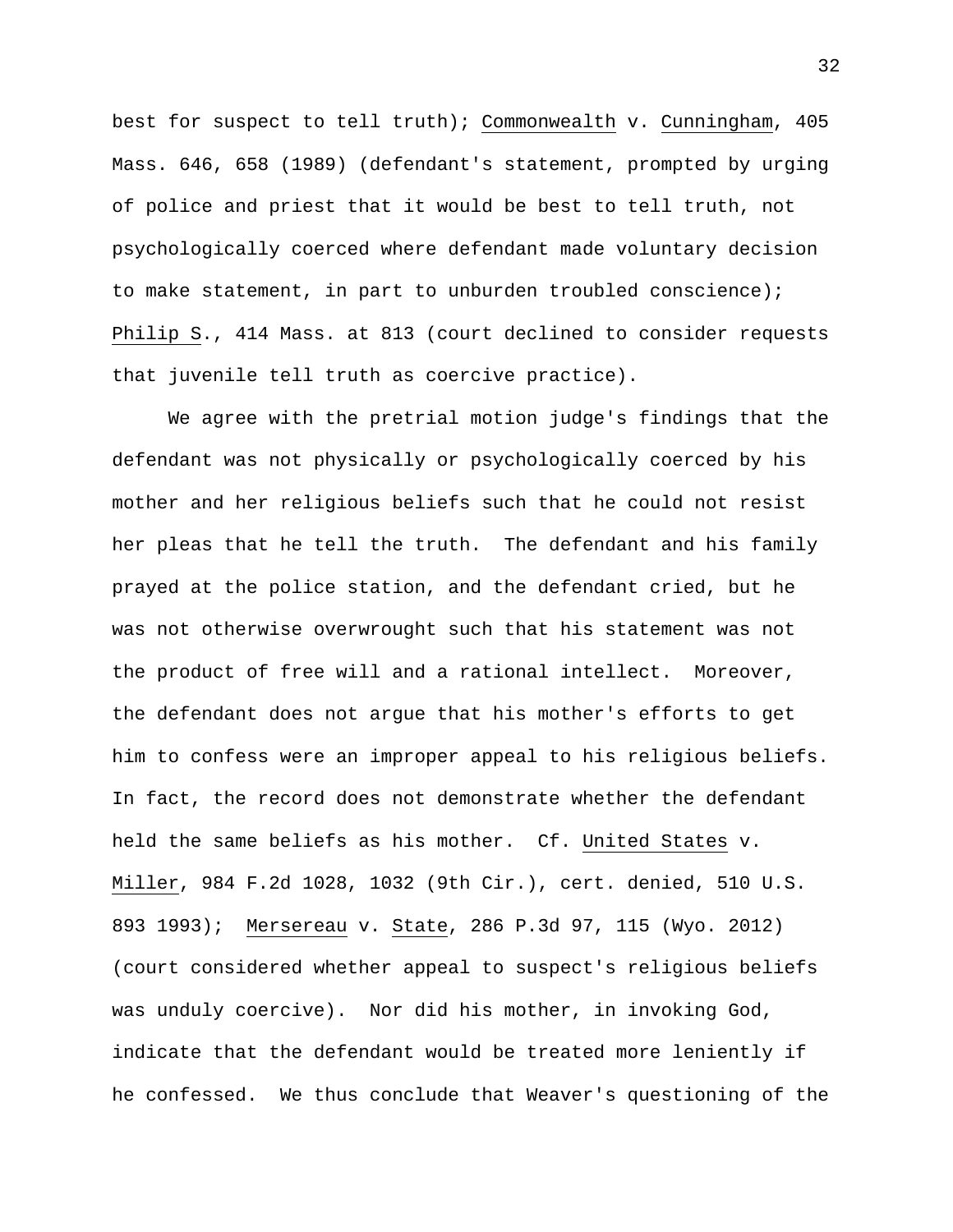defendant did not rise to the level of improper psychological coercion that would render his statement involuntary, and the defendant's confession on August 27 was a free and voluntary act.

Accordingly, we conclude that the judge did not err in denying the defendant's pretrial motion to suppress on the various grounds asserted by the defendant.

3. Ineffective assistance of counsel. a. Mental health expert. The defendant argues that the judge who heard one portion of his motion for a new trial (first new trial motion judge)<sup>[3](#page-32-0)</sup> erroneously denied that portion of the motion, which was based on the failure of the defendant's trial counsel to investigate the defense of psychological coercion adequately by not consulting with a mental health expert or presenting expert testimony about the voluntariness of the defendant's confession at either the suppression hearing or at trial. $^4$  $^4$  The defendant also contends that the first new trial motion judge erred

 $\overline{\phantom{a}}$ 

<span id="page-32-0"></span> $3$  In his motion for a new trial, the defendant asserted two bases for ineffective assistance of counsel. Because the trial judge had retired, the issues were bifurcated and decided by judges other than the trial judge.

<span id="page-32-1"></span><sup>4</sup> The defendant initially argued that trial counsel should have consulted with an expert and presented expert testimony on the existence and etiology of false confessions, in addition to expert testimony on the issue of voluntariness. On appeal, the defendant abandons this argument and acknowledges we have not yet ruled such evidence admissible. Commonwealth v. Hoose, 467 Mass. 395, 419 (2014).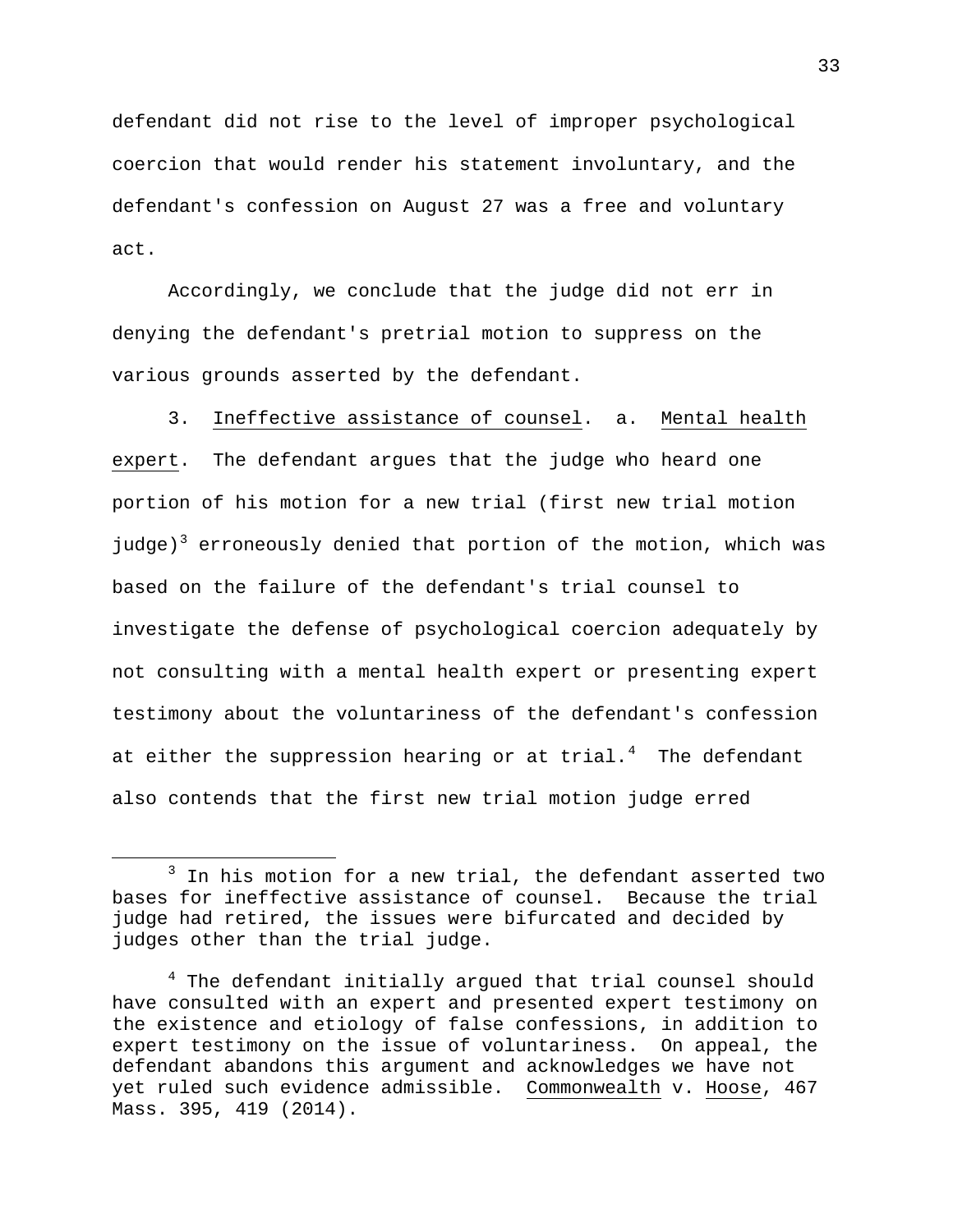because he failed to distinguish between testimony concerning the voluntariness of a statement and the phenomenon of false confessions. We conclude that the motion was properly denied, although for reasons different than those stated by the judge.

In a written memorandum of decision and order issued after three days of evidentiary hearings, the first new trial motion judge made the following findings of fact.<sup>[5](#page-33-0)</sup> The defendant's trial counsel is a very experienced and highly regarded defense attorney. He has practiced law for over forty years and handled over one hundred murder trials at the trial and appellate level. Because the defendant was sixteen years of age, trial counsel spent a great deal of time speaking with the defendant's mother about the circumstances surrounding the defendant's statements to her, and formulated the defense that the police used Weaver as their agent to induce the defendant to admit his involvement in the homicide. Trial counsel moved to suppress the defendant's August 27, 2003, statement to the police on that

l

<span id="page-33-0"></span><sup>5</sup> Because the judge who heard this portion of the defendant's motion for a new trial (first new trial motion judge) drew facts about the murder, investigation, and defendant's admission from those found by the judge had who presided over the defendant's pretrial motion to suppress, we do not repeat them here. Insofar as relevant here, the first new trial motion judge based his additional findings on the affidavits and testimony of the defendant's trial counsel and Dr. Frank DiCataldo, a psychologist whom the defendant had retained, as well as the affidavits of the defendant and his mother, Weaver. The affidavits submitted by the defendant and Weaver reiterated that the defendant's statements were not the product of his free will, but rather were coerced by Weaver.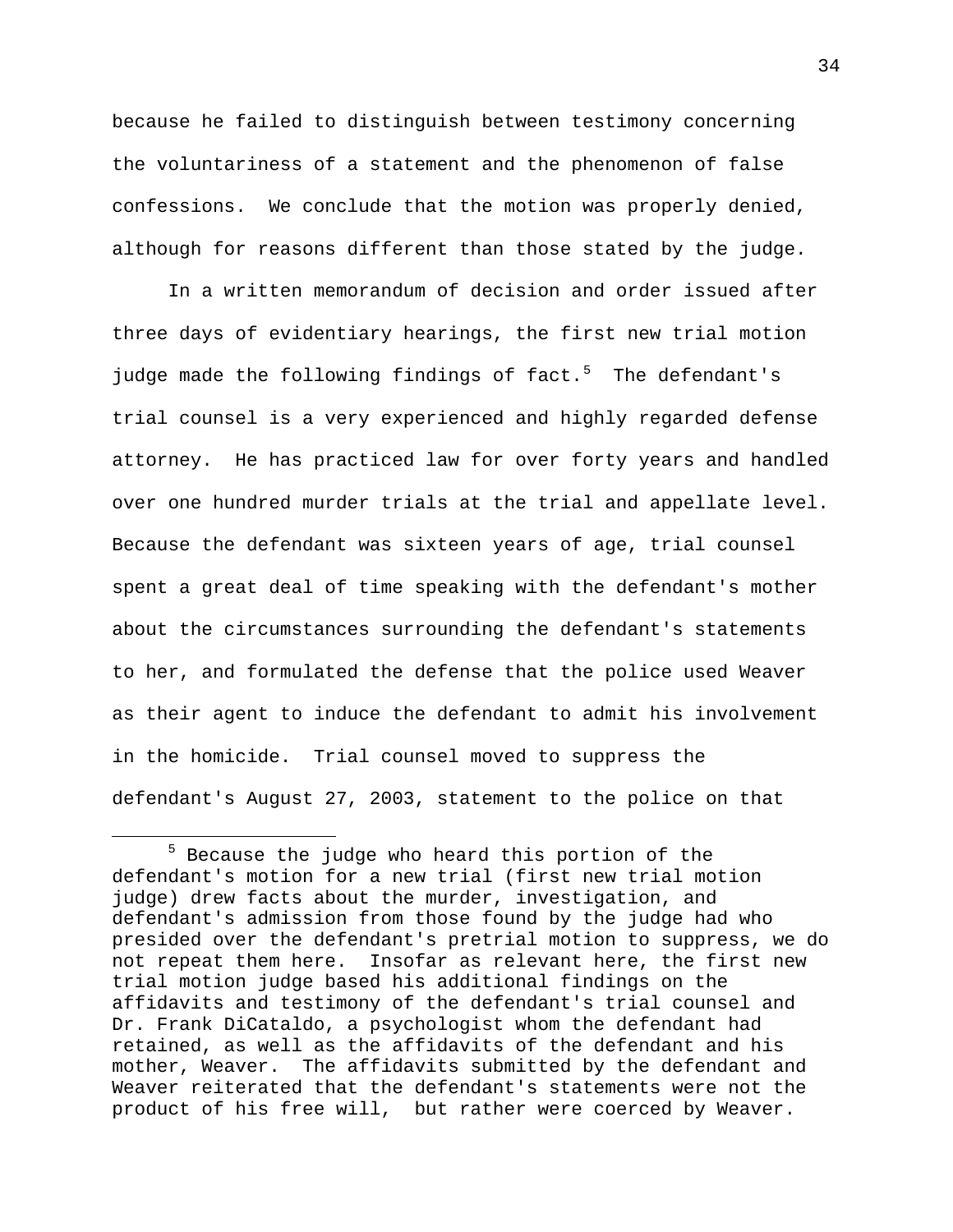ground, as well as on the ground that Weaver failed to act as an interested adult for her son by impermissibly pressuring him to confess to the police.

Trial counsel testified that he prepared a defense by learning the facts of a case and then, starting from scratch, researching the law as it related to the issues presented. The judge found that at the time trial counsel litigated the motion to suppress and tried the case, he had researched but was not aware of any appellate or trial court decisions permitting expert testimony on claimed coerced or false confessions.<sup>[6](#page-34-0)</sup> According to trial counsel, there was no strategic reason not to consult with or present an expert on psychological coercion, and that given the nature of the defense, it would not have harmed the defense to do so.

In connection with the motion for a new trial, Dr. Frank DiCataldo, a forensic psychologist, examined the defendant and testified at the evidentiary hearing. DiCataldo did not find any evidence that the defendant suffered from any significant cognitive limitations and did not detect any signs of mental illness. After administering two psychological tests,

l

<span id="page-34-0"></span> $6$  The first new trial motion judge noted that trial counsel had defended one case where a codefendant's request to present expert testimony on coerced and false confessions was denied because it failed to satisfy the standards of expert testimony, and that the ruling was affirmed on appeal. See Commonwealth v. Robinson, 449 Mass. 1, 5-7 (2007). Trial counsel acknowledged he would have been aware of the decision.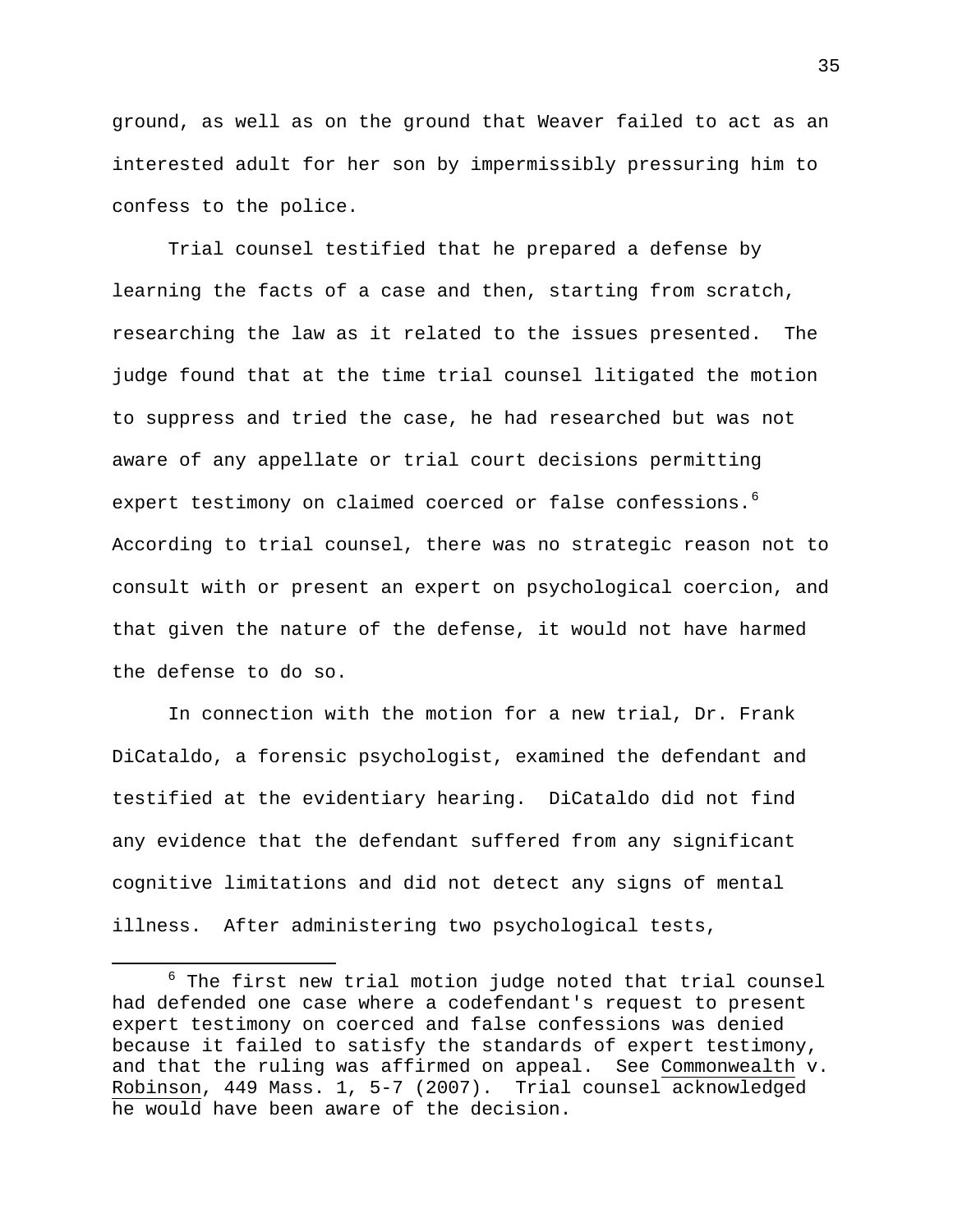interviewing the defendant, and gaining an understanding of the defendant's family dynamics, DiCataldo opined that by virtue of a protracted investigation by his mother, the defendant's admissions were not the product of his own free will or rational intellect. DiCataldo acknowledged that the basis for his opinion was limited because he had never evaluated a voluntariness claim where the asserted coercive force was a parent, or where the statement was made ten years prior to the evaluation. DiCataldo also acknowledged that neither of the tests he administered to the defendant was specifically focused on juveniles and that there are no specific psychological tests to determine whether a person's will has been overborne.

Applying the standard set forth in Commonwealth v. Saferian, 366 Mass. 89, 96 (1974), the first new trial motion judge denied the defendant's motion. In doing so, he rejected the defendant's claim that trial counsel was ineffective for failing to consult with an expert witness. The judge found that it was more likely than not that trial counsel was aware of the absence of Massachusetts case law permitting expert testimony on the psychology of coerced and false confessions, and did not consult an expert because it would not have added value to the defense.

The judge further concluded that the defendant failed to satisfy the prejudice prong of a Saferian analysis because he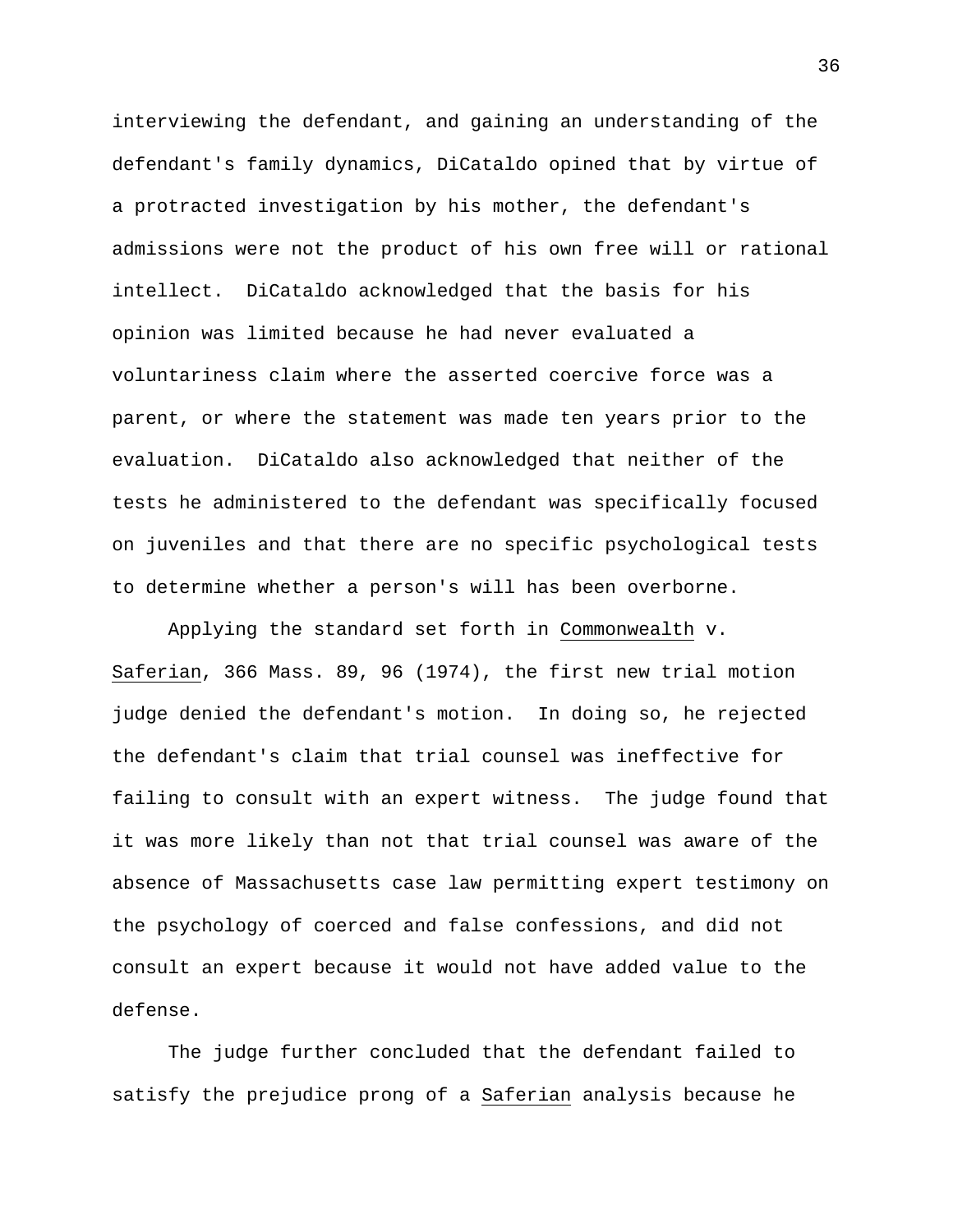could not demonstrate, as a threshold matter, that DiCataldo's testimony would have been admissible under the foundational requirements of Mass. G. Evid. § 702(b) (2016). Additionally, the judge found that the parent-child dynamic is so generally familiar to a fact finder that expert testimony was not required to further illuminate the issue for a jury. Moreover, the psychological influences of a parent on her child are categorically different from those of other authority figures, such as the police. Thus, the judge found, DiCataldo's reliance on scientific research involving the impact of psychologically coercive or manipulative techniques by police to obtain a statement do not provide a basis for his opinion that, in this case, the defendant was coerced by his mother's conduct. The judge concluded that because DiCataldo's proffered testimony was inadmissible under § 702(b), trial counsel's failure, either to consult an expert or attempt to present expert testimony, could not have prejudiced the defendant's case.

Where a defendant has been convicted of murder in the first degree, the court evaluates a claim of infective assistance claim to determine whether "there exists a substantial likelihood of a miscarriage of justice," Commonwealth v. Williams, 453 Mass. 203, 204 (2009). The court asks "[1] whether there was an error in the course of trial (by defense counsel, the prosecutor, or the judge), and, [2] if there was,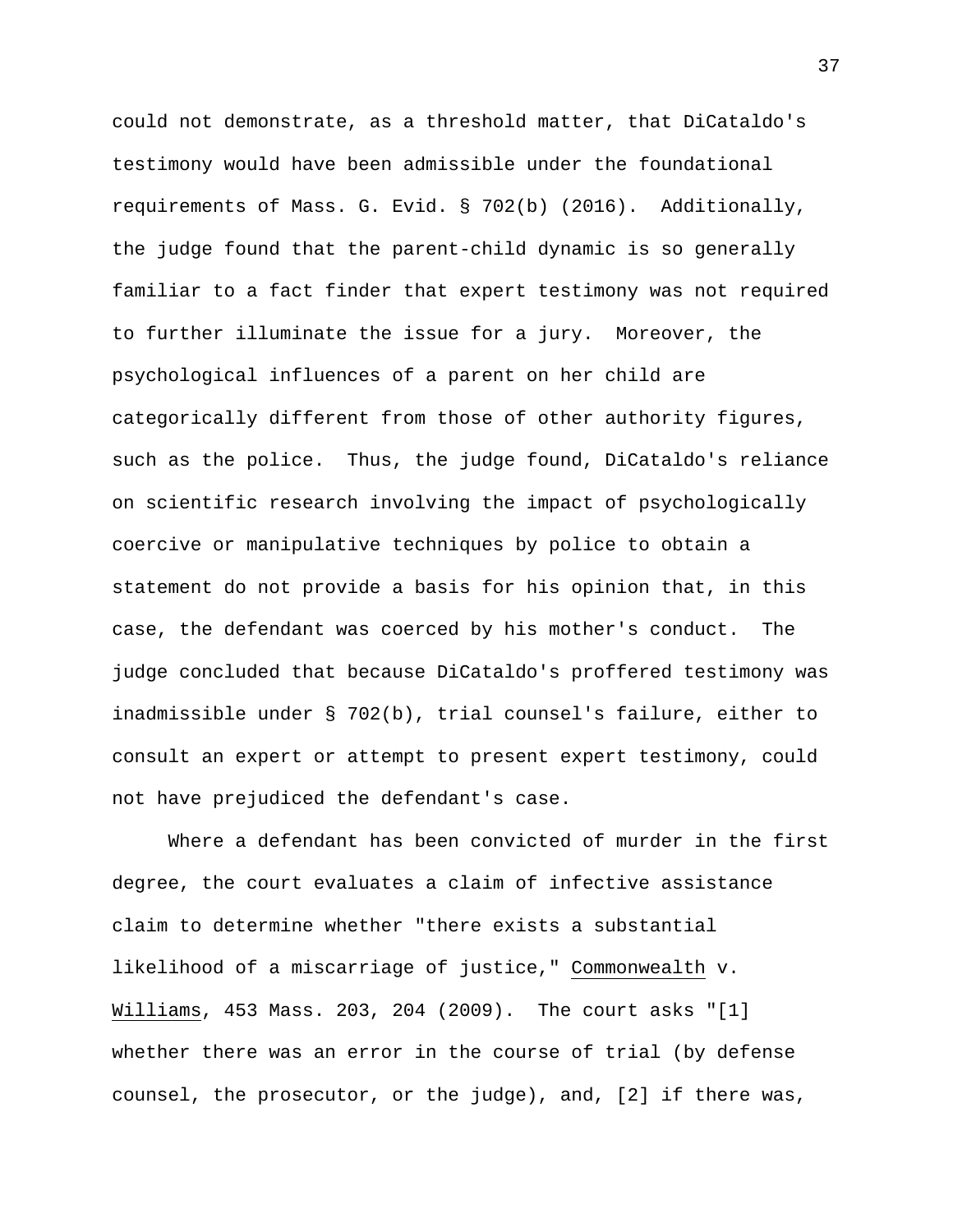whether that error was likely to have influenced the jury's conclusion" (citation omitted). Commonwealth v. Lang, 473 Mass. 1, 19 (2015) (Lenk, J., concurring). This standard is more favorable than the constitutional standard for determining ineffectiveness of counsel. Commonwealth v. Gonzalez, 443 Mass. 799, 808 (2005). The court considers the defendant's claim "even if the action by trial counsel does not constitute conduct 'falling measurably below that . . . of an ordinary fallible lawyer'" (citation omitted). Id. at 808-809.

Where a defendant challenges tactical or strategic decisions by trial counsel, the court will find ineffective assistance "only if such a decision was manifestly unreasonable when made." Commonwealth v. Diaz, 448 Mass. 286, 288 (2007). However, the "manifestly unreasonable standard" only applies "where the attorney's purportedly constitutionally ineffective conduct involved a strategic decision, rather than some other claimed inadequacy such as a lack of appropriate investigation or preparation by defense counsel." Lang, 473 Mass. at 20 (Lenk, J., concurring), citing Commonwealth v. Martin*,* 427 Mass. 816, 822 (1998).

In Lang, trial counsel was aware of the defendant's psychiatric history but chose to pursue another defense without investigating a criminal responsibility defense. Lang, 473 Mass. at 11-12 (Hines, J., concurring). A majority of justices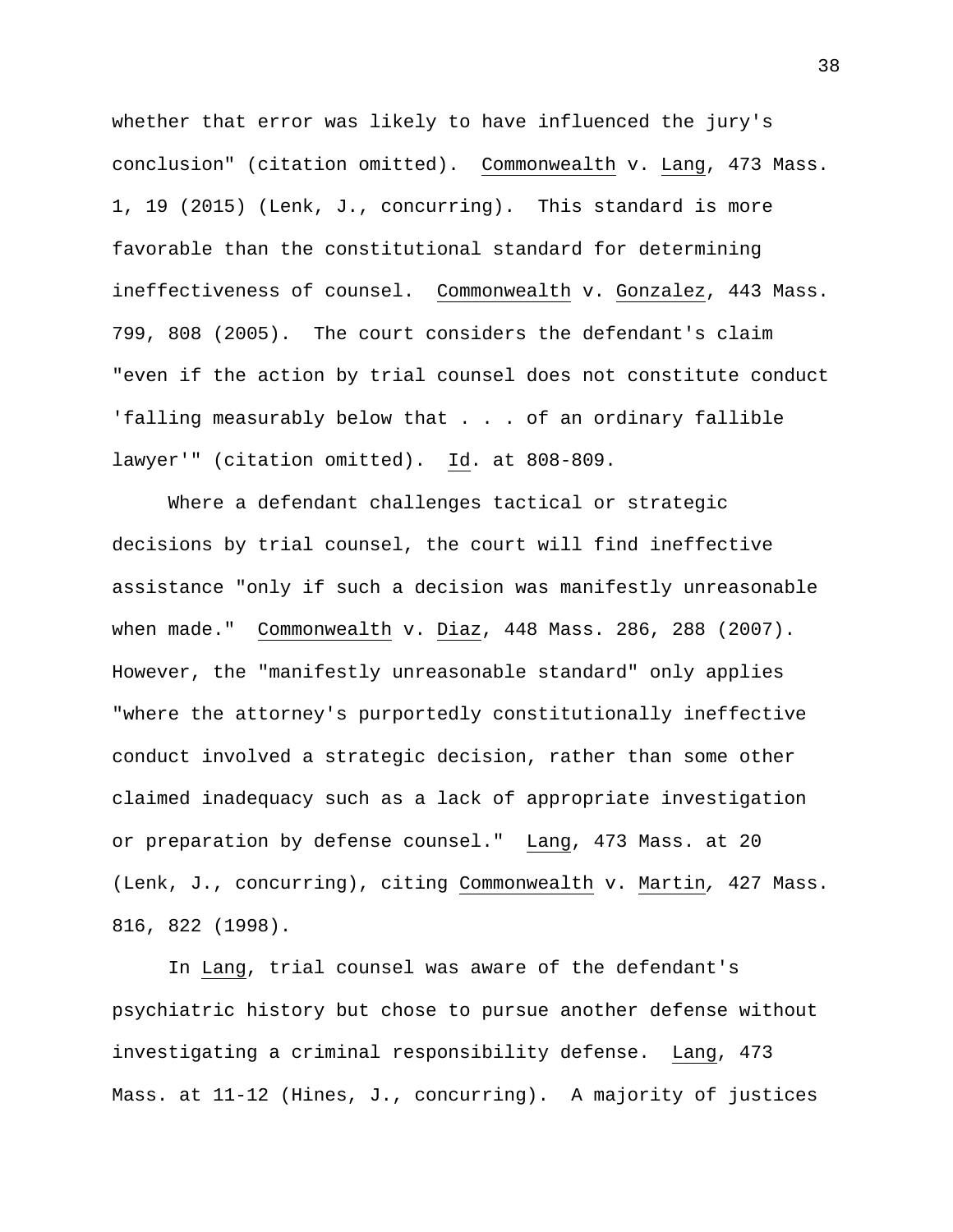concurred that the "manifestly unreasonable standard" did not apply in these circumstances because "strategic choices made after less than complete investigation are reasonable [only] to the extent that reasonable professional judgments support the limitation on investigation." Id. at 19 (Lenk, J., concurring), quoting Commonwealth v. Baker*,* 440 Mass. 519, 529 (2003). Although Lang and the cases cited therein relate to the adequacy of an investigation into a lack of criminal responsibility defense, these cases provide a useful framework for evaluating the defendant's claim.

Here, the first new trial motion judge found that there was no evidence showing that trial counsel's failure to consult with a mental health expert was a lapse rather than a reasoned decision. This finding was confined to trial counsel's investigation into case law permitting expert testimony on psychological coercion as it related to false confessions and did not address trial counsel's strategy with respect to expert testimony about voluntariness. We therefore assume without deciding that trial counsel's failure to consult with a mental health expert was not a strategic or tactical decision and thus manifestly unreasonable.Accordingly, we ask only whether the failure to consult a mental health expert or to present expert testimony at trial as to the voluntariness of the defendant's statements "was likely to have influenced the jury's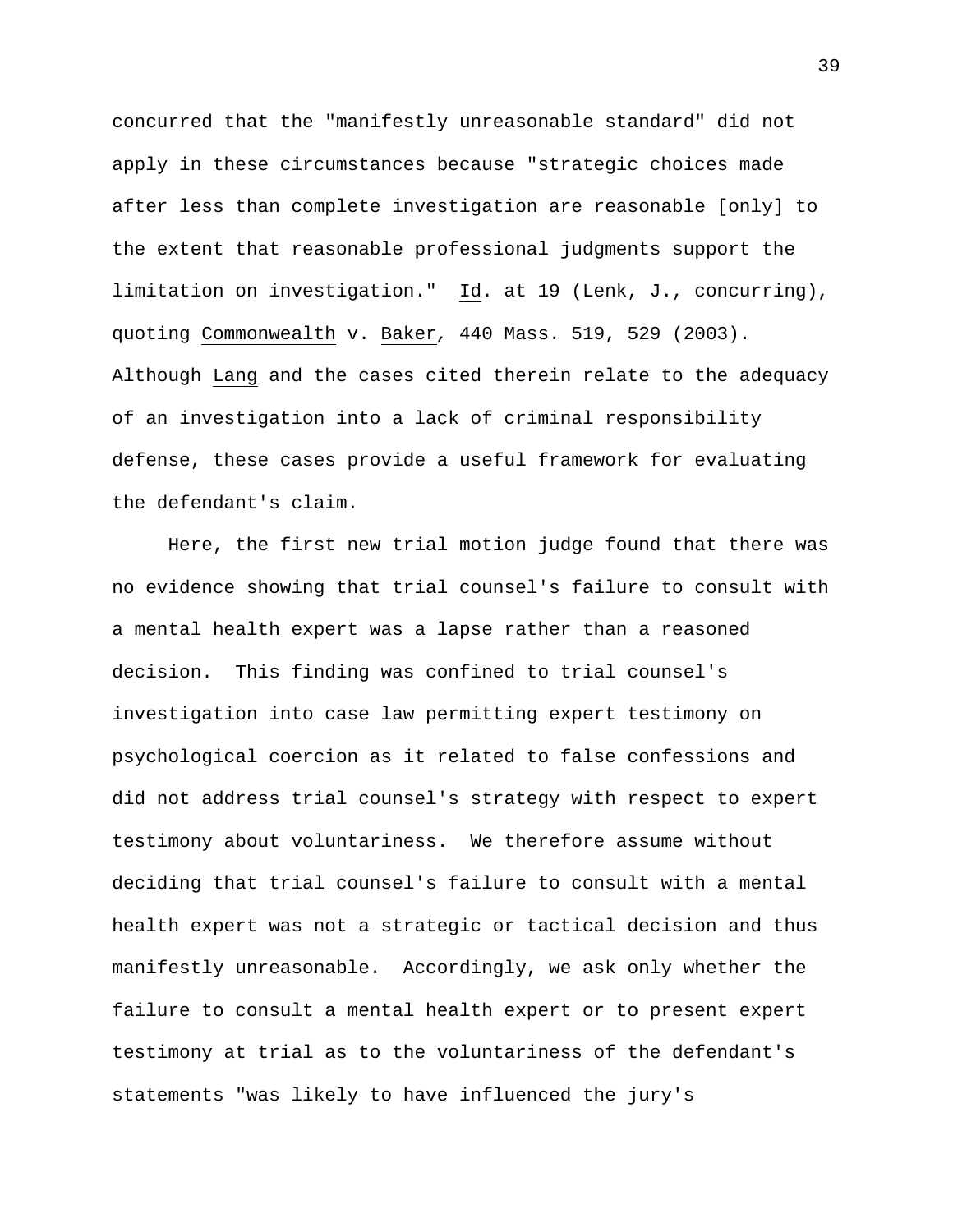conclusion." Commonwealth v. Wright, 411 Mass. 678, 682 (1992), S.C., 469 Mass. 447 (2014).

In order to carry his burden of demonstrating that the expert consultation and testimony would have accomplished something material for the defense, Commonwealth v. Bell, 460 Mass. 294, 303 (2011), the defendant, as a threshold matter, must demonstrate that DiCataldo's testimony would have been admissible. The first new trial motion judge correctly concluded that DiCataldo's testimony regarding a child's susceptibility to parental coercion generally, or the defendant's susceptibility to coercion by his mother would not have been admissible.

Section 702 of the Massachusetts Guide to Evidence governing the admission of expert testimony provides:

"A witness who is qualified as an expert by knowledge, skill, experience, training, or education may testify in the form of an opinion or otherwise if

"(a) the expert's scientific, technical, or other specialized knowledge will help the trier of fact to understand the evidence or to determine a fact in issue;

"(b) the testimony is based on sufficient facts or data;

"(c) the testimony is the product of reliable principles and methods; and

"(d) the expert has reliably applied the principles and methods to the facts of the case."

Mass. G. Evid. § 702 (2016).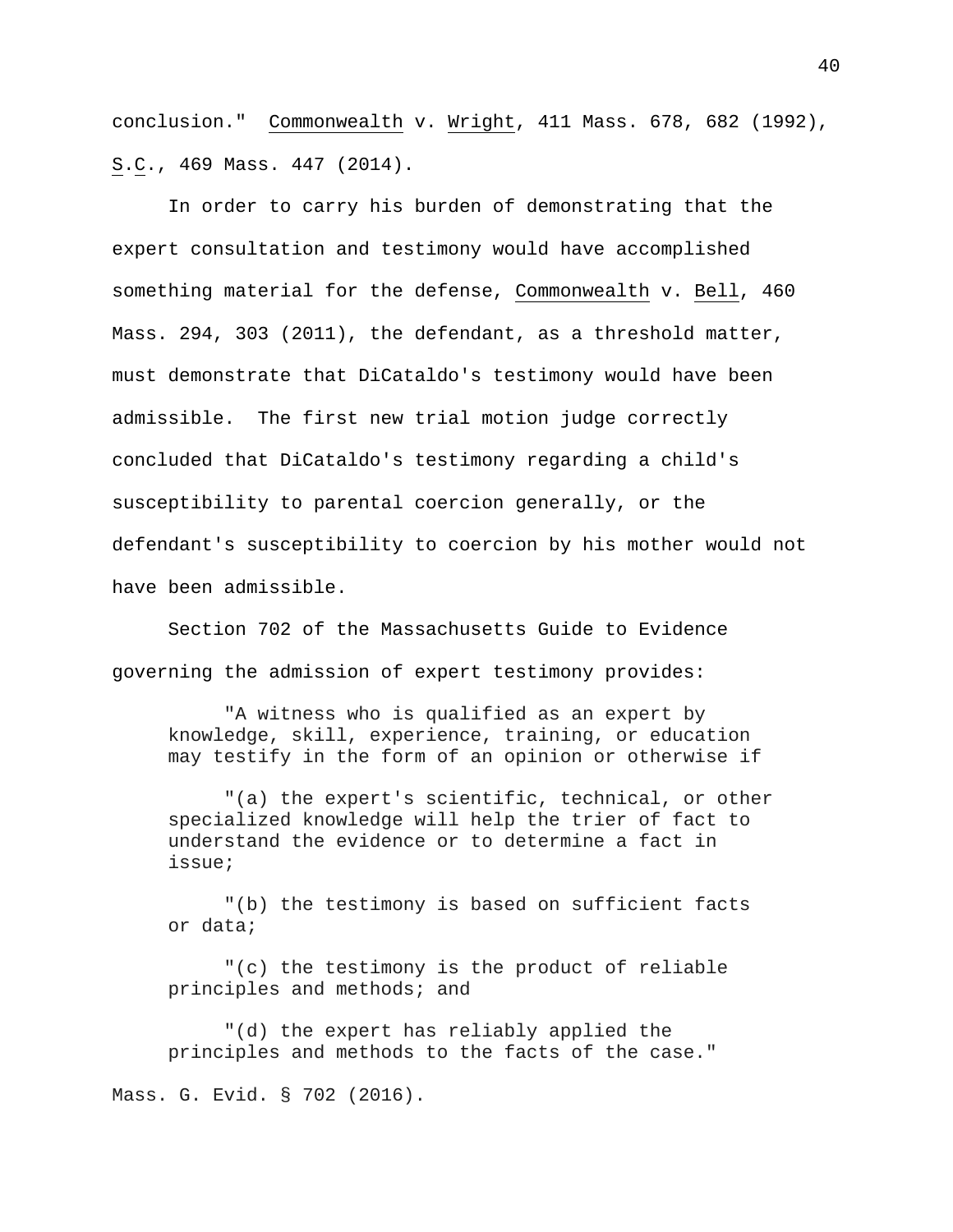DiCataldo's evaluation of the defendant was based on his assessment of the defendant through the administration of psychological tests and information provided by the defendant and his mother. The first new trial motion judge noted that the facts relied on by DiCataldo were substantially different from those presented at the hearing on the motion to suppress and found by the pretrial motion judge. Additionally, DiCataldo created his own methodology for forming an opinion about the voluntariness of the defendant's statement because he was not aware of any peer-reviewed or generally accepted methodology within the psychological community that would apply to the circumstances in this case.

We have explained that "expert testimony is sufficiently reliable if the underlying theory or methodology is either (1) generally accepted in the relevant scientific community; . . . or (2) satisfies the alternative requirements adopted in [Commonwealth v. Lanigan, 419 Mass. 15, 24-26 (1994)]" (citation omitted). Commonwealth v. Shanley, 455 Mass. 752, 761-762, (2010). The defendant claims that he demonstrated the admissibility of DiCataldo's testimony by establishing general acceptance in the psychological community. We disagree.

First, the defendant relies on the false logic that because DiCataldo has rendered his expert opinion in other cases in the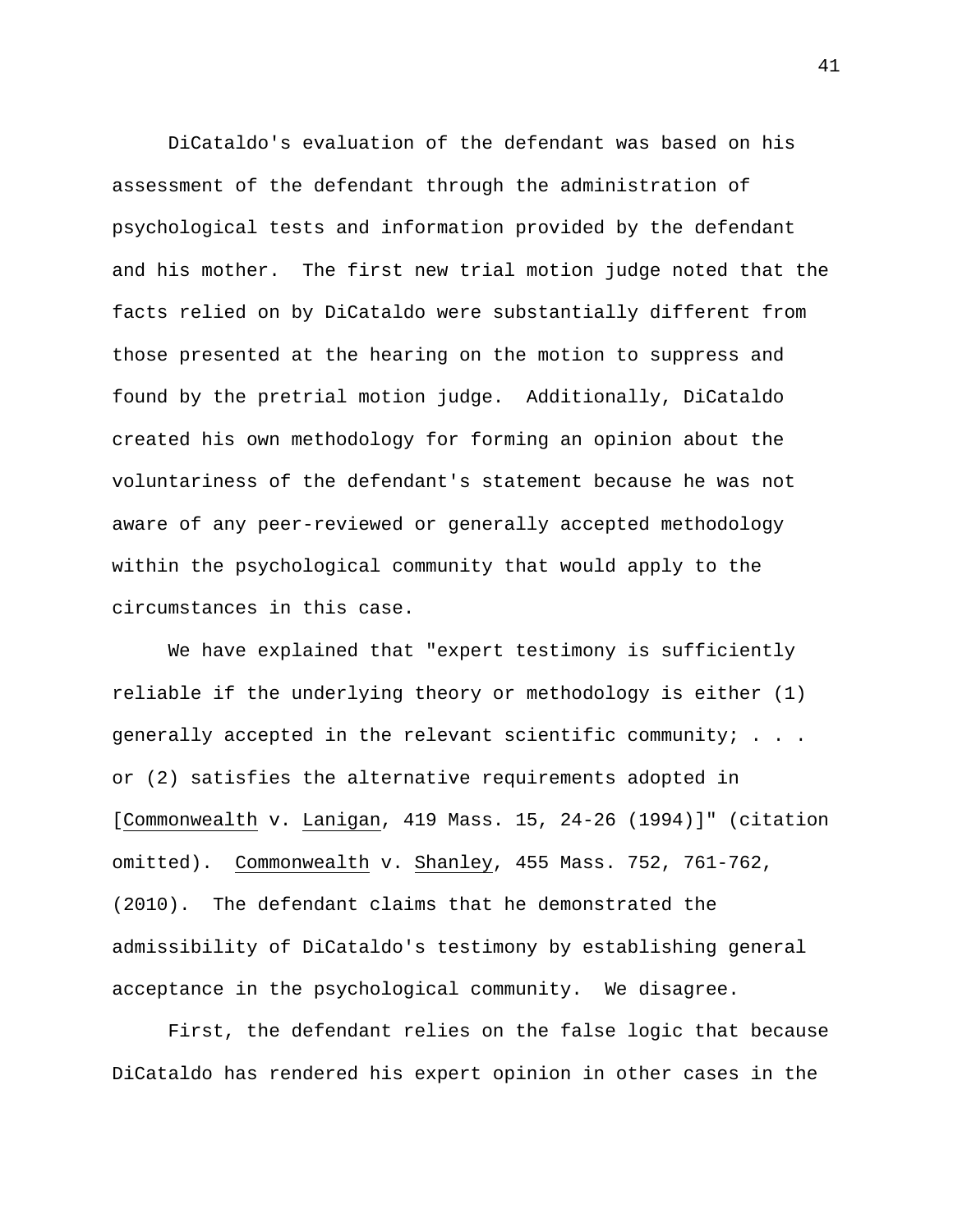Commonwealth, his opinion was admissible in this case. We reject this unsubstantiated statement. The defendant does not point to a single case where DiCataldo testified about the coercion of a child by a parent.

The defendant further argues that the first new trial motion judge erred in ruling that DiCataldo's testimony was inadmissible because the courts of the Commonwealth have long recognized that a defendant is entitled to present expert testimony by a mental health expert regarding the voluntariness of a statement, and that trial counsel should have sought expert testimony in light of this precedent, and that such testimony is admissible. The defendant cites to several cases to illustrate this point. Notably, in each of these cases, the proffered expert testimony related to a mental impairment that called into question the voluntariness of the defendant's statements. See, e.g., Commonwealth v. Boyarsky, 452 Mass. 700, 713 (2008) (panic disorder); Commonwealth v. Crawford, 429 Mass. 60, 67 (1999), overruled on another ground by Commonwealth v. Carlino, 449 Mass. 71 (2007) (battered woman's syndrome and posttraumatic stress disorder); Commonwealth v. Monico, 396 Mass. 793, 798-799 (1986) (head trauma that impacted voluntariness of statements and raised question of criminal responsibility); Commonwealth v. Daniels, 366 Mass. 601, 608 (1975) (intellectual disability); Commonwealth v. Harrison, 342 Mass. 279, 289, 293 (1961) (head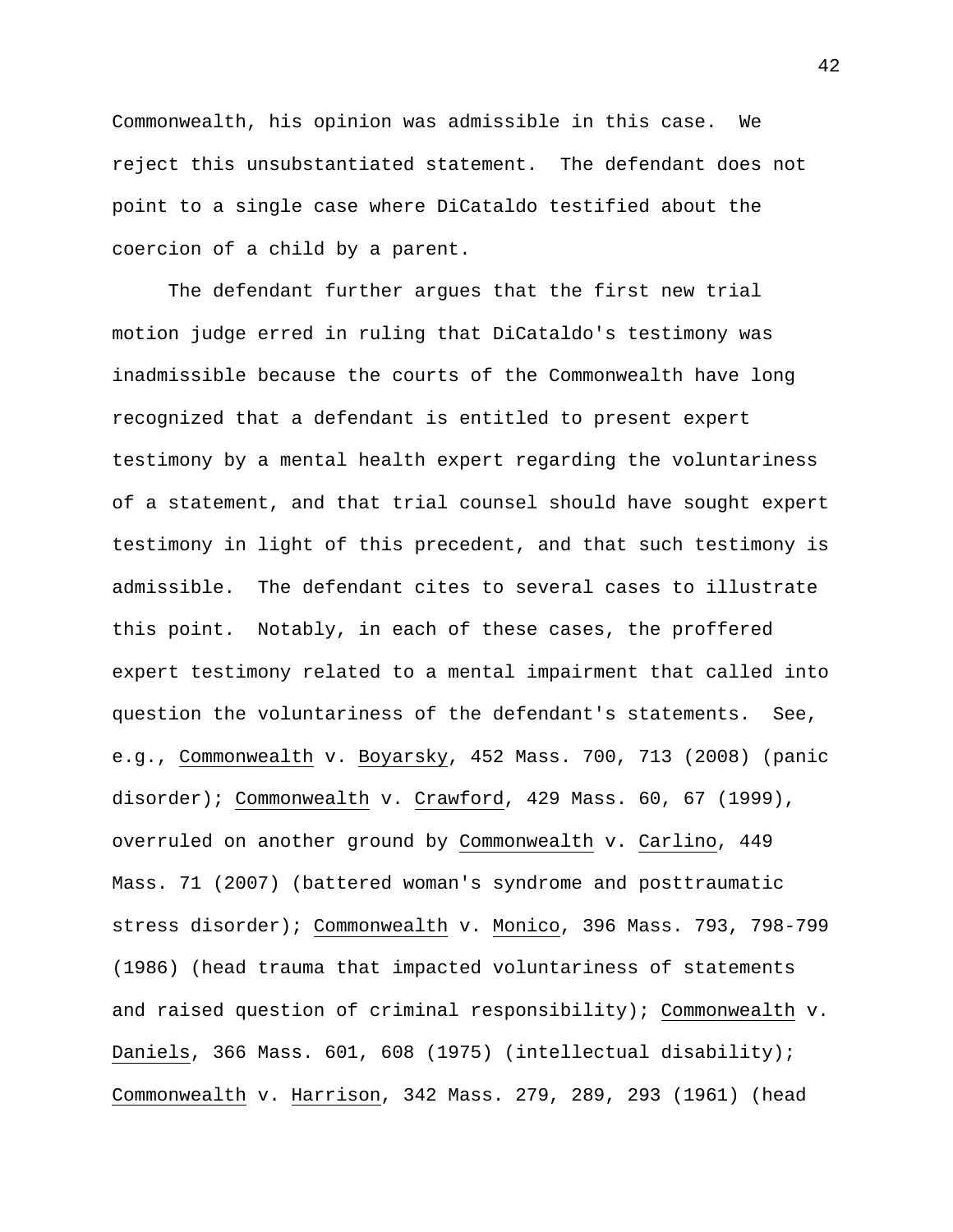trauma, mental illness, personality disorder, "defective intelligence," psychosis); Commonwealth v. Banuchi, 335 Mass. 649, 655-656 (1957) (effect of sudden deprivation of alcohol on mental capacity of confirmed alcoholic).

The defendant argues that in rejecting DiCataldo's testimony as inadmissible, the first new trial motion judge concluded that "psychology as a science was incapable of yielding reliable admissible evidence probative of a statement's voluntariness." Such an assertion is unfounded. Rather, our case law demonstrates that when expert testimony as to a novel or developing area of science is offered, the court carefully considers whether it is "sufficiently reliable to reach the trier of fact." Shanley, 455 Mass. at 761. See, e.g., Commonwealth v. Hoose, 467 Mass. 395, 419 (2014); Crawford, 429 Mass. at 67.

In addition to determining the reliability of an expert's proffered testimony, "[t]he judge must also determine whether the reasoning or methodology can be applied to the facts in issue -- that is, whether there is a proper 'fit' between the two." Shanley, 455 Mass. at 761 n.13. Here, DiCataldo, in addition to employing a one of a kind methodology to evaluate the defendant, relied on research involving the impact of psychologically coercive or manipulative techniques by police to obtain a statement to evaluate whether the defendant had been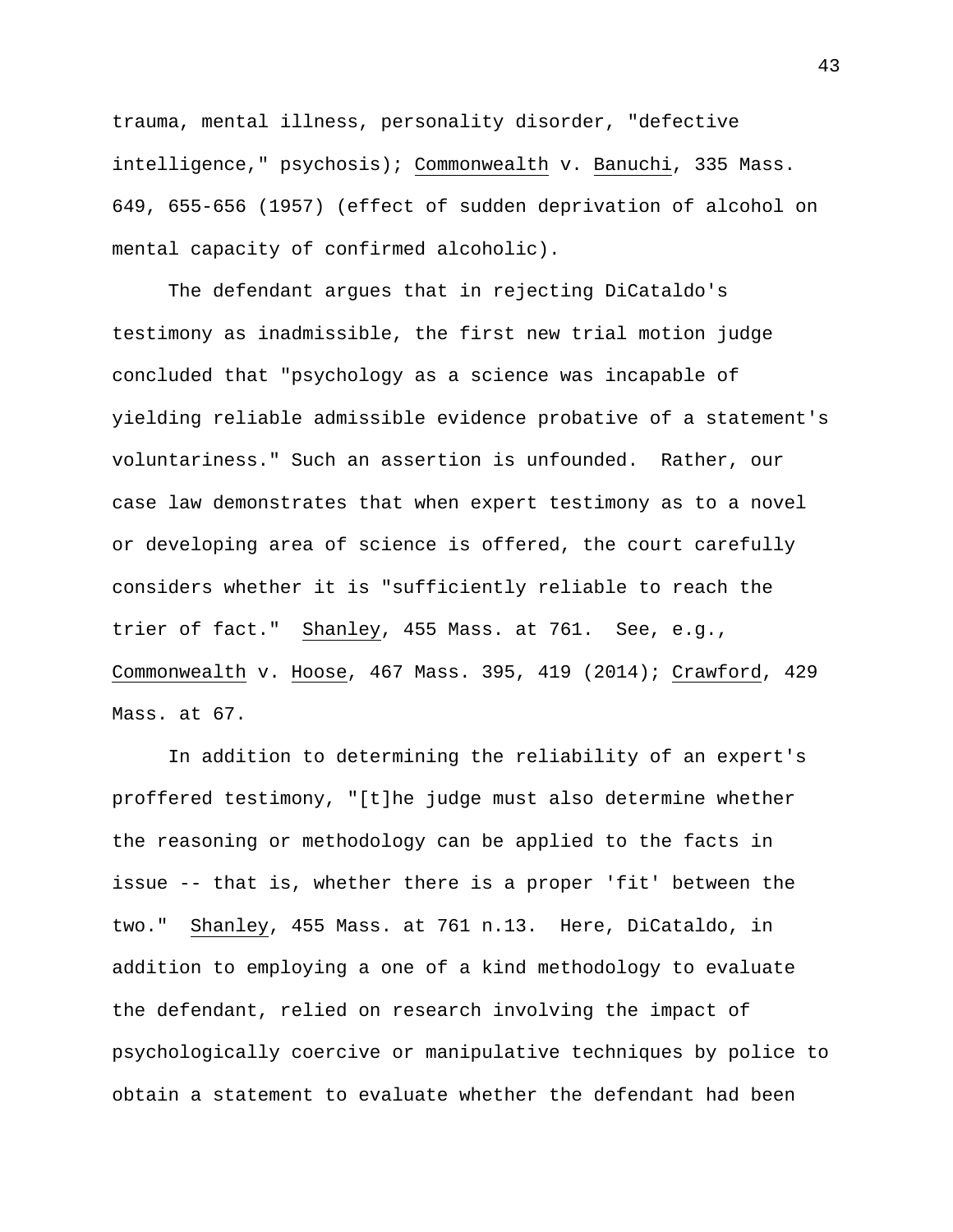coerced by his mother. Not only is this reasoning a poor "fit," but it also depends on expert testimony on false confessions, which we have not yet ruled admissible. Hoose, 467 Mass. at 419.

Similarly misplaced is the defendant's reliance on our decisions in Commonwealth v. Jackson, 471 Mass. 262, 264 n.5 (2015), cert. denied, 136 S. Ct. 1158 (2016), and Adams, 416 Mass. at 61, where expert testimony was admitted to aid the jury in assessing the voluntariness of a juvenile's statements. In Jackson, supra at 264 n.5, the voluntariness of the defendant's statements to the police was an important issue at trial. The defendant called a clinical psychologist to testify "about his examination of the defendant and his opinion with regard to the defendant's susceptibility to being influenced by persons in authority like the police." Id.

While these facts are superficially similar to the defendant's case, there are important distinctions to be drawn. Although the admissibility of the expert testimony was not at issue in our decision in Jackson, our review of the record before the court in that case reveals that the defendant was evaluated by the clinical psychologist because there was a question of criminal responsibility and competency to stand trial. The psychologist conducted a forensic mental health assessment of the defendant, which included extensive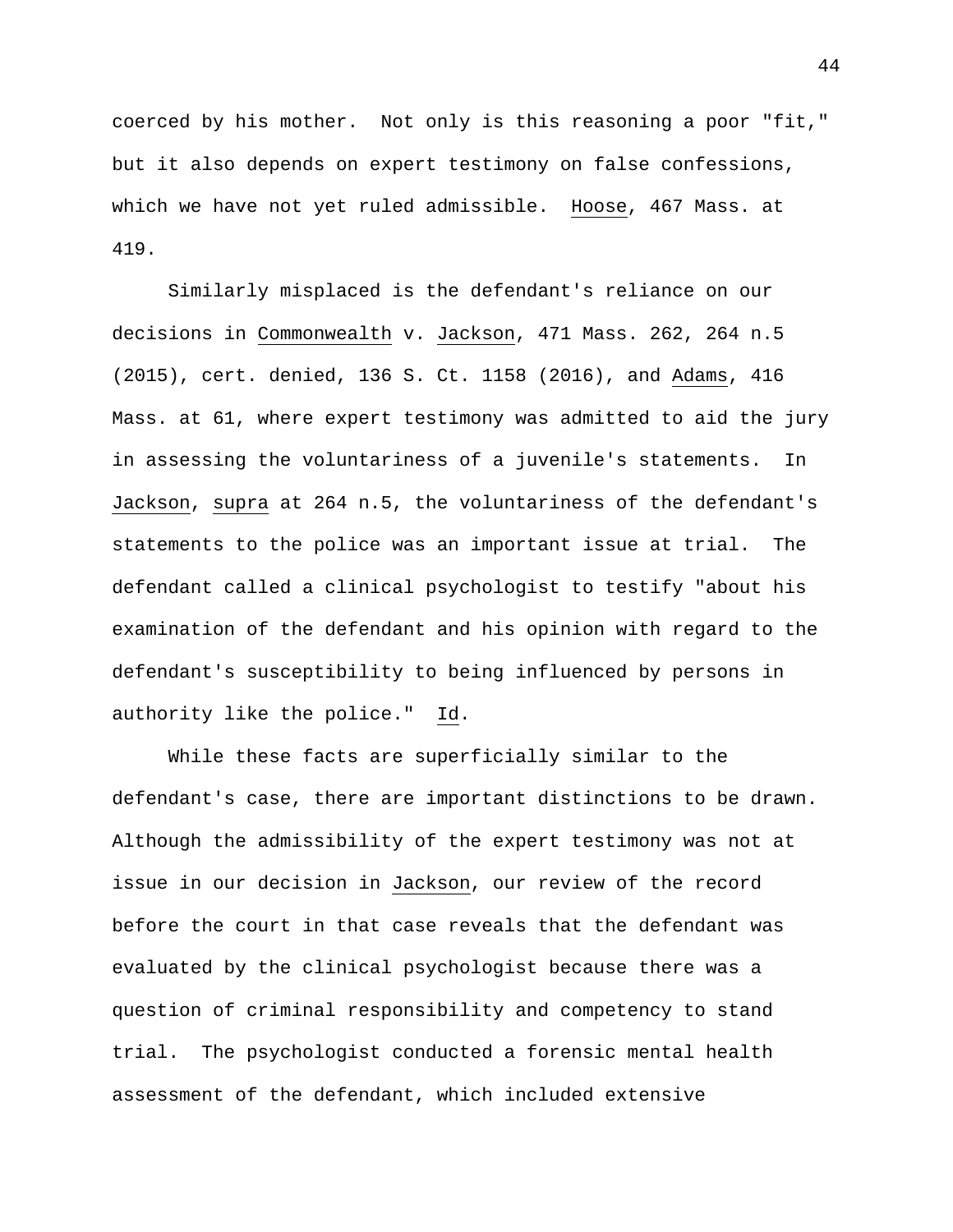investigation into the defendant's past as well as interviews and a number of psychological assessment tests of the defendant. He testified that the defendant suffered from attention deficit disorder and dependent personality disorder, and that these conditions made him more susceptible to being influenced by people in positions of authority. The methodology used by the psychologist and its application to the facts in Jackson were profoundly different from those used by DiCataldo. Moreover, the defendant in Jackson, 471 Mass. at 264 n.5, presented evidence that it was his mental health impairments that made him more susceptible to pressure by authority figures. Here, the defendant sought to present evidence that his will was simply overborne by his mother. These inquiries are fundamentally distinct.

Similarly, in Adams, 416 Mass. at 60-61, we held that it was error to exclude testimony from the defendant's mother and a forensic psychiatrist tending to show that the defendant had been coerced into confessing by the presence of his mother. Although we do not know the methodology employed by the psychiatrist in evaluating Adams, it is apparent from the unpublished memorandum and order that the Appeals Court issued pursuant to its rule 1:28 following Adams's retrial that there was a contention that his intellectual abilities or disabilities may have affected the voluntariness of his statement. As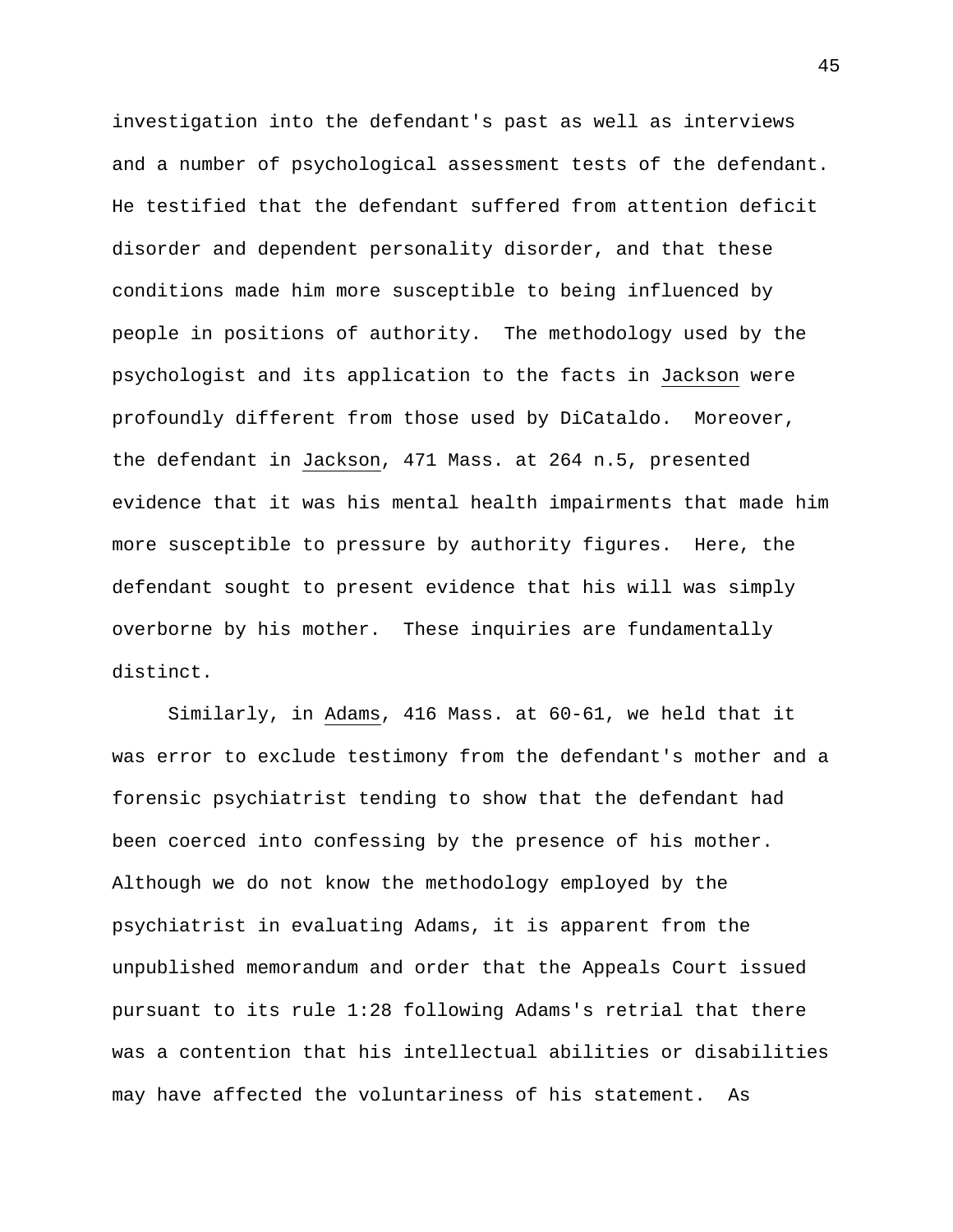discussed earlier, while we regularly admit expert testimony regarding the voluntariness of a statement where the defendant suffers from a mental impairment or mental health issue, there is no evidence that the defendant here had cognitive limitations or suffers from a mental illness that would affect his capacity to make a voluntary statement.

Finally, we agree with the first new trial motion judge's determination that the parent-child dynamic is generally familiar to a fact finder, and that the likelihood of a child being influenced by a parent is not a matter outside the common understanding of the average juror, nor is the proposition that a parent may exert pressure on his or her child a novel one. Thus, the jury's evaluation of whether the defendant's statements were psychologically coerced by his mother "could be accomplished through its common understanding without need of expert testimony." Commonwealth v. Bly, 448 Mass. 473, 496 (2007).

Our conclusion that DiCataldo's testimony would not have been admissible at trial does not foreclose a defendant from presenting expert testimony regarding coercion and voluntariness. "Determining whether . . . scientific testimony is reliable often will hinge on the presentations made by the parties in a particular case . . . and these determinations may vary appropriately on a case-by-case basis." Canavan's Case,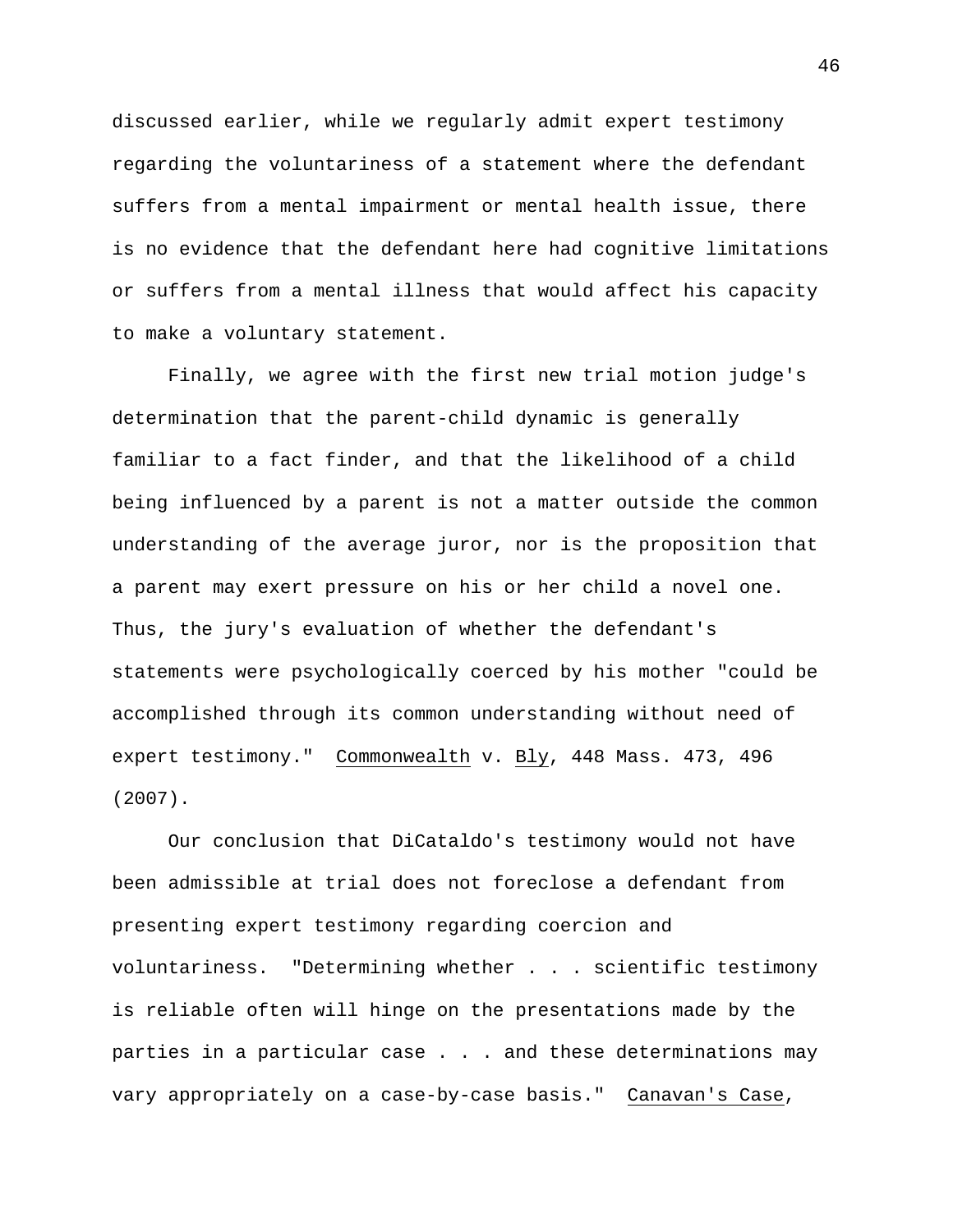432 Mass. 304, 312 (2000). In this case, the defendant failed to show that the methodology used by DiCataldo would be generally accepted by the scientific community or was otherwise admissible under the factors articulated in Lanigan. Because the testimony would not have been admissible at the defendant's trial, we cannot conclude that it would have accomplished something material for the defense such that the jury verdict would have been different. Accordingly, the defendant's claim of ineffective assistance must fail.

b. Public trial. The defendant next claims error in the denial of the portion of his motion for a new trial that rested on the ground that his trial counsel was ineffective for failing to object to the closure of the court room during the entirety of jury empanelment.

After an evidentiary hearing, the judge who hear this portion of the motion (second new trial motion judge) issued a written memorandum of decision in which she found the following facts, which are supported by the evidence. Jury selection spanned two days. The approximately ninety venire members made the court room was very crowded. They took every available seat, and those who could not find seats stood wherever they could. On the first day of empanelment, a court officer informed the defendant's mother that she and those accompanying her that the court room was "closed for jury selection."They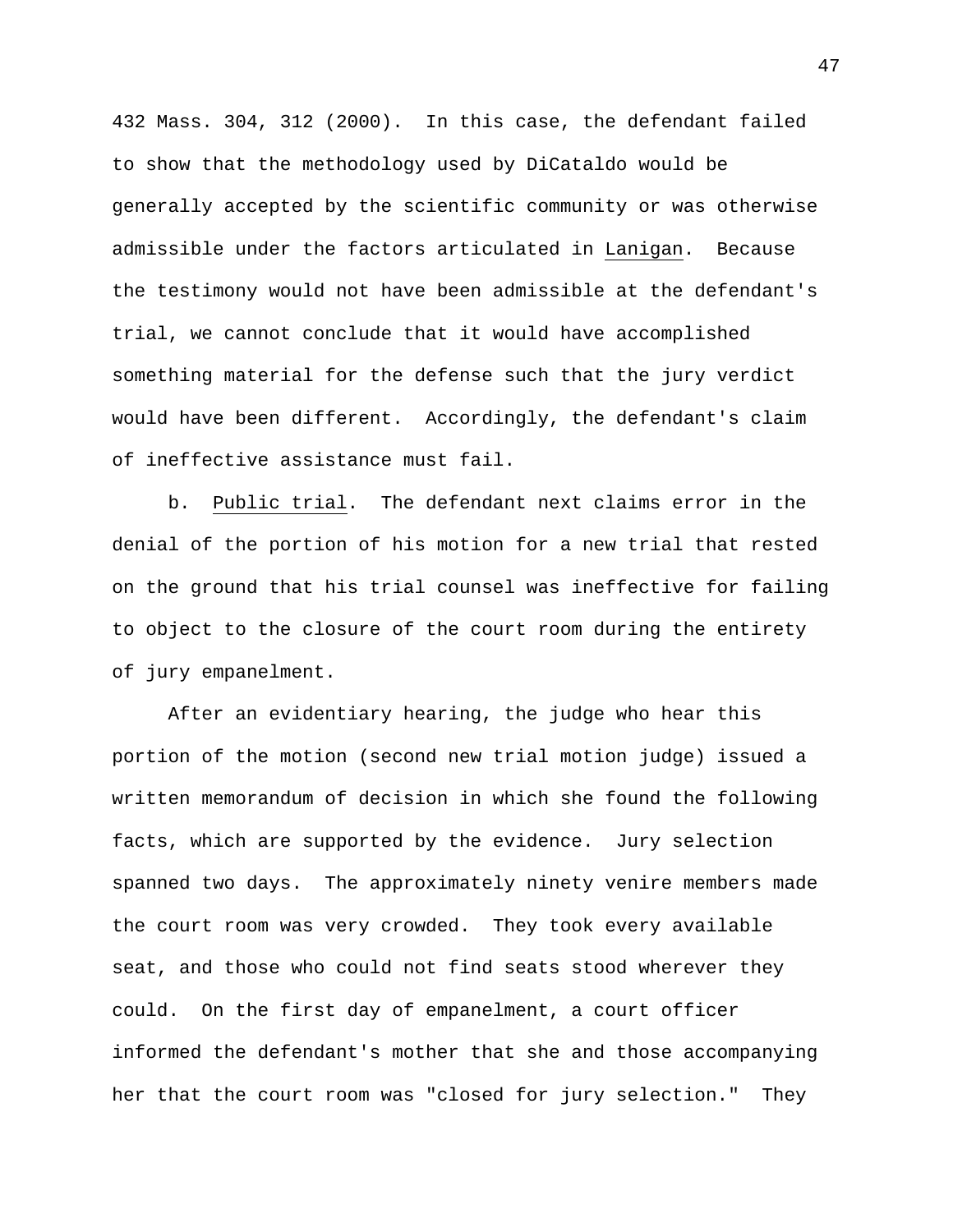were also denied entry the second day of empanelment for the same reason. Trial counsel lodged no objection.

The second new trial motion judge concluded that the sole reason that a court officer closed the court room to the defendant's family and other members of the public was the crowded condition. The judge found that facts surrounding the empanelment did not satisfy the criteria articulated in Waller v. Georgia, 467 U.S. 39, 48 (1984), that may justify a court room closure, but concluded that the closure did not prejudice the defendant's case, and accordingly denied the motion.

A violation of the Sixth Amendment right to a public trial constitutes structural error. See Commonwealth v. Jackson, 471 Mass. 262, 268 (2015), citing United States v. Marcus, 560 U.S. 258, 263 (2010). We agree with the second new motion judge's conclusion that the closure was a full, rather than partial, closure of the court room. See Commonwealth v. Cohen (No. 1), 456 Mass. 94, 111 (2010); Commonwealth v. Lavoie, 80 Mass. App. Ct. 546, 551-552 (2001),  $S.C.,$  464 Mass. 83, cert denied, 133 S. Ct. 2356 (2013).

Where a meritorious claim of structural error is timely raised, the court presumes "prejudice, and reversal is automatic." Jackson, 471 Mass. at 268, quoting Commonwealth v. LaChance, 469 Mass. 854, 856 (2014), cert. denied, 136 S. Ct. 317 (2015). However, the right to a public trial can be waived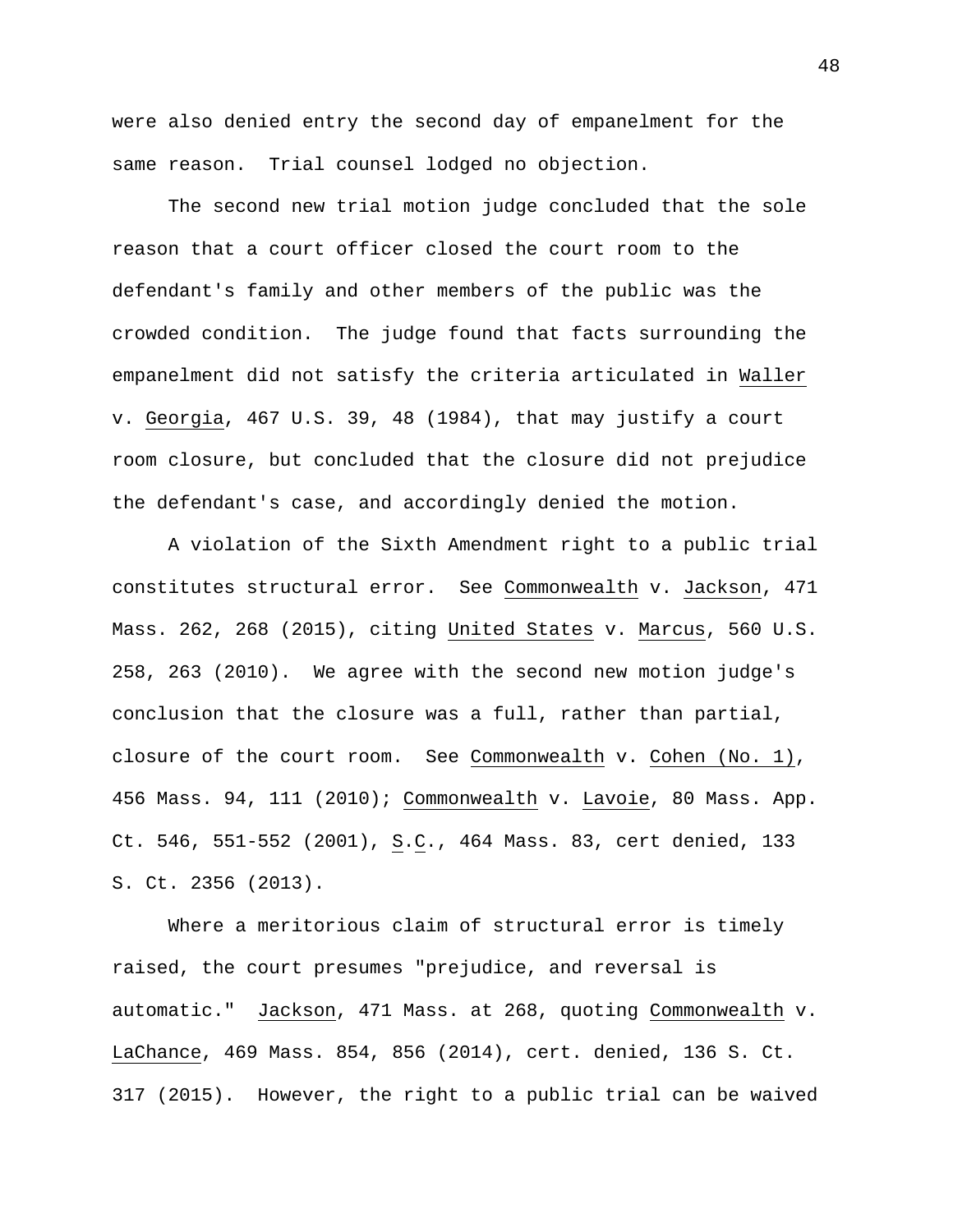in some circumstances. Jackson, supra. "[W]here the defendant has procedurally waived his Sixth Amendment public trial claim by not raising it at trial, and later raises the claim as one of ineffective assistance of counsel in a collateral attack on his conviction, the defendant is required to show prejudice from counsel's inadequate performance (that is, a substantial risk of a miscarriage of justice) and the presumption of prejudice that would otherwise apply to a preserved claim of structural error does not apply." LaChance, supra at 856.

The defendant did not raise an objection to the court room closure because his attorney did not understand that the public had a right to be present during the jury empanelment phase of the trial proceedings. The second new trial motion judge's analysis, which anticipated the rule announced in LaChance, supra, correctly determined that counsel's inaction was the product of "serious incompetency, inefficiency, or inattention to the defendant's Sixth Amendment right to a public trial, and was not objectively reasonable," but that the defendant otherwise failed to show that trial counsel's conduct caused prejudice warranting a new trial.

On appeal, the defendant does not dispute that he failed to demonstrate prejudice, but rather asks us to revise the LaChance rule and instead hold that that a defendant who raises an ineffective assistance of counsel claim and has established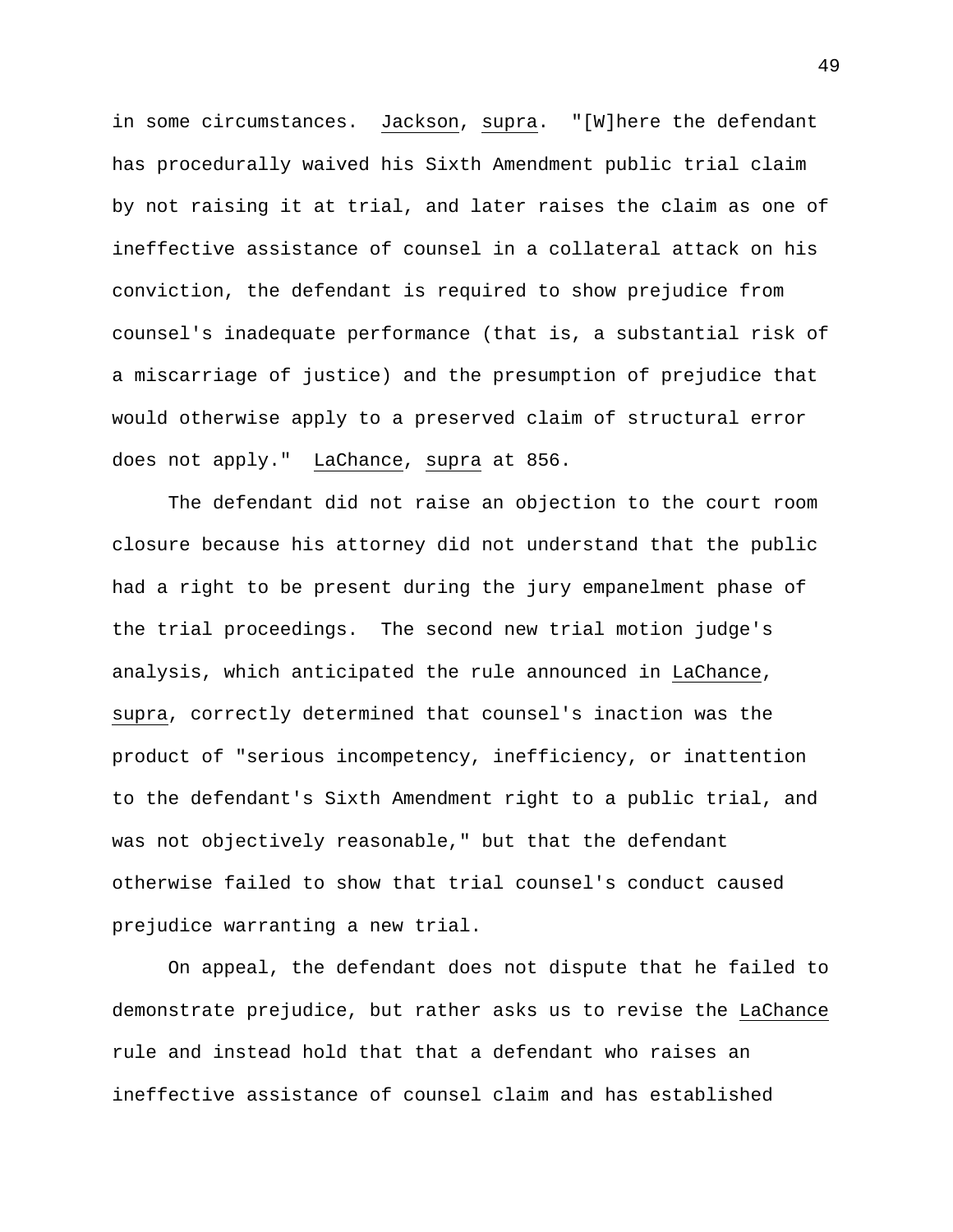that, in failing to object to a court room closure, counsel's performance fell below that of an ordinary fallible attorney, is entitled to a presumption of prejudice. See LaChance, supra at 860-868 (Duffly, J., dissenting). We decline to do so.

Moreover, the defendant has not advanced any argument or demonstrated any facts that would support a finding that the closure subjected him to a substantial likelihood of a miscarriage of justice. Relief is therefore not warranted under G. L. c. 278, § 33E, and the denial of the motion for a new trial is affirmed.

4. Firearms conviction. The defendant lastly asks the court to vacate his firearms conviction on the grounds that the Commonwealth presented no evidence that he lacked the required firearms licenses, and thus failed to prove beyond a reasonable doubt that he did not have a license to carry. Contrary to the defendant's assertion, lack of license is not an element of unlicensed possession, but rather an affirmative defense. Commonwealth v. Allen, 474 Mass. 162, 174 (2016), and cases cited. Accordingly, the defendant bore the burden of producing evidence that he held a license, and he failed to carry that burden.

5. Review under G. L. c. 278, § 33E*.* We have reviewed the record in accordance with G. L. c. 278, § 33E, and we discern no basis on which to reduce the verdict of murder in the first